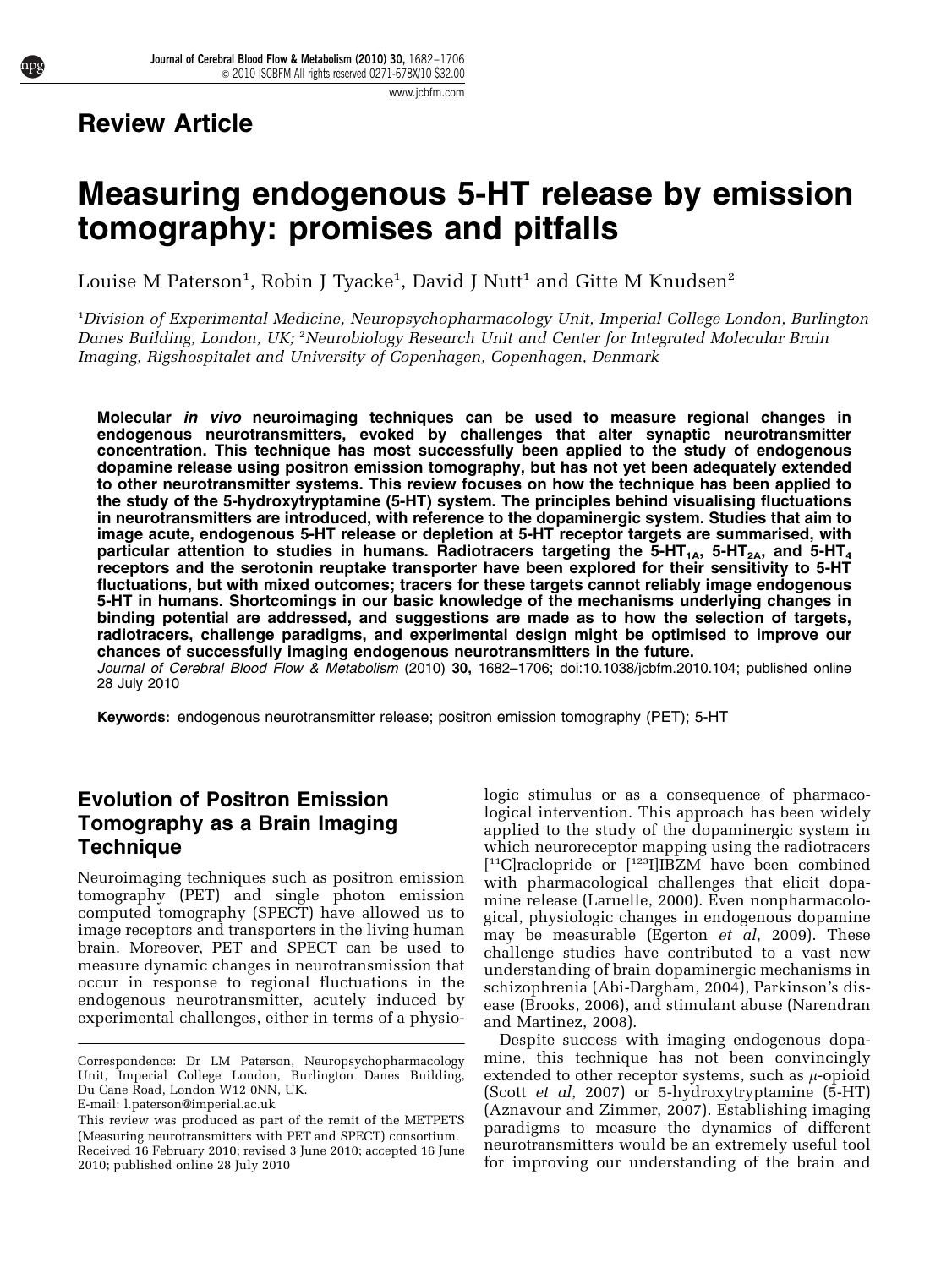could potentially provide new treatments for brain disorders. The 5-HT system is of particular interest because of its involvement in the regulation of mood, sleep, and appetite and consequentially in psychiatric disorders, notably depression.

Herein, we will review the attempts made so far to validate serotonergic radiotracers for their susceptibility to endogenous 5-HT release and suggest reasons for possible failure.

# The Principles of Imaging Endogenous Neurotransmitters With PET and SPECT

Measuring neurotransmission by PET or SPECT relies on the differential occupation of target receptors by a neurotransmitter, after fluctuations in its synaptic concentration after a challenge. Therefore, the availability of the target receptor to an exogenous radiotracer will be altered, and the corresponding changes in tracer occupancy can be followed by comparing the binding potential (BP) (or equivalent binding measure), under baseline and challenge conditions.

The BP is a convenient outcome parameter defined as the ratio of  $B_{\text{max}}$  (total receptor density) to  $K_{\text{D}}$ (radioligand equilibrium dissociation constant), and is a measure of specific binding in relation to one of three possible reference concentrations. It is termed accordingly;  $BP_{ND}$ , when related to a brain region devoid of the receptor in question, and  $BP<sub>P</sub>$  or  $BP<sub>F</sub>$ , when related to total or free plasma concentrations, respectively (for review, see Innis et al[, 2007\)](#page-21-0). Typically, reference tissue models are used; thus, BP can be written as follows:

$$
BP_{\rm ND} = \frac{f_{\rm ND}B_{\rm avail}}{K_{\rm D}}\tag{1}
$$

where  $B_{\text{avail}}$  is the density of receptor sites available for radioligand binding and  $f_{ND}$  the free fraction of radioligand in the tissue. With slight modification, this equation can also be applied to  $BP<sub>F</sub>$  and  $BP<sub>F</sub>$  [\(Innis](#page-21-0) *et al*[, 2007](#page-21-0)). One explanation for a change in  $BP<sub>ND</sub>$  in response to a challenge is described by the competition (or occupancy) model [\(Figure 1A\)](#page-3-0). Here, a direct competition between the neurotransmitter and the radioligand for occupancy of the receptor results in reduced  $BP_{ND}$  after neurotransmitter release and increased  $BP_{ND}$  after neurotransmitter depletion. Any change in  $BP_{ND}$  can be described by comparing  $BP_{ND}$ under baseline and challenge conditions (Equations (2) to (4)) according to the competition equation, assuming that  $K_{\text{D}}$ ,  $B_{\text{avail}}$ , and  $F_{\text{NT}}$  themselves are not altered by the challenge. This can be equally applied to measures of  $BP_{\rm P}$  and  $BP_{\rm F}$  as follows:

$$
BP_{\text{baseline}} = \frac{f_{\text{ND}}B_{\text{avail}}}{K_{\text{D}}(1 + \frac{F_{\text{NT}}}{K_{\text{NT}}})}
$$
(2)

$$
BP_{\text{challenge}} = \frac{f_{\text{ND}}B_{\text{avail}}}{K_{\text{D}}(1 + \frac{F_{\text{NT}} + \Delta F_{\text{NT}}}{K_{\text{NT}}})}
$$
(3)

$$
\frac{BP_{\text{challenge}}}{BP_{\text{baseline}}} = \left(\frac{1 + \frac{F_{\text{NT}}}{K_{\text{NT}}}}{1 + \frac{F_{\text{NT}} + \Delta F_{\text{NT}}}{K_{\text{NT}}}}\right) \tag{4}
$$

Therefore, the following factors determine the ability of a tracer to detect fluctuations in synaptic neurotransmitter concentration: affinity of the neurotransmitter for its receptor  $(K_{\text{NT}})$ , basal neurotransmitter concentration  $(F<sub>NT</sub>)$ , and the magnitude of change in neurotransmitter concentration  $(\Delta F_{NT})$ after a challenge. Accordingly, receptor occupancy elicited by the changed neurotransmitter concentration is determined by Equations (5) and (6), where the susceptibility of a neurotransmitter to be displaced is highest if  $\Delta F_{NT}$  is much larger than the sum of the baseline neurotransmitter concentration and the affinity of the neurotransmitter for the receptor:

$$
Occupancy = \frac{BP_{\text{baseline}} - BP_{\text{challenge}}}{BP_{\text{baseline}}}
$$
 (5)

$$
Occupancy = \frac{\Delta F_{\rm NT}}{K_{\rm NT} + F_{\rm NT} + \Delta F_{\rm NT}}
$$
(6)

If the competition model applies, the probability of measuring a robust signal change in response to a pharmacological challenge is independent of radiotracer characteristics, and solely depends on the affinity of the endogenous neurotransmitter for the target receptor, because the baseline and evoked change in neurotransmitter concentrations will apply for all targets.

vA critical review of neuroimaging of the dopamine system has questioned the validity of the competition model to provide an adequate explanation of imaging data obtained in pharmacological challenge experiments ([Laruelle, 2000](#page-21-0)). The direction of change in the BP response was consistent with the competition model for some (such as raclopride, IBZM (iodobenzamide), NPA (N-propylnorapomorphine)) but not for all (such as spiperone, NMSP (N-methylspiperone)) D2 tracers. In addition, a temporal uncoupling of dopamine elevation and tracer displacement was observed, as measured by microdialysis; the duration of the BP response outlasted that of the transient increase in dopamine levels and a delay existed between maximal change in BP and peak dopamine release ([Carson](#page-20-0) et al, 2001; [Endres](#page-20-0) et al, 1997; [Laruelle](#page-21-0) et al, 1997). The latter could be explained by the slow dissociation of radiotracers from the receptor in vivo, but the temporal characteristics of the former observation may more closely match those of agonist-induced receptor internalisation. This mechanism regulates the cellsurface expression of G protein-coupled receptors, such as the D2 receptor ([Bernard](#page-19-0) et al, 2006; [Koenig](#page-21-0) [and Edwardson, 1997\)](#page-21-0). Trafficking is bidirectional,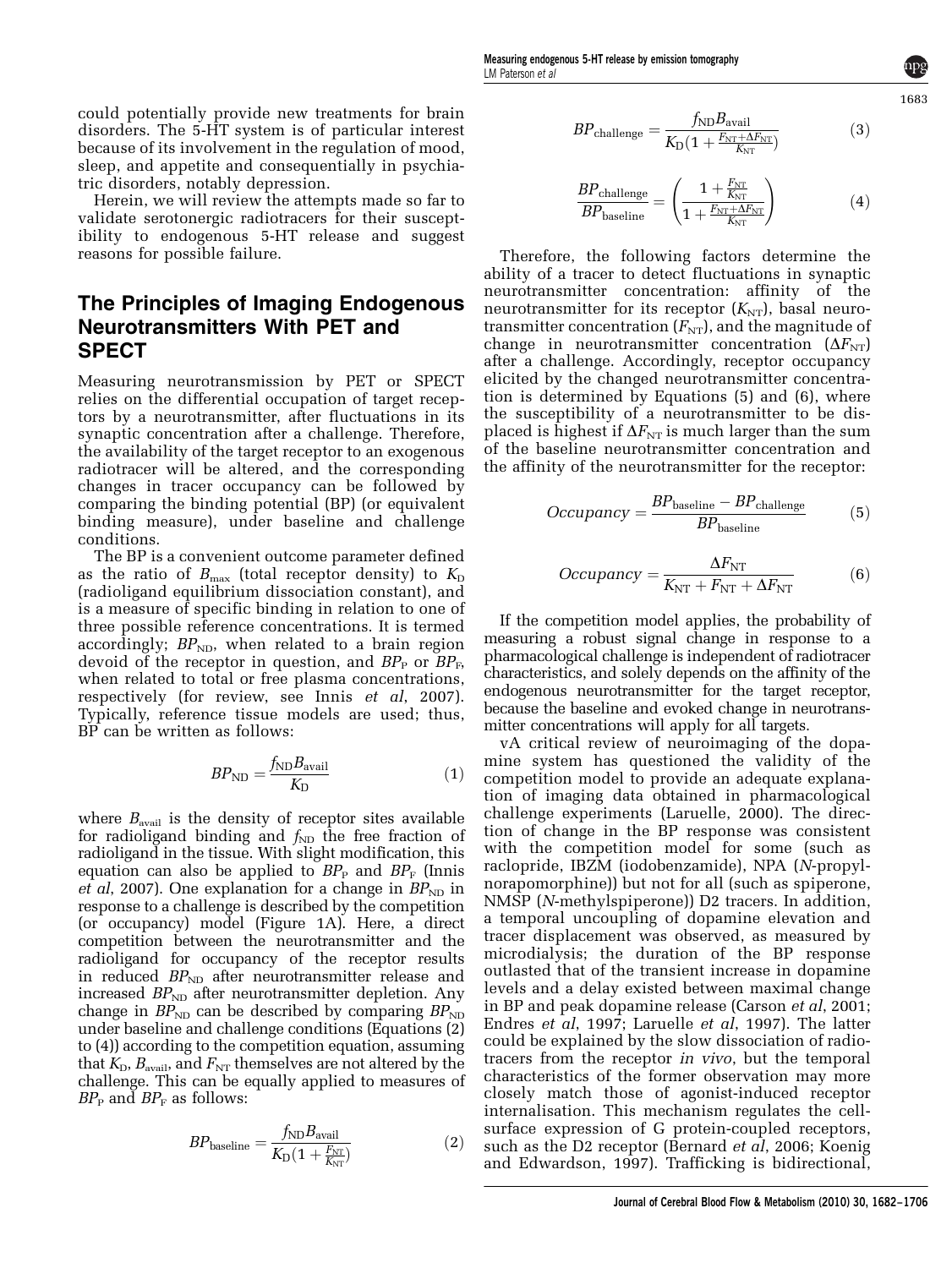potentially allowing a reciprocal mechanism to upregulate the cell-surface expression in response to dopamine depletion. Therefore, the internalisation model was proposed as an alternative (or additive) to the competition model ([Figure 1B](#page-3-0)). This model suggests that a reduction in receptor affinity upon internalisation decreases BP rather than a change in  $B_{\text{avail}}$  and there is some preliminary evidence to support this theory (Guo et al[, 2010;](#page-20-0) [Skinbjerg](#page-23-0) et al, 2010).

Regardless of the mechanism, an important factor governing the likelihood of visualising a BP response after a challenge is the extent to which the receptors are available for neurotransmitter binding versus radiotracer. Accessibility may differ because of differential receptor-affinity states. If the receptor of interest is a G protein-coupled receptor, relative availability is partly determined by the proportion of receptors in the highaffinity state  $(R<sub>HIGH</sub>)$ , according to the ternary complex model ([Figure 2\)](#page-3-0). This predicts that because the majority of radiotracers are antagonists, they will have access to a greater proportion of receptors than will endogenous neurotransmitters (agonists), thus reducing the signal-tonoise ratio, as compared with equal access. The ratio may be increased using an agonist tracer. Accessibility may also differ because of cellular compartmentalisation, e.g., through the existence of intracellular receptor pools or as a result of internalisation [\(Figure 1B\)](#page-3-0). By way of example, the differential in vivo availability of D2 receptors to dopamine has been estimated by comparing images produced by the antagonist tracer [11C]raclopride with the agonist  $[$ <sup>11</sup>C<sub>l</sub>NPA under basal and challenge conditions ([Figure 3](#page-4-0), [Abi-Dargham](#page-19-0) et al, 2000; [Laruelle,](#page-21-0) [2000;](#page-21-0) [Narendran](#page-22-0) et al, 2004). The model confirms the improved signal-to-noise ratio of an agonist versus antagonist tracer, in line with the ternary complex model. A maximal proportion of only 38% is available for dopamine binding relative to the tracer in vivo (whether an antagonist or an agonist), which may explain why a ceiling effect is observed with a maximum  $\sim$  40% reduction in BP in the human brain, regardless of the magnitude of change in dopamine. The model also points to the existence of a small proportion of receptors

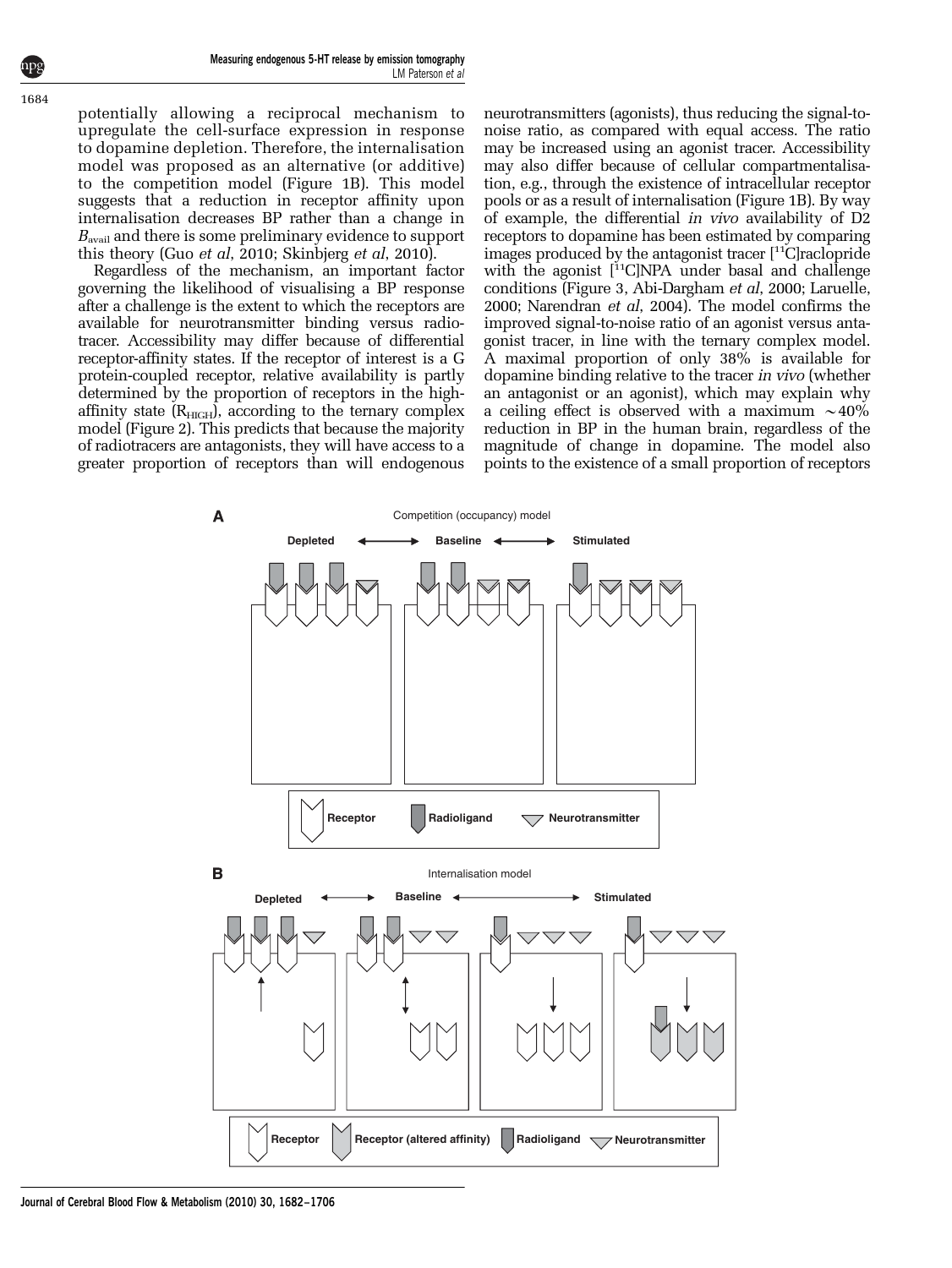<span id="page-3-0"></span>that are 'protected' from occupation by dopamine in vivo by compartmentalisation (Figures 1B and 3).

# Development of Radiotracers to Image Endogenous 5-HT

The successful application of the technique relies on the use of suitable radiotracers. From the dopaminergic literature, the relative merits of radioligands that render them sensitive to displacement or internalisation by endogenous dopamine are unclear [\(Laruelle, 2000\)](#page-21-0). An ideal tracer would be sensitive to both increases in neurotransmitter concentration (corresponding to release) and decreases (caused by depletion). Baseline BP values should be large and noiseless enough in brain regions of interest (ROIs) to allow for calculation of decreases, and test–retest reproducibility should be high.

A summary of all 5-HT receptor targets, their current ligand availability, and receptor/transporter densities in the human brain are provided in [Table 1](#page-5-0). Many represent suitable targets for whole-brain imaging techniques; PET ligands have been developed for 6 of the 15 targets. Of these, four have been formally evaluated for their susceptibility to image endogenous 5-HT in humans, namely the  $5$ -HT<sub>1A</sub>,  $5-HT<sub>2A</sub>$ , and  $5-HT<sub>4</sub>$  receptors and the 5-HT transporter, serotonin reuptake transporter (SERT). Another target, the  $5-HT_{1B}$  receptor, is under investigation.

A summary of published studies that determine tracer sensitivity to endogenous 5-HT is provided in [Table 2.](#page-6-0) The majority have used PET paradigms in humans, nonhuman primates, or small animals.



1685

Figure 2 The ternary complex model. The actions of drugs are determined by two fundamental properties; namely affinity (the propensity of a ligand to bind) and efficacy (its propensity to induce signalling events). All ligands able to bind to a receptor possess affinity, but only agonists possess the ability to elicit receptor function and are therefore said to have efficacy. (A) The ternary complex model for agonist interaction at a GPCR states that the receptor must be bound to two other components for agonism to occur: agonist (A) and the associated G protein (G). The receptor exists in two different states: uncoupled (R) and G protein coupled (RG). The agonist-bound state (ARG) allows receptor activation to occur. (B) The extended ternary complex model explains the existence of different affinity states of the same receptor in vivo. This theory is an extension of the simple model and postulates that partially activated receptor conformation(s) (R\*) exist in equilibrium with the ground state (R) and the activated G protein-coupled (AR\*) conformations, and that each state has differing affinity for its endogenous (or otherwise) agonist. Agonists bind with greatest affinity to the partially activated (G protein coupled) R\* state, known as the highaffinity state ( $R<sub>HIGH</sub>$ ) and with lower affinity to the uncoupled ground state (R), known as the low-affinity state ( $R_{LOW}$ ). Antagonists bind with equal affinity to all states, which explains why agonists label a smaller fraction of the same receptor compared with antagonists. This model also accounts for the characteristic known as constitutive or intrinsic activity, whereby the presence of the agonist is not necessarily required for receptor activity to occur. GPCR, G protein-coupled receptor.

Figure 1 Schematic representations of the competition and internalisation models. (A) The competition (occupancy) model. If two ligands with affinity for the same receptor are simultaneously present in the synapse, such as endogenous neurotransmitter and radioligand, it can be assumed that they will directly compete with one another for occupation of their target, and under basal conditions, this will reach equilibrium. If a challenge is introduced to alter synaptic levels of the neurotransmitter, displacement will occur resulting in corresponding changes in BP. This predicts that increases in endogenous neurotransmitter will result in higher occupancy levels, reduced receptor availability for the radioligand, and a corresponding decrease in BP. The reverse would be predicted in response to neurotransmitter depletion. The competition model is explained by Equations 1 to 4. The model assumes that the defining parameters for BP are not altered by the change in endogenous competition itself. Given that equilibrium is not achieved during challenge paradigms, that affinities can be altered by endogenous neurotransmitter, e.g., by cooperative binding [\(Frankle](#page-20-0) et al, 2009; Taly et al[, 2009\)](#page-23-0), and that  $B_{\text{avail}}$  can change by receptor-trafficking mechanisms, this cannot be guaranteed. Modified from [Laruelle](#page-21-0) [\(2000\).](#page-21-0) (B) The internalisation model. Agonist-induced receptor internalisation regulates the cell-surface expression of GPCRs and thus the occurrence of cell signalling processes. Receptors are internalised by vesicles, into the endosomal compartment for recycling back to the membrane or for degradation, as required. This model predicts that under the stimulated condition, neurotransmitter release will increase the incidence of agonist-induced internalisation, therefore reducing BP by virtue of a reduction in the affinity of the tracer for the internalised receptor or a reduction in  $B_{\text{avail}}$  or both. This implies either that the tracer shows reduced affinity for internalised receptors compared with those on the cell surface, perhaps because of unfavourable vesicular or endosomal binding conditions, or that the internalised receptor compartment is somehow inaccessible to the tracer because of low lipophilicity for example. The latter explanation is perhaps less likely, given the tracer's ability to cross the blood–brain barrier and the lack of correlation between radiotracer lipophilicity and its sensitivity to neurotransmitter. Some evidence supports the former hypothesis; in the case of D2, in vitro studies have shown that raclopride affinity is reduced in intracellular versus cell-surface receptors (Guo et al[, 2010](#page-20-0)). Under the depleted condition, decreases in neurotransmitter release could permit recruitment of internalised receptors back to the cell surface, resulting in increased  $B_{\text{avail}}$  or increased affinity and thus an increased BP. The model could be even more complex; BP could increase or decrease by virtue of altered internal affinity with or without a change in  $B_{\text{avail}}$ . If internalisation is involved, consideration for the regulatory properties of the neurotransmitter system under investigation and susceptibility of the target to translocation, as well as the binding properties of cell surface versus internalised receptors will be crucial in determining a radiotracer's ability to image neurotransmission. As receptor activation also depends on the extent to which the receptor is coupled to the G protein, the availability of G protein and associated accessory proteins may also be important. Modified from [Laruelle \(2000\)](#page-21-0). BP, binding potential; GPCR, G protein-coupled receptor.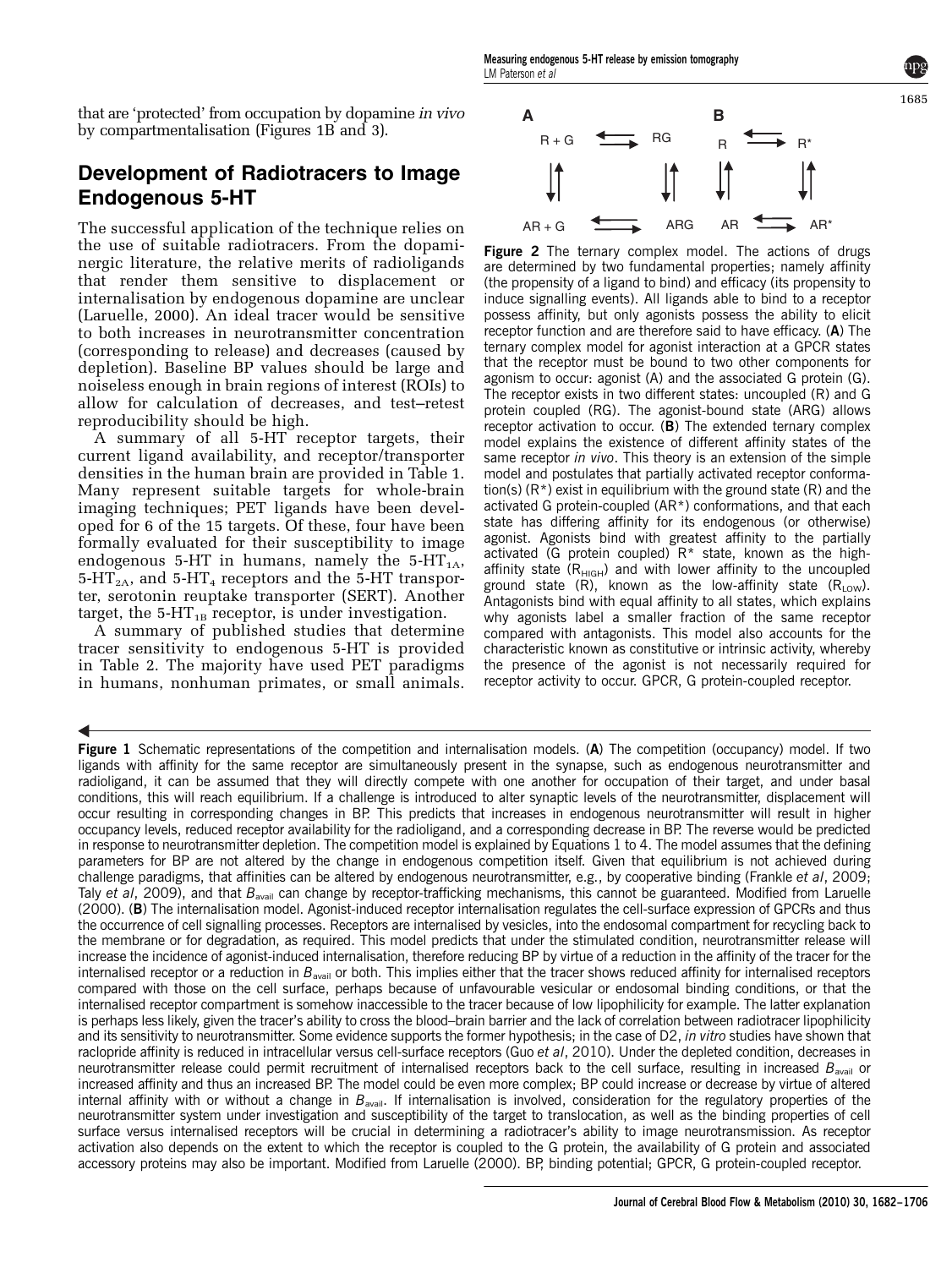<span id="page-4-0"></span>

Figure 3 Pharmacological models of the D2 receptor. (A) Original and (B) extended pharmacological model of D2 receptors in vivo. (Panel A) D2 receptors exist in different affinity states for agonists according to the ternary complex model for GPCRs [\(Figure 2](#page-3-0)):  $R_{HIGH}$  and  $R_{LOW}$ , with each contributing 50% of the total receptor population (derived from in vitro data; Sibley et al[, 1982\)](#page-23-0). Under baseline conditions, 10% of  $R_{HIGH}$  are occupied by dopamine ([Abi-Dargham](#page-19-0) et al, 2000), leaving 40% available to further DA occupancy. It is assumed that DA does not bind effectively to D2 receptors that are in the low-affinity configuration. Thus, 90% are available to antagonist tracer and of these, only 44% are available to DA, representing the 'ceiling' extent to which increases in extracellular DA can displace the radiolabelled tracer after a challenge. (Panel B) A fraction of R<sub>HIGH</sub> sites appear protected from DA occupation, suggesting a subdivision of receptor populations into synaptic and nonsynaptic compartments. The differential effect of an agonist tracer ( $\lceil 11 \text{C} \rceil NPA$ ) versus an antagonist tracer ( $\lceil 11 \text{C} \rceil$ raclopride), suggested that a higher proportion (73%) of D2 are R<sub>HIGH</sub>, with 38% of these susceptible to endogenous competition and only 27% in the R<sub>LOW</sub> state. Modified from [Narendran](#page-22-0) et al, 2004. GPCR, G protein-coupled receptor.

Ex vivo radioligand-binding experiments have also been included. The following sections discuss the findings and relative merits of each study in turn, with particular reference to human studies.

# Are 5-HT<sub>1A</sub> Ligands Sensitive to Endogenous 5-HT?

## Studies With [<sup>11</sup>C]WAY100635

[ $^{11}$ C]WAY100635 is currently the most used 5-HT<sub>1A</sub> PET tracer in vivo (for review, see [Kumar and Mann,](#page-21-0) [2007\)](#page-21-0). Using several radioligand-binding techniques, its sensitivity to 5-HT elevation and depletion was investigated after pharmacological challenge in mice and rats ([Hirani](#page-20-0) et al, 2000; Hume et al[, 2001; Maeda](#page-21-0) et al[, 2001;](#page-21-0) Rice et al[, 2001](#page-23-0)). A range of potent releasing and depleting agents were administered to manipulate synaptic 5-HT concentrations, but none altered binding in any brain region, despite significant reductions in tissue 5-HT levels, with two exceptions. In response to high doses of pindolol,  $[11C]$ WAY100635 BP was reduced as expected (reflecting receptor occupancy), but lower doses increased BP in the postsynaptic regions of the frontal cortex and hippocampus ([Hirani](#page-20-0) et al[, 2000](#page-20-0)). The authors posited that decreases in endogenous 5-HT release could be responsible. Their follow-up study combined microdialysis with rat PET using fenfluramine to increase 5-HT [\(Hume](#page-21-0) *et al*, [2001](#page-21-0)). Small decreases in hippocampal BP were recorded, but no significant change was observed in the frontal cortex where increases in 5-HT were of a smaller magnitude.

The single human study included pilot data obtained from four subjects who had undergone acute dietary tryptophan depletion (to deplete central 5-HT levels; ([Carpenter](#page-19-0) et al, 1998; [Williams](#page-24-0) et al[, 1999\)](#page-24-0) versus tryptophan infusion (to increase central 5-HT levels) before tracer injection [\(Rabiner](#page-23-0) et al[, 2002](#page-23-0)). No difference in BP was evident in any region of the tested ROIs.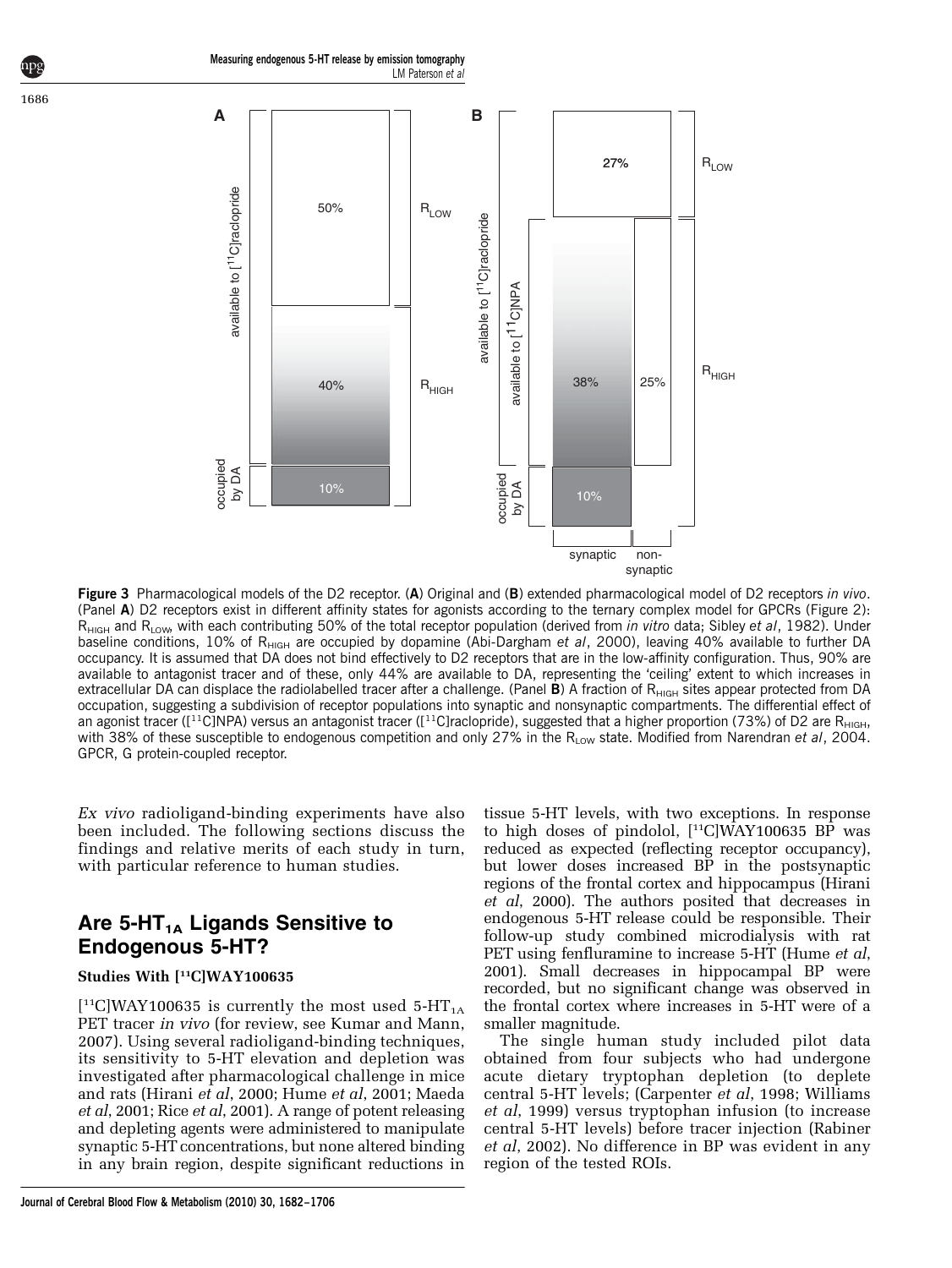| Target       | Nomenclature<br>(transduction) |                          | 5-HT affinity<br>$K_i$ , nM $(pK_i)$ | Highest $B_{max}$ fmol/mg Reference<br>protein (region) |                                   | Selective<br>ligands | Selective<br>radioligand | <b>PET</b><br>tracer |
|--------------|--------------------------------|--------------------------|--------------------------------------|---------------------------------------------------------|-----------------------------------|----------------------|--------------------------|----------------------|
| <b>GPCRs</b> | $5-HT_{1A}$                    | $(G_{i/0})$              | $0.2 - 400$ (9.7-6.4)                | $860 - 3,140$ <sup>*</sup> (hipp)                       |                                   |                      |                          |                      |
|              |                                |                          |                                      | $300-1,910*$ (ctx)                                      | (Burnet <i>et al.</i> 1997)       |                      |                          |                      |
|              | $5-HT_{1B}$                    | $(G_{i/\mathrm{o}})$     | $1 - 40$ (9.0-7.4)                   | $400 - 500^*$ (g pall)                                  |                                   |                      |                          |                      |
|              |                                |                          |                                      | $396*$ (occ ctx)                                        | (Varnas $et$ $al$ , 2001)         | مما                  |                          |                      |
|              | $5-HT_{1D}$                    | $(G_{i\wedge n})$        | $1 - 10(9.0 - 8.0)$                  | $226$ (g pall)                                          | (Miller and Teitler, 1992)        | مما                  | (مما                     | (معا                 |
|              | $5-ht_{1e}$                    | $(G_{i/0})$              | $6.3 - 10(8.2 - 8.0)$                | $224$ (put)                                             | (Miller and Teitler, 1992)        |                      |                          |                      |
|              | $5-HT_{1F}$                    | $(G_{i/0})$              | $10 - 20$ (8.0-7.7)                  | 79 (rat wb)                                             | (Wainscott et al, 2005)           |                      |                          |                      |
|              | $5-HT_{2A}$                    | $(G_{q/11})$             | $4-1,000$ $(8.4-6.0)$                | 570 (ctx)                                               | (Rosel <i>et al.</i> 2000)        | مما                  |                          | مما                  |
|              | $5-HT_{2B}$                    | $(G_{q/11})$             | $4-12$ $(8.4-7.9)$                   | ND                                                      |                                   |                      |                          |                      |
|              | $5-HT_{2C}$                    | $(G_{q/11})$             | $2.5 - 158$ (8.6-6.8)                | $688$ (pig ch plx)                                      | (Leonhardt et al, 1992)           | مما                  |                          |                      |
|              | $5-HT4$                        | $(G_s)$                  | $100 - 1,259$ (7.0-5.9)              | $223$ (stri)                                            | (Bonaventure <i>et al</i> , 2000) |                      |                          |                      |
|              | $5-ht_{5a}$                    | (?)                      | $126 - 199(6.9 - 6.7)$               | ND                                                      |                                   | مما                  |                          |                      |
|              | $5-ht_{5h}$                    | (?)                      |                                      | ND                                                      |                                   |                      |                          |                      |
|              | $5-HT6$                        | $(G_s)$                  | $32 - 158$ (7.5-6.8)                 | $215$ (stri)                                            | (Hirst <i>et al</i> , 2000)       | ✔                    |                          | مما                  |
|              | $5-HT7$                        | $(G_s)$                  | $0.3 - 8$ (9.6-8.1)                  | 68 (thal)                                               | (Thomas <i>et al</i> , 2002)      |                      |                          |                      |
| Ion channel  | $5-HT3$                        | $\overline{\phantom{m}}$ | $316 - 631 (6.5 - 6.2)^*$            | $465$ (pig ctx)                                         | (Fletcher and Barnes, 1996)       | مما                  | مما                      |                      |
| Transporter  | SERT                           | $\hspace{0.05cm}$        | $1,000-1,200$ $(6.0-5.9)^{*}$        | 587 (ctx)                                               | (Stanley <i>et al</i> , 1982)     |                      |                          |                      |
|              |                                |                          |                                      | 682 (thal)                                              | (Rosel <i>et al.</i> 1997)        |                      |                          |                      |

<span id="page-5-0"></span>**Table 1** 5-HT receptor properties and available selective radioligands

ch plx, choroid plexus; ctx, cortex; g pall, globus pallidus; GPCR, G protein-coupled receptor; hipp, hippocampus; ND, not determined; occ, occipital; PET, positron emission tomography; put, putamen; SERT, serotonin reuptake transporter; stri, striatum; thal, thalamus; wb, whole brain; 5-HT, 5 hydroxytryptamine.

For comprehensive reviews of 5-HT receptors, see [Barnes and Sharp \(1999\); Torres](#page-19-0) et al (2003); and [Tricklebank and Middlemiss \(2004\).](#page-23-0) According to the nomenclature agreed by IUPHAR (International Union of Basic and Clinical Pharmacology), the term 'receptor' is only applied to entities for which operational, structural, and signal transduction information is available; thus, 5-ht $_{LE}$ , 5-ht<sub>5A</sub>, and 5-ht<sub>5B</sub> have lowercase letters indicating that no function has yet been attributed to them. K<sub>i</sub> values are taken from the IUPHAR GPCR database (http://www.iuphar-db.org), except #values are from the K<sub>i</sub> database; http:// kidb.cwru.edu/pdsp.php.  $B_{\text{max}}$  values are taken from the literature and are from the human brain, unless otherwise stated. Units are equivalent fmol/mg protein,  $*$  denotes a simple conversion from fmol/mg tissue assuming that 10% of tissue weight is protein.  $B<sub>max</sub>$  values vary between tracers, species, and laboratories, but only one such example is provided here. For comparison, the D2 receptor  $B_{\text{max}}$  in the caudate is  $\sim$  100 fmol/mg protein (Ruiz et al[, 1992;](#page-23-0) [von Euler](#page-24-0) et al, [1990\)](#page-24-0).

 $\blacktriangleright$ Indicates that selective compounds are available.

(w) Ligands also have 5-HT<sub>1B</sub> affinity. 'Selective ligands' refer to availability of compounds with published selectivity for the given target relative to other receptors. 'Selective radioligands' refer to availability of selective radiolabelled ligands for use in vitro and/or in vivo, and 'PET tracers' refer to availability of in vivo tracers that have shown promise in human subjects using PET.

### Studies With [18F]-WAY Analogues

In a concerted effort to design more sensitive probes, some analogues of WAY100635 were successfully 18F-labelled [\(McCarron](#page-22-0) et al, 2004; [Sandell](#page-23-0) et al[, 2001](#page-23-0)). Three of these have been tested for their vulnerability to detect changes in 5-HT, namely [<sup>18</sup>F]FPWAY, [<sup>18</sup>F]FCWAY, and [<sup>18</sup>F]FBWAY, which became better known as [<sup>18</sup>F]MPPF [\(Passchier](#page-22-0) et al, [2000\)](#page-22-0).

Both [18F]FPWAY and [18F]FCWAY were studied using ex vivo techniques in rodents with various manipulations, but no change in BP in response to challenge was observed under any condition that could be attributed to changes in specific  $5-HT_{1A}$ binding signal (Jagoda et al[, 2006](#page-21-0)). In contrast, a monkey PET study observed a slow and steady decrease in raphe BP and a transient increase in cortical BP when [18F]FPWAY was administered under a bolus-infusion paradigm with paroxetine [\(Giovacchini](#page-20-0) et al, 2005), indicating possible detection of a change in endogenous 5-HT. To our knowledge, no challenge studies have been performed in humans.

### Studies With [18F]MPPF

The development of  $[$ <sup>18</sup>F MPPF led a multidisciplinary group to perform a sequence of elegant experiments to determine its sensitivity to endogenous 5-HT ([Aznavour and Zimmer, 2007\)](#page-19-0). The kinetics of [<sup>18</sup>F]MPPF was monitored with a  $\beta$ -sensitive intracerebral probe, detecting emitted  $\beta$ -particles within a 1.1 mm range in the rat brain. Probes were inserted into the ROI and reference region void of  $5-HT_{1A}$ receptors. The methodology is experimentally powerful because it can be combined with microdialysis in the same animal under challenge conditions.

They first determined whether [18F]MPPF could detect increases in 5-HT in the rat. After fenfluramine challenge, dose-dependent increases in 5-HT and simultaneous decreases in [18F]MPPF BP were recorded in the hippocampus, and a linear relationship between the two was established, consistent with  $[$ <sup>18</sup>F]MPPF displacement from 5-HT<sub>1A</sub> receptors by 5-HT ([Zimmer](#page-24-0) et al, 2002). This finding was supported by another study using *ex vivo* autoradiography [\(Udo de Haes](#page-24-0) et al, 2005). Electrical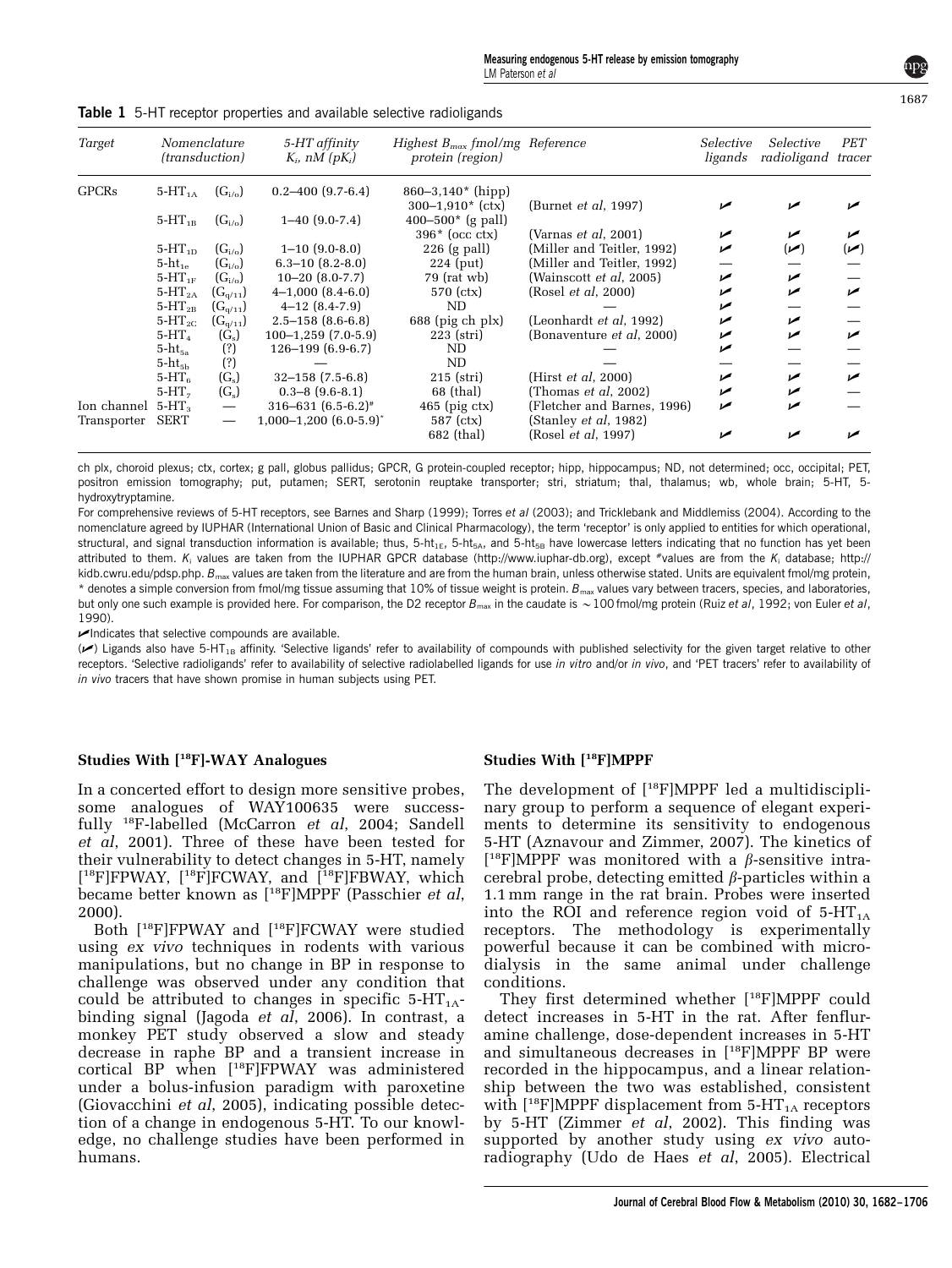<span id="page-6-0"></span>

| Table 2 Studies investigating the susceptibility of receptor radioligands to manipulation of endogenous 5-HT |
|--------------------------------------------------------------------------------------------------------------|
|--------------------------------------------------------------------------------------------------------------|

|             | Receptor Radioligand           | Challenge                                                                                                    | Species (n)                    | Protocol                       | <b>BP</b> effect                          | Effect on 5-HT Reference<br>or surrogate            |                                                   |
|-------------|--------------------------------|--------------------------------------------------------------------------------------------------------------|--------------------------------|--------------------------------|-------------------------------------------|-----------------------------------------------------|---------------------------------------------------|
| $5-HT_{1A}$ | [ <sup>3</sup> H]-WAY100635    | Fenfluramine (3 mg/kg i.p., 5 min prior)                                                                     | Mouse $(n = 9 - 11)$           | $Ex$ vivo $(D)$                | None                                      | $\overline{\phantom{0}}$                            | Rice et al (2001)                                 |
|             |                                | MDMA (10 mg/kg i.p., 5 min prior)                                                                            |                                | TOS: 45 min                    |                                           |                                                     |                                                   |
|             |                                | Cocaine (20 mg/kg i.p., 5 min prior)                                                                         |                                |                                |                                           |                                                     |                                                   |
|             |                                | p-Chloroamphetamine (10 mg/kg i.p., 5 min prior)                                                             |                                |                                |                                           |                                                     |                                                   |
|             |                                | $p$ -Chlorophenylalanine (150 mg/kg, twice daily for<br>4 days prior)                                        |                                |                                |                                           | $157 - 62\%$ (TL)                                   |                                                   |
|             | $[$ <sup>11</sup> C]-WAY100635 | 5,7-Dihydroxytryptamine (150 μg i.v. infusion)                                                               | Rat $(n=6-7)$                  | $Ex$ vivo $(D)$                | None                                      |                                                     | $\downarrow$ > 65% (TL) Maeda <i>et al</i> (2001) |
|             |                                | Reserpine (5 mg/kg, s.c., 24 h prior)                                                                        |                                | TOS; 20 min                    |                                           |                                                     |                                                   |
|             |                                | Fenfluramine (10 mg/kg i.p., 10 min prior)                                                                   |                                |                                |                                           | $\uparrow$ 9-fold                                   |                                                   |
|             | $[$ <sup>11</sup> C]-WAY100635 | Pindolol (0.005-0.1 mg/kg i.v., 10 min prior)                                                                | Rat $(n=4-5)$                  | PET, bolus                     | $\uparrow$ hipp, Fctx                     | $\overline{\phantom{0}}$                            | Hirani et al (2000)                               |
|             | $[$ <sup>11</sup> C]-WAY100635 | Fenfluramine (10 mg/kg i.p., 30 min prior)                                                                   | Rat $(n=6-7)$                  | PET, bolus                     | 10-20% hipp<br>None Fctx                  | $\uparrow$ 15-fold<br>$\uparrow$ 4.5-fold           | Hume et al (2001)                                 |
|             | $[$ <sup>11</sup> C]-WAY100635 | Fenfluramine (10 mg/kg i.v., 20 min post)                                                                    | Rat $(n=3-4)$                  | PET, bolus                     | None                                      | $\uparrow$ 9-fold                                   | Maeda et al (2001)                                |
|             | $[$ <sup>11</sup> C]-WAY100635 | Tryptophan depletion/infusion                                                                                | Human $(n=4)$                  | PET bolus                      | None                                      | $\qquad \qquad -$                                   | Rabiner et al (2002)                              |
|             | $[$ <sup>18</sup> F]-FCWAY     | Paroxetine (10 mg/kg i.p., 20 min or 1 h prior)                                                              | Mouse $(n=?,$ awake)           | $Ex$ vivo $(D)$                | None                                      | $\overline{\phantom{0}}$                            | Jagoda et al (2006)                               |
|             | $[$ <sup>18</sup> F]-FPWAY     | Paroxetine (10 mg/kg i.p., 10 min post)<br>Fenfluramine (20 mg/kg i.p., 10 min post)                         | Mouse $(n=5-6,$ awake)         | $Ex$ vivo $(A)$<br>TOS: 30 min | None                                      |                                                     | Jagoda et al (2006)                               |
|             |                                | Paroxetine (10 mg/kg i.p., 20 min prior or post)                                                             | Mouse $(n=5-6, \text{ awake})$ | $Ex$ vivo $(D)$                | None                                      |                                                     |                                                   |
|             |                                | Fenfluramine (20 mg/kg i.p., 20 min post)                                                                    |                                | TOS; 30 min                    |                                           |                                                     |                                                   |
|             |                                | Fenfluramine (10 mg/kg i.p., 20 min post)                                                                    | Rat $(n=5, \text{ awake})$     | $Ex$ vivo $(D)$                | None                                      |                                                     |                                                   |
|             |                                | Paroxetine (10 mg/kg i.p., 20 min post)                                                                      |                                | TOS: 60 min                    |                                           |                                                     |                                                   |
|             |                                | Fenfluramine (10 mg/kg i.v., 20 min post)                                                                    |                                |                                |                                           |                                                     |                                                   |
|             | $[$ <sup>18</sup> F]-FPWAY     | Paroxetine (5 mg/kg i.v., 90 min post)                                                                       | Monkey $(n=4)$                 | PET bolus infusion             | ↑7 $-13%$ ctx<br>$\downarrow$ 8-27% raphe |                                                     | Giovacchini et al (2005)                          |
|             | $[$ <sup>18</sup> F]-MPPF      | Fenfluramine (10 mg/kg i.v., 20 min post)                                                                    | Rat $(n = 9 - 10,$<br>awake)   | $Ex$ vivo $(D)$                | None                                      | $\overline{\phantom{0}}$                            | Jagoda et al (2006)                               |
|             |                                |                                                                                                              |                                | TOS; 60 min                    |                                           |                                                     |                                                   |
|             | $[$ <sup>18</sup> F]-MPPF      | Fenfluramine (10 mg/kg i.p., 30 min prior)                                                                   | Rat $(n = 5 - 7)$              | $Ex$ vivo $(A)$<br>TOS; 30 min | $120\%$ hipp                              | $\uparrow$ 30-fold                                  | Udo de Haes et al (2005)                          |
|             | $[$ <sup>18</sup> F]-MPPF      | Citalopram $(10 \mu \text{mol/kg}) + \text{ketanserin}$<br>$(100 \text{ nmol/kg s.c.}, 30 \text{min prior})$ | Rat $(n = 5 - 7)$              | $Ex$ vivo $(A)$<br>TOS; 30 min | None                                      | $\uparrow$ 10-fold                                  | Udo de Haes et al (2005)                          |
|             | $[$ <sup>18</sup> F]-MPPF      | Fenfluramine $(1, 2, 10 \text{ mg/kg} \text{ i.v.})$<br>20 min post)                                         | Rat $(n=4)$                    | $\beta$ -Probe                 | $125\%$ hipp                              | 120%                                                | Zimmer et al (2002)                               |
|             |                                |                                                                                                              |                                |                                | $160\%$ hipp<br>$\downarrow$ 100% hipp    | 150%<br>$\uparrow$ 15-fold                          |                                                   |
|             | $[$ <sup>18</sup> F]-MPPF      | p-EPA (5 mg/kg i.p., 4 h prior)                                                                              | Rat $(n=9)$                    | $\beta$ -Probe                 | ↑hipp                                     | $160\%$                                             | Zimmer et al (2003)                               |
|             | $[$ <sup>18</sup> F]-MPPF      | Raphe stimulation (plus clomipramine) 10, 20<br>and 30 min                                                   | Rat $(n=4)$                    | $\beta$ -Probe                 | $\downarrow$ 27-53% hipp                  | $\uparrow$ 1.5-, 2- and<br>$2.8-fold$               | Rbah et al (2003)                                 |
|             | $[$ <sup>18</sup> F]-MPPF      | 8-OH-DPAT (0.5 mg/kg i.v., 15 min prior)                                                                     | Rat $(n=4-5)$                  | $\beta$ -Probe                 | $\downarrow$ 30% raphe                    | $\downarrow$ 34%<br>5- $HT_{1A}$ surface<br>density | Zimmer et al (2004)                               |

1688

6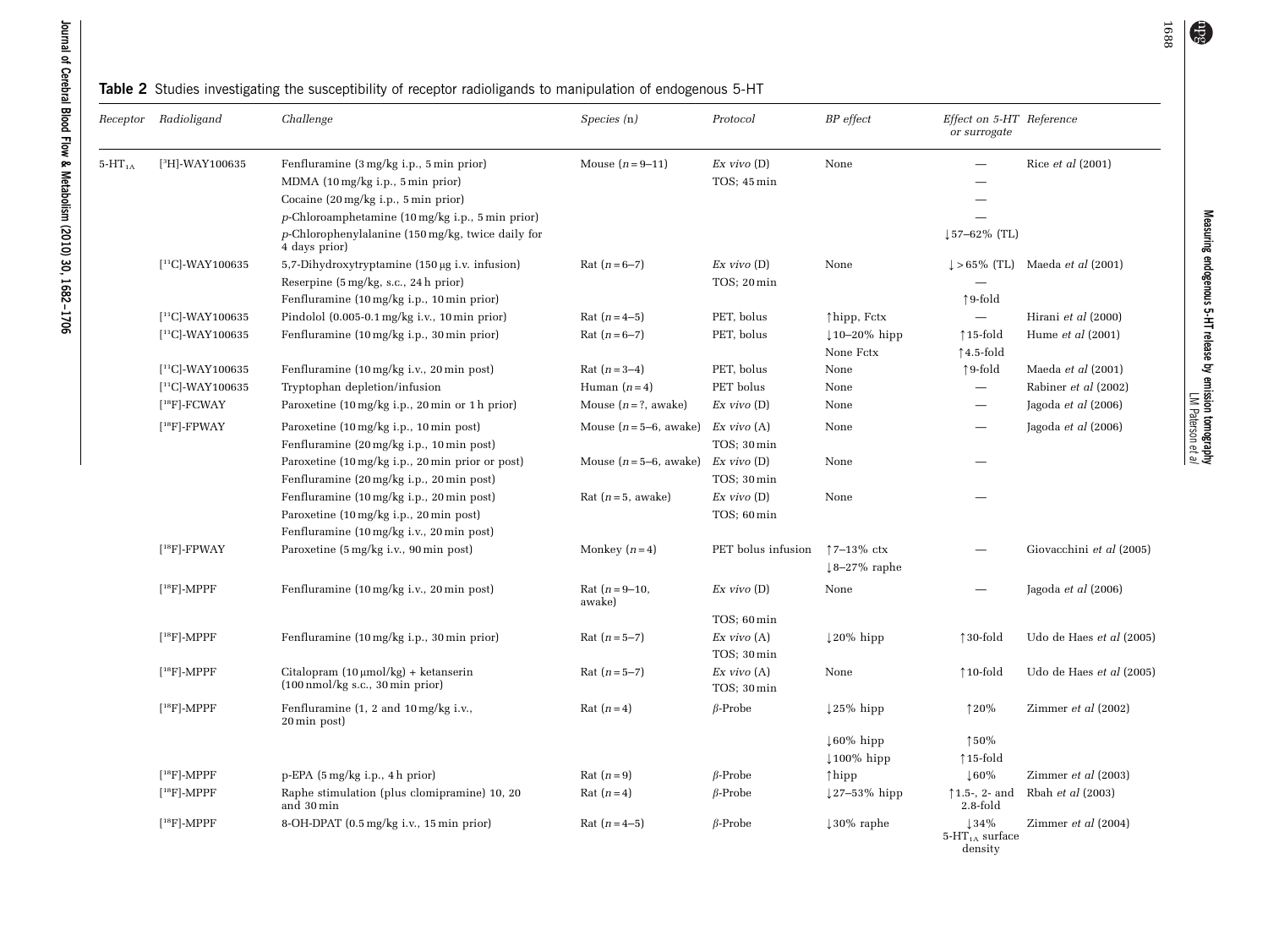|             | Receptor Radioligand                           | Challenge                                                                                                    | <i>Species</i> (n)                        | Protocol                       | <b>BP</b> effect                     | Effect on 5-HT Reference<br>or surrogate                  |                                                                |
|-------------|------------------------------------------------|--------------------------------------------------------------------------------------------------------------|-------------------------------------------|--------------------------------|--------------------------------------|-----------------------------------------------------------|----------------------------------------------------------------|
|             | $[$ <sup>18</sup> $F$ ]-MPPF                   | Fluoxetine (10 mg/kg i.p., 1 h prior)                                                                        | Rat $(n=5)$                               | $\beta$ -Probe                 | $135\%$ raphe                        | $\downarrow$ 36%<br>$5-HT_{1A}$ surface<br>density        | Riad et al (2004)                                              |
|             | $[$ <sup>18</sup> F]-MPPF                      | Fluoxetine (5 mg/kg i.v., 30 min prior)                                                                      | Cat $(n=3)$                               | PET bolus                      | $\downarrow$ 34% raphe               | $\equiv$                                                  | Aznavour et al (2006)                                          |
|             | $[$ <sup>18</sup> F]-MPPF                      | Fluoxetine (20 mg p.o., 5 h prior)                                                                           | Human $(n=8)$                             | PET bolus                      | $\downarrow$ 44% raphe               | $\qquad \qquad -$                                         | Sibon et al (2008)                                             |
|             | $[$ <sup>18</sup> F]-MPPF                      | Fenfluramine (10 mg/kg i.v., 90-130 min post)                                                                | Monkey $(n=5, \text{ awake})$             | PET bolus                      | None                                 | $\uparrow$ 35-fold                                        | Udo de Haes et al (2005)                                       |
|             | $[$ <sup>18</sup> F]-MPPF                      | Tryptophan depletion versus tryptophan infusion                                                              | Human $(n=6)$                             | PET bolus                      | None                                 | $167\%$ and<br>$\uparrow$ 10-fold<br>plasma<br>tryptophan | Udo de Haes et al (2002)                                       |
|             | $[$ <sup>18</sup> F]-MPPF                      | Tryptophan depletion                                                                                         | Human $(n=8, \text{ patients})$ PET bolus |                                | None                                 | 186% plasma<br>tryptophan                                 | Praschak-Rieder et al<br>(2004)                                |
|             | $[$ <sup>18</sup> F]-MPPF                      | Sleep (versus wake)                                                                                          | Human $(n=14,$<br>patients)               | PET bolus                      | ↑12% whole brain<br>↑ ctx and others | $\overline{\phantom{0}}$                                  | Derry et al (2006)                                             |
|             | $[$ <sup>11</sup> C]-CUMI-101                  | Citalopram (4 mg/kg, i.v.)                                                                                   | Baboon $(n=2)$                            | PET bolus                      | I raphe and others                   | $\qquad \qquad$                                           | Milak et al (2008b)                                            |
| $5-HT_{2A}$ | $[$ <sup>3</sup> H]-NMSP                       | Fenfluramine (3 mg/kg i.p., 5 min prior)<br>p-chloroamphetamine (10 mg/kg i.p., 5 min prior)                 | Mouse $(n=6-8)$                           | $Ex$ vivo $(D)$                | None                                 | $\overline{\phantom{0}}$                                  | Rice et al (2001)                                              |
|             |                                                | Paroxetine (2 mg/kg i.p., 5 min prior)                                                                       |                                           | TOS: 60 min                    |                                      |                                                           |                                                                |
|             | $[$ <sup>11</sup> C $]$ -MDL100907             | Fenfluramine (10 mg/kg i.p., 30 min prior)                                                                   | Rat $(n=5)$                               | PET, bolus                     | None                                 | and Arc<br>expression                                     | $\uparrow$ 5-HT <sub>2A</sub> c-fos Hirani <i>et al</i> (2003) |
|             | $[$ <sup>18</sup> $F$ ]-setoperone             | Paroxetine (20 mg p.o., 4.5 h prior)                                                                         | Human $(n=5)$                             | PET bolus                      | None                                 | $\overline{\phantom{0}}$                                  | Meyer et al (1999)                                             |
|             | $[$ <sup>18</sup> $F$ ]-setoperone             | Tryptophan depletion                                                                                         | Human $(n=10)$                            | PET bolus                      | $\downarrow$ 8% ctx and others       | ↓72% plasma<br>tryptophan                                 | Yatham et al (2001)                                            |
|             | $[$ <sup>18</sup> $F$ ]-deutero-<br>altanserin | Fenfluramine (1.5 mg/kg i.v., 6 h post)                                                                      | Baboon $(n=2)$                            | PET bolus infusion             | None                                 | $\overline{\phantom{0}}$                                  | Staley et al (2001)                                            |
|             | $[$ <sup>18</sup> $F$ ]-altanserin             | Citalopram (0.25 mg/kg i.v., 1h post) plus pindolol<br>$\left( < 25 \right)$ mg p.o. daily for 4 days prior) | Human $(n=7)$                             | PET bolus infusion             | None                                 | ↑Plasma<br>prolactin                                      | Pinborg et al (2004)                                           |
|             | $[$ <sup>18</sup> $F$ ]-altanserin             | Ketamine (0.05 mg/kg i.v., 2 h post plus 0.2 mg/kg/h<br>infusion)                                            | Human $(n=3)$                             | PET bolus infusion             | None                                 | $\overline{\phantom{0}}$                                  | Matusch et al (2007)                                           |
|             | $[$ <sup>18</sup> $F$ ]-altanserin             | Clomipramine (25 mg i.v., bolus 10 min prior,<br>plus infusion for 20 min post)                              | Human $(n=11,$<br>patients)               | PET bolus                      | $\downarrow$ 14–23% in Vt (ctx)      |                                                           | Larisch et al (2003)                                           |
| $5-HT4$     | $[$ <sup>11</sup> C]-SB207145                  | Citalopram (0.25 mg/kg i.v., 30 min prior) plus<br>pindolol $(25 \text{ mg p.o.} daily for 3 days prior)$    | Human $(n=6/7)$                           | PET bolus                      | None                                 | ↑Plasma<br>prolactin                                      | Marner et al (2010)                                            |
| <b>SERT</b> | $[$ <sup>11</sup> C]-DASB                      | TCP (15 mg/kg i.p., 1 h prior)                                                                               | $\text{Rat}$ $(n = 5 - 6)$                | $Ex$ vivo $(D)$<br>TOS: 60 min | ↓ Various                            | $\overline{\phantom{0}}$                                  | Lundquist et al (2005)                                         |
|             | $[$ <sup>11</sup> C]-DASB                      | TCP (10 mg/kg i.p., 4 h prior)                                                                               | Cat $(n=2)$                               | PET bolus                      | $\downarrow$ 21-40% various          | $\overline{\phantom{0}}$                                  | Ginovart et al (2003)                                          |
|             | $[$ <sup>11</sup> C $]$ -DASB                  | TCP (15 mg/kg i.v., 30 min post)                                                                             | $\text{Rat}$ $(n=2-4)$                    | PET, bolus infusion            | $\downarrow$ 40% thal                |                                                           | Lundquist et al (2007)                                         |
|             |                                                | TCP $(2 \text{ mg/kg} \text{ i.v.}, 1 \text{ h prior})$                                                      | Monkey $(n=3)$                            | PET, bolus                     | $\downarrow$ 30% (Vt) thal           |                                                           | Lundquist et al (2007)                                         |

 $[11C]$ -DASB Tryptophan depletion Baboon (n = 2, 14/9

[<sup>11</sup>C]-DASB 5-HTP (20 mg/kg i.v., 30 min prior) Monkey (n = 5, awake) PET bolus  $\downarrow$ 35-40% stri  $\uparrow$  < 250-fold [Yamamoto](#page-24-0) et al (2007)

PET bolus

scans)

 $\downarrow$  10–15% various  $~\uparrow$  8-fold

 $\frac{130\%}{2}$  various  $\frac{165\%}{2}$  plasma

tryptophan

Milak et al [\(2005\)](#page-22-0)

# LM Paterson Measuring endogenous 5-HT release by emission tomography<br>LM Paterson e*t al*

Measuring endogenous 5-HT release by emission tomography

Table 2 Continued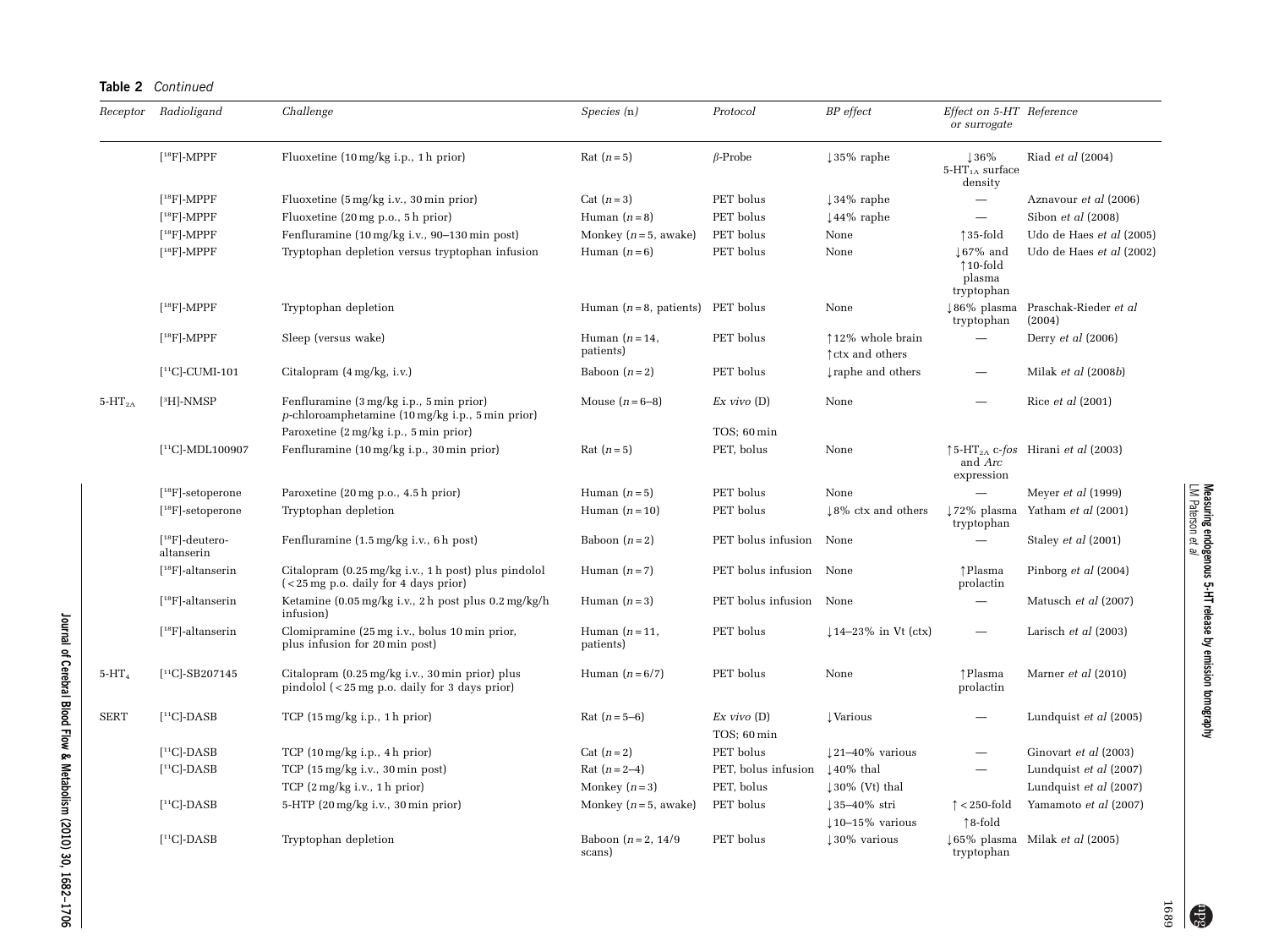|             | Table 2 Continued                                        |                                                                                                                                                                                                                                                                                   |                |           |                                                                                           |                                            |                                         |
|-------------|----------------------------------------------------------|-----------------------------------------------------------------------------------------------------------------------------------------------------------------------------------------------------------------------------------------------------------------------------------|----------------|-----------|-------------------------------------------------------------------------------------------|--------------------------------------------|-----------------------------------------|
|             | Receptor Radioligand                                     | Challenge                                                                                                                                                                                                                                                                         | Species (n)    | Protocol  | BP effect                                                                                 | Effect on 5-HT Reference<br>or surrogate   |                                         |
|             | [ <sup>11</sup> C]-DASB                                  | Tryptophan depletion                                                                                                                                                                                                                                                              | Human $(n=8)$  | PET bolus | None                                                                                      | plasma<br>tryptophan<br>$\downarrow$ > 70% | Talbot et al (2005)                     |
|             | [ <sup>11</sup> C]-DASB                                  | Tryptophan depletion                                                                                                                                                                                                                                                              | Human $(n=14)$ | PET bolus | None                                                                                      | $\downarrow$ 90% plasma<br>tryptophan      | Praschak-Rieder<br>et al (2005)         |
| $5-HT_{1B}$ | $[$ <sup>11</sup> C <sub>1</sub> -AZ <sub>10419369</sub> | Fenfluramine (1 and 5 mg/kg i.v., 20 min post)                                                                                                                                                                                                                                    | Monkey $(n=3)$ | PET bolus | $\downarrow$ 20 and 54% g pall<br>133 and 52% Octx<br>$\downarrow$ 21 and 46%<br>midbrain | I                                          | Finnema <i>et al</i> $(2010)$           |
|             | $(CSK-174722)$<br>$[11C]$ -P943                          | $(+)$ Fenfluramine (0.8 and 2.5 mg/kg i.v.<br>infusion, 15 min prior)                                                                                                                                                                                                             | Baboon $(n=3)$ | PET bolus | $\downarrow$ 22 and 47% ( $V_{\text{ND}}$ )                                               | I                                          | Dr E Rabiner, personal<br>communication |
|             |                                                          | Abbreviations: Octx, occipital cortex; Frontal cortex; g pall, globus pallidus; hipp, hippocampus; intraperitoneal; i.v., intrapenous; p-EPA, p-ethynylphenylalanine; p.o., oral; s.c., sub-cutaneous; stri,<br>striatum; TCP, tranylcypromine; thal, thalamus; TL, tissue level. |                |           |                                                                                           |                                            |                                         |

subjects of each species used in each experiment are provided and number of scans, where appropriate. All animal experiments were performed under anaesthesia unless otherwise stated. The protocol indicates the All data presented are provided in the cited references. Challenge includes drug, dose, route of administration and time administered relative to the initial bolus or bolus-infusion dose of radiotracer. The numbers of D; regional dissection) and the time of sacrifice (TOS); all used a bolus injection of radiotracer followed by whole brain perfusion under anaesthesia at determined species and All data presented are provided in the cited references. Challenge includes drug, dose, route of administration and time administered relative to the initial bolus or bolus-infusion dose of radiotracer. The numbers of subjects of each species used in each experiment are provided and number of scans, where appropriate. All animal experiments were performed under anaesthesia unless otherwise stated. The protocol indicates the imaging procedure used; ex vivo studies (A; autoradiography, D; regional dissection) and the time of sacrifice (TOS); all used a bolus injection of radiotracer followed by whole brain perfusion under anaesthesia at various intervals after injection (TOS; 20 min to 1 h). BP effect represents the approximate effect on BP, total distribution volume (Vt) or equivalent parameter as determined by PET, or specific binding as determined by ex vivo radioligand binding. Effect on 5-HT or surrogate column indicates the effect of the challenge on synaptic 5-HT concentrations as measured by in vivo microdialysis in the same brain region, species and as c brain region, specific binding by in vivo microdialysis in the same PET, or as determined by parameter 5-HT concentrations as measured BP, total distribution volume (Vt) or equivalent noted. publication as the stated change in BP. Where microdialysis was not used, alternative surrogate markers of central 5-HT levels are noted. are levels central 5-HT the challenge on synaptic  $\overline{\sigma}$ markers effect represents the approximate effect on surrogate surrogate column indicates the effect of 1 alternative not used, was imaging procedure used; ex vivo studies (A; autoradiography,<br>various intervals after injection (TOS; 20 min to 1 h). BP effect microdialysis intervals after injection (TOS; 20 min to 1 h).<br>vo radioligand binding. Effect on 5-HT or sun Where BË. change in by ex vivo radioligand bini<br>publication as the stated stimulation of the raphe nucleus, at high firing rates and in combination with a 5-HT reuptake blocker, could also produce modest, dose-dependent reductions in hippocampal BP corresponding to regional increases in  $5-HT$  (Rbah *et al*[, 2003](#page-23-0)). Conversely, reductions in 5-HT evoked by the tryptophan hydroxylase inhibitor p-ethynylphenylalanine significantly increased hippocampal binding [\(Zimmer](#page-24-0) et al[, 2003](#page-24-0)). These data were in accordance with the competition model in the hippocampal regions. However, by combining  $\beta$ -probe measurements with immunoelectron microscopy, receptor internalisation was shown to have a role in the BP response in raphe regions ([Zimmer](#page-24-0) et al, 2004). First, acute  $5-HT<sub>1A</sub>$  agonists were shown to internalise autoreceptors in the raphe but not the somatodendritic receptors of the hippocampus (Riad et al[, 2001\)](#page-23-0). Subsequently, a single dose of the selective serotonin reuptake inhibitor (SSRI) fluoxetine was shown to evoke the same response; reductions in raphe  $5-HT_{1A}$ plasma membrane receptors corresponded to remarkably similar and relatively substantial (30%) decreases in [18F]MPPF binding, which were suggested to be mediated by 5-HT elevation afforded by SERT inhibition (Riad et al[, 2004](#page-23-0)). Autoradiographical data confirmed that the total number of  $5\text{-}HT_{1A}$  receptors had not changed and combining fluoxetine with 8-OH-DPAT (8-hydroxy-N,N-dipropyl-2-aminotetralin) treatment did not enhance receptor internalisation, suggesting that a fixed proportion of G protein-coupled receptors can be internalised, and that this pool is the same whether mobilised by an exogenous pharmacological agent or by endogenous 5-HT. A follow-up PET study in cats showed similar results [\(Aznavour](#page-19-0) et al, 2006).

One could reasonably expect to visualise changes of this magnitude in human PET studies; therefore, this paradigm was applied to human subjects. Acute fluoxetine was administered in a randomised, double-blind paradigm 5 hours before a [18F]MPPF PET scan in eight healthy volunteers ([Sibon](#page-23-0) *et al*, [2008\)](#page-23-0). An average  $44\%$  reduction in  $[$ <sup>18</sup>F]MPPF BP was observed in the raphe with no other significant changes. Although test–retest variability was relatively high (23% to 36%) and questions remain over the legitimacy of raphe delineation methods, the findings are convincing because of the strengths of the study design, its double-blind, randomised, and placebo-controlled crossover procedures, as well as its agreement with the aforementioned animal studies. No attempts were made to decrease 5-HT levels, e.g., by tryptophan depletion regimes.

In the only experiment to indicate that PET imaging might be sensitive to physiologic changes in 5-HT, a study indicated that sleep could increase [ 18F]MPPF BP in narcoleptic patients, relative to wakefulness (Derry et al[, 2006](#page-20-0)). On the basis of microdialysis studies showing state-dependent alterations in 5-HT levels (Portas et al[, 1998\)](#page-22-0), it was hypothesised that sleep could reduce 5-HT levels and thereby increase [<sup>18</sup>F]MPPF BP. Global increases

#### Measuring endogenous 5-HT release by emission tomography LM Paterson et al.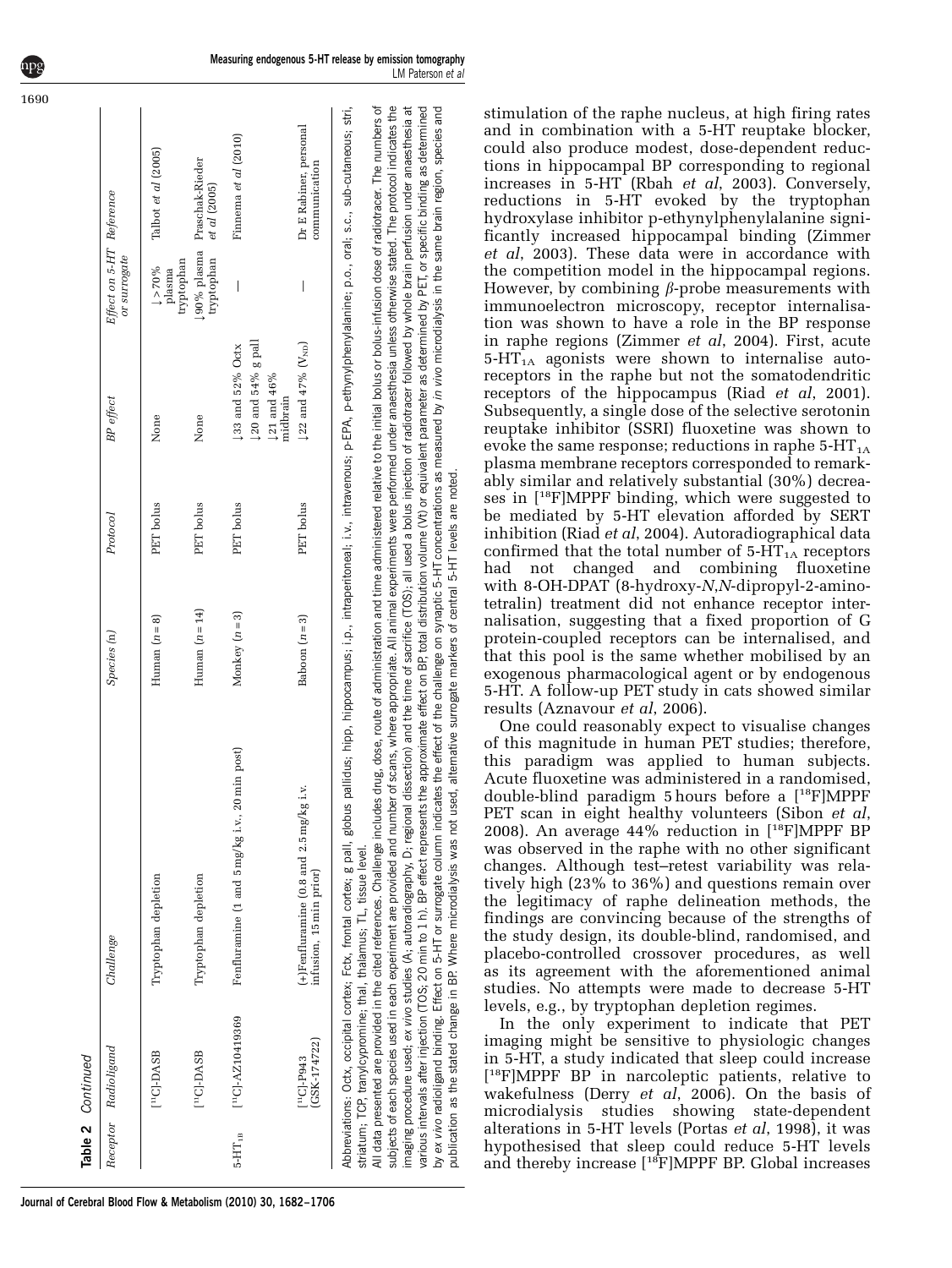in BP were detected in all ROIs in the 'sleep' condition, particularly cortical, with more pronounced changes in good compared with poor sleepers. However, several experimental problems and confounding factors overshadow this study, including the use of a patient group, the necessity for withdrawal of (possibly confounding) medication, the possibility of an order effect, and the lack of specific information relating to how much sleep was obtained, of what type, and when. Replication and rectification are required if these results are to be considered convincing.

Data opposing the hypothesis that [18F]MPPF is sensitive to alterations in endogenous 5-HT came from several groups. Fenfluramine and a challenge combining uptake inhibition with modulation of feedback at  $5-HT_{2C}$  receptors (citalopram plus ketanserin) were found not to alter  $[$ <sup>18</sup>F]MPPF BP ([Jagoda](#page-21-0) et al, 2006; [Udo de Haes](#page-24-0) et al, 2005). Of most significance were the findings from a fenfluramine challenge study using monkey PET [\(Udo de Haes](#page-24-0) et al, 2006). By combining microdialysis with [18F]MPPF PET in a bolus-infusion protocol, this exemplary study showed that a substantial dose of intravenous fenfluramine did not produce significant or consistent effects on [ 18F]MPPF BP in the cortex, hippocampus, or any other region, despite increasing 5-HT concentrations by 35-fold in the prefrontal cortex. Two human studies also showed no change in [18F]MPPF BP in response to acute tryptophan depletion. In the first study, scans were compared under tryptophan depletion and infusion conditions in healthy volunteers. The BP did not change in cortical areas and there was only a nonsignificant reduction in raphe BP [\(Udo de](#page-24-0) Haes et al[, 2002](#page-24-0)). Unfortunately, this study suffers from the absence of an ideal control group, but its findings were supported by those from the other study in recovered depressed patients on citalopram [\(Praschak-Rieder](#page-22-0) et al, 2004). Depressed patients exhibit different 5-HT receptor physiology at baseline compared with normal controls and were believed likely to display larger-magnitude responses to changes in 5-HT after depletion, thus more likely to show a BP response. However, no change in [ 18F]MPPF BP was seen in any ROI, despite an 85% reduction in plasma tryptophan and 6 out of 8 patients experiencing transient depressive relapse.

# Are 5-HT $_{2A}$  Tracers Sensitive to 5-HT Manipulation?

Several selective antagonist radioligands are available with which to study the  $5-HT_{2A}$  receptor by PET and other methods. So far, the nonselective tracers [18F]setoperone and [3 H]NMSP and the selective tracers [18F]altanserin and [11C]MDL100907 have been tested for their susceptibility to image endogenous 5-HT.

Using ex vivo dissection in mice, [3H]NMSP was found to be insensitive to 5-HT-releasing agents (Rice et al[, 2001](#page-23-0)). Although fenfluramine significantly decreased [<sup>3</sup> H]NMSP binding ( > 50% in the cortex), this was believed not to reflect a specific increase in 5-HT levels owing to the lack of attenuation by paroxetine and a failed replication study with p-chloroamphetamine. Similarly, a lack of [11C]MDL100907 displacement was shown in an elegant rat PET study after fenfluramine challenge (Hirani et al[, 2003\)](#page-20-0). In vivo activation of  $5-HT_{2A}$ receptors by 5-HT was confirmed by appropriate cortical increases in c-fos, arc and  $5-HT_{2A}$  mRNA, but these were not associated with any change in [ 11C]MDL100907 binding.

In humans, [<sup>18</sup>F]setoperone was shown to be insensitive to 5-HT elevation induced by paroxetine (Meyer et al[, 1999\)](#page-22-0), but contrary to expectations, tryptophan depletion reduced cortical BP [\(Yatham](#page-24-0) et al[, 2001\)](#page-24-0). The lack of a biological model for this finding renders interpretation difficult.

Three publications have suggested that [<sup>18</sup>F]altanserin (or its deuterated analogue) is insensitive to changes in 5-HT. First, an exemplary PET study in humans administered [18F]altanserin under a bolusinfusion protocol with citalopram challenge [\(Pinborg](#page-22-0) et al[, 2004\)](#page-22-0). Pindolol was administered 3 days earlier to prevent  $5-HT_{1A}$  autoinhibition and to maximise 5-HT elevation. Subjective experience of hot flushes and increased plasma prolactin levels confirmed increased 5-HT function, but no changes in [18F]altanserin BP occurred under any challenge condition. Another study showed that [<sup>18</sup>F]altanserin was not sensitive to changes in 5-HT induced by ketamine in healthy volunteers [\(Matusch](#page-22-0) et al, 2007), although ketamine is primarily an N-methyl-D-aspartic acid antagonist and D2 agonist with secondary effects on the 5-HT system ([Aghajanian and Marek,](#page-19-0) [2000\)](#page-19-0). In a bolus-infusion PET study in baboons, the deuterated analogue of [18F]altanserin was administered with intravenous fenfluramine challenge (Staley et al[, 2001\)](#page-23-0) and again, no change in [18F]deuteroaltanserin BP was observed.

In the only study to suggest a possible sensitivity of [18F]altanserin, clomipramine challenge was used in remitted depressed patients in which six subjects had received previous SSRI medication and five had not [\(Larisch](#page-21-0) et al, 2003). A global analysis showed cortical decreases in BP, but cerebellar test–retest variability was large and clomipramine has some binding affinity for the 5-HT<sub>2A</sub> and 5-HT<sub>2C</sub> sites [\(Hyttel, 1994\)](#page-21-0), which may explain the reductions in binding.

# Are  $5$ -HT<sub>4</sub> Tracers Sensitive to  $5$ -HT Manipulation?

The radioligand  $[11C]$ SB207145 is currently the only well-validated PET tracer for imaging cerebral 5-HT<sub>4</sub> receptors in humans [\(Marner](#page-21-0) et al, 2009). In a challenge protocol similar to that described in the study by [Pinborg](#page-22-0) et al (2004) using pindolol plus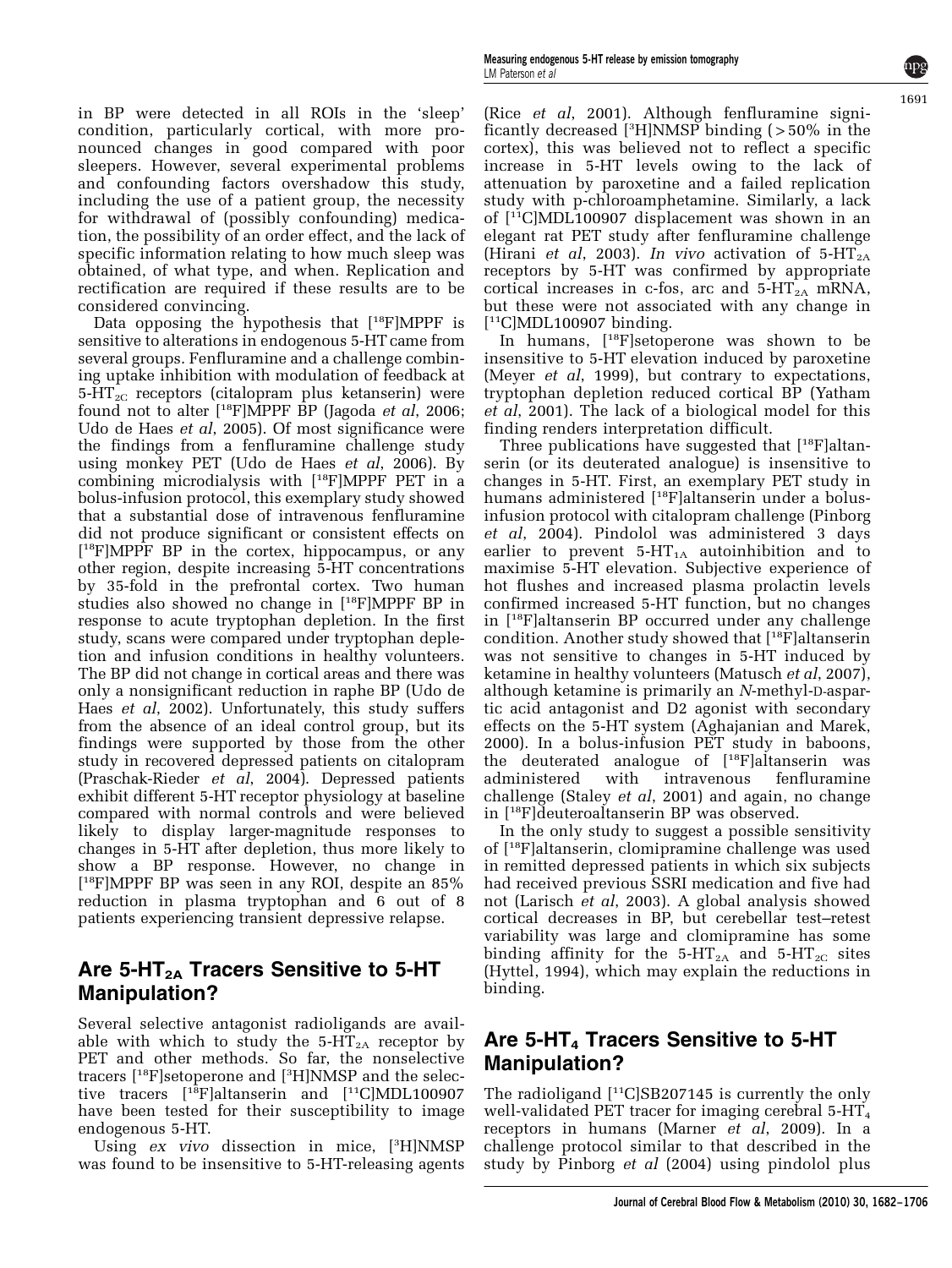citalopram,  $[11C]$ SB207145 BP was not altered in healthy volunteers  $(n=6/7)$ , despite increases in plasma prolactin levels ([Marner](#page-21-0) et al, 2010). As a power analysis of  $[11C]$ SB207145 showed that detection of a difference of 15% necessitates inclusion of four or five individuals, examined twice, a decrease < 5% could have been overlooked, but such a small difference was deemed irrelevant.

# Are SERT Tracers, Such as, [<sup>11</sup>C]DASB Sensitive to 5-HT Manipulation?

Among several good PET ligands for imaging SERT in the human brain, the hitherto most used emerged from the diarylsulphides, which is a class of SSRI. [ 11C]DASB is the only one to have been investigated for its sensitivity to endogenous 5-HT. There are few pharmacological agents that increase 5-HT levels, which also lack SERT affinity; hence, the options for manipulation of 5-HT are somewhat limited. The studies described below have used three different techniques to alter synaptic 5-HT: tranylcypromine, a nonselective monoamine oxidase inhibitor, 5-hydroxytryptophan (5-HTP), the precursor to 5-HT, and tryptophan depletion.

In the only *ex vivo* study, a dose-dependent decrease in [11C]DASB binding was detected in rats in response to tranylcypromine challenge ([Lundquist](#page-21-0) et al[, 2005\)](#page-21-0), in which decreases in uptake were observed across the brain. This finding was first replicated in a PET study in cats using a similar challenge ([Ginovart](#page-20-0) et al, 2003). Cats were scanned before and after tranylcypromine treatment and a decrease in [11C]DASB binding was found in the midbrain, thalamus, striatum, and cortex. Two further animal PET studies supported these findings: a bolus-infusion protocol in rats and a bolus protocol in monkeys [\(Lundquist](#page-21-0) et al, 2007). Tranylcypromine decreased [11C]DASB thalamic binding in monkeys and reduced BP by 40% in the rat thalamus. Although possible regional cerebral blood flow (rCBF) changes were detected in monkey experiments, the differential time course suggested that they were not related to the BP reduction that was believed to coincide with 5-HT elevation.

In the only study to combine imaging SERT with microdialysis, global decreases in  $[$ <sup>11</sup>C]DASB BP were shown after a 5-HTP challenge in conscious monkeys [\(Yamamoto](#page-24-0) et al, 2007), alongside regional decreases that correlated with areas of maximal 5-HT elevation and with regional activity of amino acid decarboxylase (the 5-HTP to 5-HT converting enzyme).

Another three studies imaged SERT binding after 5-HT depletion. The first study was conducted in baboons, suggesting that tryptophan depletion could alter  $[$ <sup>11</sup>C]DASB BP (Milak *et al*[, 2005\)](#page-22-0). There was no control group, only a direct comparison with baseline, but paradoxical decreases in BP of between 27 and 33% were detected in several regions. The authors posited that the results were in agreement

with the proposed regulation of SERT trafficking by 5-HT in vivo, suggesting that an extracellular reduction in 5-HT could promote SERT internalisation, corresponding to a reduction in cell-surface expression ([Ramamoorthy and Blakely, 1999\)](#page-23-0).

Two further studies were published simultaneously [\(Praschak-Rieder](#page-22-0) et al, 2005; [Talbot](#page-23-0) et al, [2005\)](#page-23-0). Both were crossover studies in healthy volunteers showing no significant effect of tryptophan depletion on [11C]DASB BP, despite recording an 85% reduction in plasma levels of tryptophan [\(Talbot](#page-23-0) et al, 2005).

# Summary of Published Findings

Overall, in spite of numerous attempts, a radiotracer of equivalent value to the study of 5-HT as [ 11C]raclopride has been to dopamine has not yet been identified.

Only four publications claim to have shown radiotracer sensitivity to changes in endogenous 5-HT concentrations in human subjects. Two pointed to the sensitivity of  $[$ <sup>18</sup>F]MPPF binding to 5-HT<sub>1A</sub> receptors (Derry et al[, 2006;](#page-20-0) Sibon et al[, 2008\)](#page-23-0); one in response to fluoxetine, in which changes were restricted to the raphe, for which difficulties associated with visualisation and analytical reproduci-bility are yet to be resolved [\(Kalbitzer](#page-21-0) *et al*, 2009) and the other following sleep, in which methodological issues preclude any definitive conclusions. The other two studies were also hampered by methodological problems and/or the lack of a biological explanation. On the positive side, radiotracers insensitive to acute fluctuations in 5-HT levels are advantageous in that they are ideal ligands to accurately determine regional receptor densities in which BP values are not associated with confounding effects, such as diurnal 5-HT fluctuations.

Data obtained in rodent and nonhuman primates were more mixed; the presence or absence of a response tended to correlate with the magnitude of change in 5-HT and positive outcomes confirmed the anticipated increases or decreases in binding, but effects were not consistent between tracers.  $[$ <sup>18</sup>F]MPPF, the 5-HT<sub>1A</sub> antagonist tracer, could successfully be used in animal paradigms to detect internalisation of  $5-HT_{1A}$  receptors in the raphe, but the problems of imaging small nuclei may limit its utility here. Unfortunately, [18F]MPPF was not reliably sensitive to 5-HT in larger brain structures; the most comprehensive PET study in monkeys showed no change despite the biggest recorded 5-HT elevation [\(Udo de Haes](#page-24-0) et al, 2006). Consistent reductions in [11C]DASB BP were observed across species in response to large-magnitude 5-HT elevation, but this may be of limited use if such potent serotonergic challenges obtained in (anaesthetised) animals cannot be translated safely into humans. The tested  $5-HT<sub>2A</sub>$  receptor antagonist tracers do not seem useful for imaging changes in endogenous 5-HT.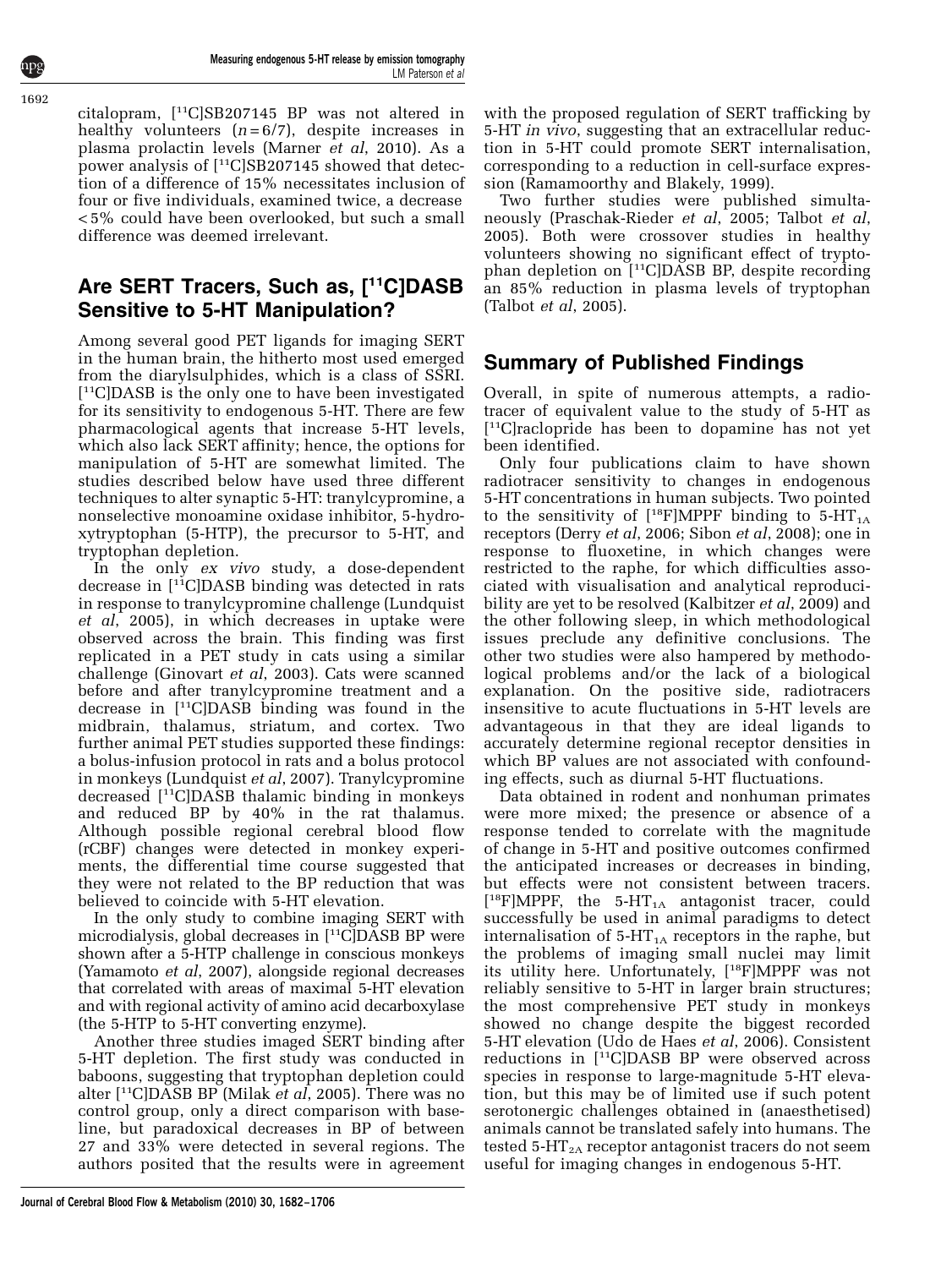Of the few positive findings in animal studies, most could sensibly be explained by the simple competition model, whereby changes in synaptic 5-HT are reflected in its occupation of the target to produce corresponding changes in BP ([Figure 1\)](#page-3-0). There are some notable exceptions. First, the strong evidence using immunoelectron microscopy support the hypothesis that  $5-HT_{1A}$  autoreceptors in the raphe will undergo rapid agonist-induced internalisation, whereas postsynaptic receptors localised in the hippocampus and cortex do not [\(Aznavour](#page-19-0) et al, [2006;](#page-19-0) Riad et al[, 2004](#page-23-0)). This is further supported by the differential expression of G proteins [\(Mannoury](#page-21-0) [la Cour](#page-21-0) et al, 2006). Therefore, any reductions in  $5-HT<sub>1A</sub>$  tracer BP observed in the hippocampal and cortical regions may be best explained by competition, whereas changes recorded in the raphe may be more likely to represent 5-HT-induced internalisation, although either hypothesis could be applied. Mixed findings could thus be explained by a combination of the two mechanisms (e.g. [Giovacchi](#page-20-0)ni et al[, 2005](#page-20-0)). Other exceptions are the paradoxical effects of tryptophan depletion on SERT and  $5-HT_{2A}$ binding in which the direction of change in BP is contrary to the competition model (Milak et al[, 2005](#page-22-0); [Yatham](#page-24-0) et al, 2001). A lack of replication and a poor understanding of 5-HT receptor behaviour under tryptophan depletion conditions in vivo make interpretation difficult.

# Discussion Points

Several important questions are raised by these studies. First, if the observed changes in BP in vivo are a genuine reflection of altered endogenous 5-HT, are the findings supported by known 5-HT receptor pharmacology? Second, what are the reasons for inconsistency or failure to visualise a change in BP when 5-HT levels are clearly altered? Do the predominantly negative findings point to a fundamental difference between the serotonergic and dopaminergic systems? In which case, do we have sufficient information about the biological underpinning of the BP response and of the serotonergic system to understand how this might be overcome? Are we simply targeting the wrong receptors or are our serotonergic challenges insufficient? Alternatively, are we suffering from a lack of consistency, statistical power, or rigour in experimental design?

# 5-HT Receptor Characteristics: A Comparison With Dopamine

Using dopamine as an example, [Figure 3](#page-4-0) shows how findings from experimental challenge studies, drugreceptor theory, and known receptor pharmacology can be combined to model the interaction between tracer and endogenous agonist under baseline and challenge conditions [\(Laruelle, 2000\)](#page-21-0). The original model was updated after a direct comparison between an agonist and an antagonist PET tracer, estimating that the proportion of D2 receptors available to dopamine in vivo was 38%, which fits with the maximal change in BP response recorded after a dopamine challenge ([Narendran](#page-22-0) et al, 2004). Similar definitive studies that would provide comparable estimations of in vivo availability of 5-HT are not yet possible, but in vitro pharmacological data provide initial clues. Are there differences between the two receptor systems that might explain the lack of sensitivity of 5-HT tracers compared with, e.g., raclopride?

Factors governing the likelihood of observing a BP response for any neurotransmitter system primarily affect the availability of a receptor population to the radiotracer compared with the neurotransmitter. In addition to those factors previously identified from the competition equation, other variables may include receptor-affinity states, localisation, regulatory properties, and susceptibility to undergo internalisation. If one or more of these factors are particularly unfavourable for any given 5-HT receptor, visualising fluctuations in endogenous 5-HT may not be possible, regardless of the potency of the challenge or the quality of the tracer.

# Factors Affecting BP Response: the Competition Model

The competition equation can be used to identify where the main differences between the two systems may arise. Under baseline conditions, occupancy by dopamine of the synaptic D2 receptor has been estimated to be 10% of the total population [\(Abi-Dargham](#page-19-0) et al, 2000) and in the striatum, baseline extracellular dopamine concentration is  $\sim$  50 nmol/L ([Zetterstrom](#page-24-0) *et al*, 1983).

Basal receptor occupancy has not yet been formally established for 5-HT, but can be estimated (Equation 6). The assumption that extracellular neurotransmitter concentrations accurately reflect those of the synapse cannot be relied upon [\(Endres](#page-20-0) et al[, 1997\)](#page-20-0), but microdialysis can give an indication of the concentration available for competition with the tracer. Microdialysis studies herein estimate the basal extracellular 5-HT concentration to a range between 0.04 and 3.9 nmol/L (average 0.8 nmol/L). Our best guess of in vivo affinity of 5-HT can be extrapolated from the in vitro affinity values [\(Table 1\)](#page-5-0) and depends on the functional state of the receptor [\(Figure 2\)](#page-3-0). Assuming optimal conditions, i.e., high basal 5-HT concentration  $(F<sub>NT</sub> = 3.9 \text{ nmol/L}; \text{ Maeda}$  $(F<sub>NT</sub> = 3.9 \text{ nmol/L}; \text{ Maeda}$  $(F<sub>NT</sub> = 3.9 \text{ nmol/L}; \text{ Maeda}$ et al[, 2001\)](#page-21-0), high 5-HT affinity  $(K_{NT} = 50 \text{ nmol/L};$ [Khawaja](#page-21-0) *et al*, 1995), and 100% of receptors in  $R<sub>HIGH</sub>$ , crude estimations of the expected change in BP can be made for any given change in 5-HT. By inserting in Equation 4, it can be seen that a 15-fold increase in 5-HT (from 3.9 to 58.5 nmol/L;  $\Delta F_{NT}$ ) could produce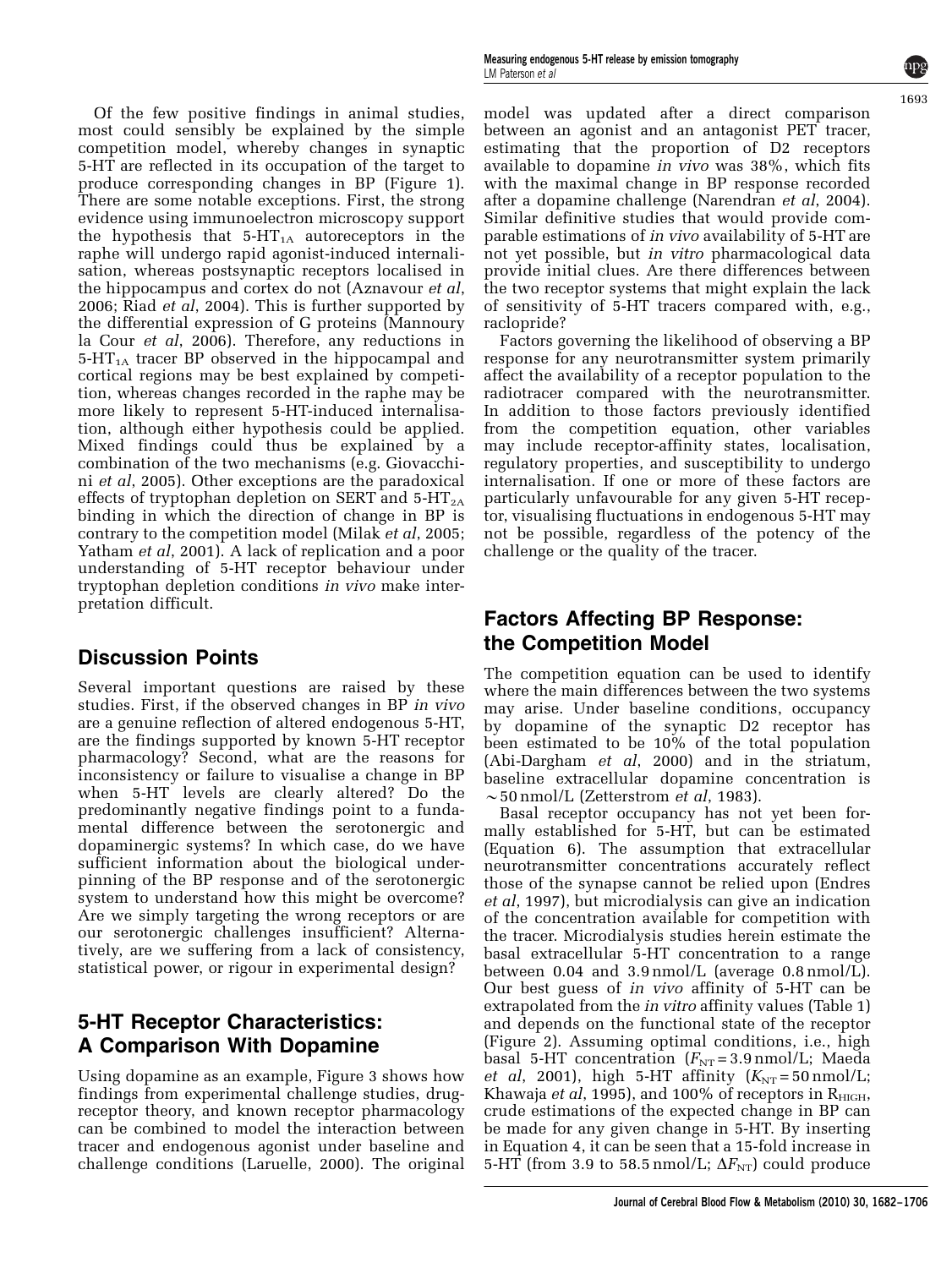a 50% reduction in BP for 5-HT<sub>1A</sub> receptors, which is well within the limit of detection for PET. However, using the average value of 0.8 nmol/L for basal 5-HT concentration, this figure decreases to a maximal 20% reduction in BP. In the likely case of a lower proportion of  $R_{\text{HIGH}}$  receptors and a smaller change in 5-HT, the BP ratio rapidly decreases beyond the limit of detection for any PET system, given individual test–retest variability. Similar estimations can be performed for the 5-HT<sub>2A</sub> and 5-HT<sub>4</sub> receptors and SERT with less favourable outcomes owing to the lower affinity of 5-HT for these targets. According to the competition equation, 5-HT receptors with the highest affinity for 5-HT should provide the best opportunities as targets for new radioligand developments. Although the reported  $K_i$  values are quite variable, [Table 1](#page-5-0) identifies the 5-HT<sub>7</sub> and 5-HT<sub>1B</sub> receptors as promising targets.

The competition model assumes that all receptors are available for binding. They do not necessarily have to be in the  $R_{HIGH}$  state, but must be accessible; one assumes a certain affinity for 5-HT, which is reduced between  $R_{HIGH}$  and  $R_{LOW}$  ([Table 1](#page-5-0)). In vitro data would suggest that  $\sim$  20% to 40% of 5-HT<sub>1A</sub> receptors ([Gozlan](#page-20-0) et al, 1995; [Khawaja](#page-21-0) et al, 1995; [Nenonene](#page-22-0) *et al*, 1994) and 40% to 60% of 5-HT<sub>2A</sub> receptors ([Branchek](#page-19-0) et al, 1990; [Lopez-Gimenez](#page-21-0) et al, [2001\)](#page-21-0) are  $R_{\text{HIGH}}$ , compared with 70% estimated for D2 receptors ([Figure 3B](#page-4-0)).

If nonaccessible 5-HT receptor pools are also large, then in vivo availability of receptors to 5-HT may be substantially lower than that predicted in vitro. Nonaccessible pools can arise through intracellular receptor localisation in which receptors remain available to the radiotracer but unavailable to 5-HT. If radiotracer affinity is maintained in the intracellular environment, it will not be subject to competition with 5-HT here, thus reducing the pool susceptible to change. This may be an important factor for  $5-HT_{2A}$  receptors for which a significant internalised receptor pool exists (80% to 90%; [Cornea-Hebert](#page-20-0) et al, 2002). It may also be relevant for [11C]DASB studies; a proportion of SERT is associated with the membranes of intracellular organelles with vesicular structure [\(Torres](#page-23-0) et al, [2003\)](#page-23-0). However, if radiotracer affinity is altered within the intracellular compartments as has been suggested for D2 receptors (Guo et al[, 2010\)](#page-20-0), the influence on BP may be more or less pronounced.

These estimations were made on the basis of the competition model fit with the data herein and with findings from the literature. The fact that the majority of  $5-HT<sub>1A</sub>$  studies were negative is consistent with *in vitro* data, suggesting that only a small proportion of  $5-HT_{1A}$  receptors is  $R_{HIGH}$  and the finding that the presence or absence of a BP response tended to correlate with those experiments obtaining the highest magnitude of change in 5-HT. Studies using radiolabelled 5-HT have failed to efficiently label  $5-HT_{2A}$  receptors because of very low affinity [\(Kristiansen](#page-21-0) et al, 2005; [Lopez-Gimenez](#page-21-0) et al, 2001;

Sleight et al[, 1996](#page-23-0)), rendering the probability of imaging a BP response by competition less likely. In addition, if 80% are intracellular under basal conditions, even if all of the remaining cell-surface receptors are  $R_{HIGH}$ , this leaves only a fraction of the total available to 5-HT in vivo, consistent with the lack of effect on BP in challenge experiments.

For a similar reason, the very low affinity of 5-HT for SERT also renders a response less likely. Consistent with these observations, only a very largemagnitude 5-HT elevation could be visualised by [ 11C]DASB. However, positive results were consistent, suggesting that either the low affinity was overcome by the size of the change or it could point to a difference between SERT and G protein-coupled receptor interaction with 5-HT. It would be prudent to test the model in human subjects after a 5-HT elevating challenge to complete the picture.

# Factors Affecting BP Response: the Internalisation Model

We have observed that if the competition model is entirely responsible for changes in BP, the presence or absence of a BP response will depend heavily on basal occupancy and the magnitude of change in extracellular 5-HT. However, if receptor internalisation is involved, other factors may prove more important. For example, the susceptibility of the target to translocation by receptor-trafficking mechanisms may dictate the size and/or the likelihood of a change, and therefore will be dependent on the efficacy of 5-HT for its receptors rather than its affinity.

The fact that  $5-HT_{1A}$  receptors show differential sensitivity to internalisation depending on regional expression is now established, but little is known about the reciprocal trafficking of  $5-HT<sub>1A</sub>$  receptors back to the membrane after reinsertion or de novo synthesis. For example, it is possible that increases in [18F]MPPF BP after p-ethynylphenylalanine and sleep could be attributed to receptor translocation rather than competition, given the longer time frames involved in these challenges (Derry et al[, 2006](#page-20-0); [Zimmer](#page-24-0) et al, 2003). Changes in SERT could be explained by receptor-trafficking mechanisms through reciprocal regulation by endogenous 5-HT in vivo [\(Blakely](#page-19-0) et al, 1998; [Ramamoorthy and](#page-23-0) [Blakely, 1999](#page-23-0); [Ramamoorthy](#page-23-0) et al, 1998; [Zahniser](#page-24-0) [and Doolen, 2001](#page-24-0)). With a time frame of  $\sim$  30 minutes, this would be feasible within a 5-hour tryptophan depletion paradigm but it remains to be seen whether temporal characteristics of trafficking are consistent with the observed increases in BP. This is further complicated by the fact that the competition model adequately describes reductions in  $[11C]DASB$  BP after tranylcypromine challenge, which would be contrary to the direction of SERT translocation. The  $5-HT_{2A}$ receptors have some complex and unusual regulatory properties (for review, see [Gray and Roth, 2001\)](#page-20-0). Data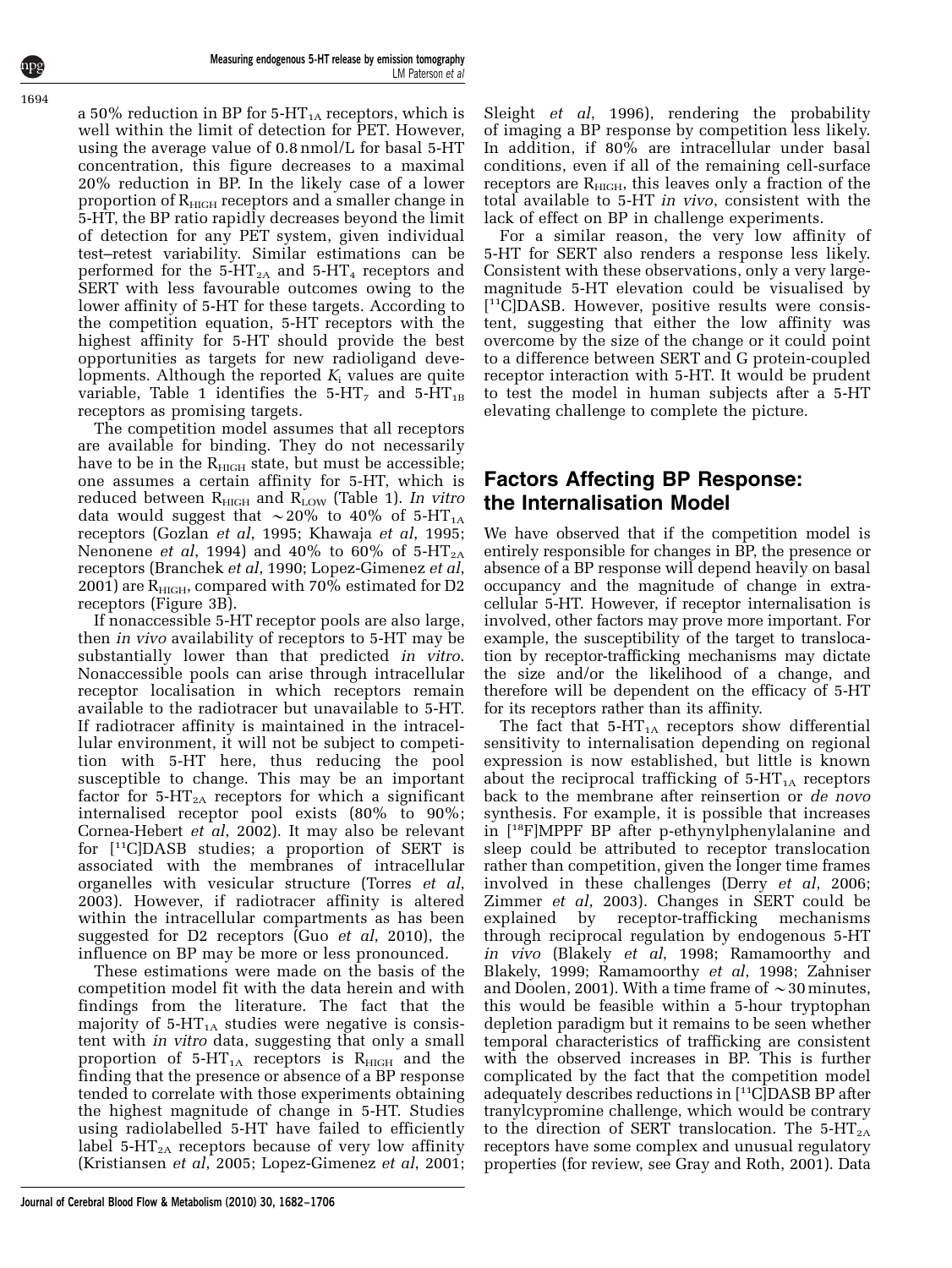published on trafficking of the  $5-HT_{2A}$  receptor are sparse, but suggest that it may be sensitive to 5-HT concentration. 5-Hydroxytryptamine can stimulate receptor internalisation [\(Bhattacharyya](#page-19-0) et al, 2002; [Schmid](#page-23-0) *et al*, 2008), but mianserin (an antagonist), dopamine, and certain dopaminergic antagonists can also reduce 5-HT<sub>2A</sub> density [\(Bhattacharyya](#page-19-0) *et al*, 2006; [Blackshear and Sanders-Bush, 1982](#page-19-0); [Hensler and](#page-20-0) [Truett, 1998\)](#page-20-0). In addition, many  $5-HT_{2A}$  ligands previously assumed to be antagonists are in fact inverse agonists (Aloyo et al[, 2009;](#page-19-0) Berg et al[, 2005\)](#page-19-0). The significance of these findings is unclear, but may have implications for interpretation of imaging data if receptor internalisation or trafficking is involved in the BP response.

A more comprehensive understanding of the in vivo regulatory properties of 5-HT receptors and SERT is required if we are to evaluate the differential roles had by competition and receptor trafficking in any change in BP. In the absence of this information, observations can be validated by other means. For example, combining microdialysis with dynamic imaging has several benefits; primarily, it not only provides an indication of the magnitude of change in synaptic neurotransmitter concentrations after the challenge but it also permits temporal correlations to be drawn between changes in neurotransmitter and changes in BP. Where dynamic reductions in BP correlate with temporally related increases in release, competition can be safely assumed and vice versa. If not, they may be better correlated with receptor-trafficking events. This has been shown within the dopaminergic literature as described previously [\(Laruelle, 2000\)](#page-21-0). Unfortunately, although microdialysis and other measures were used to good effect in some studies ([Table 2](#page-6-0)), none specifically reported the temporal relationship between 5-HT release and changes in BP.

# Improving Ligand Characteristics

The properties required for an ideal brain imaging tracer for use in vivo are many ([Pike, 1993](#page-22-0)), and successful tracers are usually designed to produce the best quality images of specific brain proteins [\(Elfving](#page-20-0) et al, 2007). However, to indirectly image the concentration of an endogenous ligand at the target receptor, rather than the receptor itself, may require an entirely different approach to radiotracer design. The relative merits of radioligands such as raclopride, IBZM, and NPA that render them sensitive to displacement by endogenous dopamine in which other D2 ligands are not remains unclear. It does not seem to involve affinity, pharmacological action (agonist versus antagonist), or lipophilicity, but may involve chemical structure [\(Laruelle, 2000;](#page-21-0) [Ginovart](#page-20-0) et al[, 2006](#page-20-0)).

Specific binding of a radiotracer is a function of its affinity for the site relative to the density  $(B_{\text{max}})$  of that binding site. As receptor affinity is a ratio has been conducted, and often pharmacokinetic experiments that would facilitate such a comparison

have not been conducted. Many published articles discuss the relative merits of 'lower-affinity' ligands for imaging endogenous neurotransmitter release, citing that they may be 'more susceptible' to displacement than higheraffinity ligands [\(Endres and Carson, 1998](#page-20-0); [Seeman](#page-23-0) et al[, 1989; Skaddan](#page-23-0) et al, 2002). A similar argument was made for the development of 'moderate-affinity' fluorinated WAY analogues ligands [\(Jagoda](#page-21-0) et al, [2006;](#page-21-0) [Zimmer](#page-24-0) et al, 2002). However, as can be seen from Equation (4), the probability of a radiotracer being sensitive to competition relies on target properties and not on the absolute affinity of the radioligand. A shortcoming of Equation (4) is that it builds on equilibrium conditions, which may not be present in a dynamic PET scan. For a within-scan challenge (under a bolus-infusion experiment), this may be of some importance.

# Development of Agonist Tracers

Whichever target is visualised and regardless of the mechanism, the proportion of receptors susceptible to 5-HT in vivo will virtually always be smaller than the total number, especially if the tracer is an antagonist, resulting in a low signal-to-noise ratio and a small chance of imaging a change in endogenous neurotransmitter. This is particularly likely to be the case for receptors with low basal 5-HT occupation, a small proportion of  $R_{HIGH}$ , or in which a proportion of receptors somehow are unavailable for competition under basal conditions.

One could specifically target those receptors in  $R<sub>HIGH</sub>$  by using an agonist tracer rather than an antagonist. Theoretically, agonist tracers should be more sensitive to extracellular changes in an endogenous agonist, because they only compete with receptors in the high-affinity state that are also susceptible to neurotransmitter binding. This was confirmed for D2 agonist tracers that indeed had better sensitivity to endogenous dopamine [\(Narendran](#page-22-0) et al, 2004). In addition, using an agonist tracer to image  $R<sub>HIGH</sub>$ receptors that are coupled to their particular G protein would provide a better representation of 'functional' receptors. This strategy could prove successful, regardless of whether competition or internalisation is involved in the BP response.

Development of 5-HT receptor agonist tracers for this very purpose is already underway. [11C]CUMI-101 is the first putative agonist radiotracer to be developed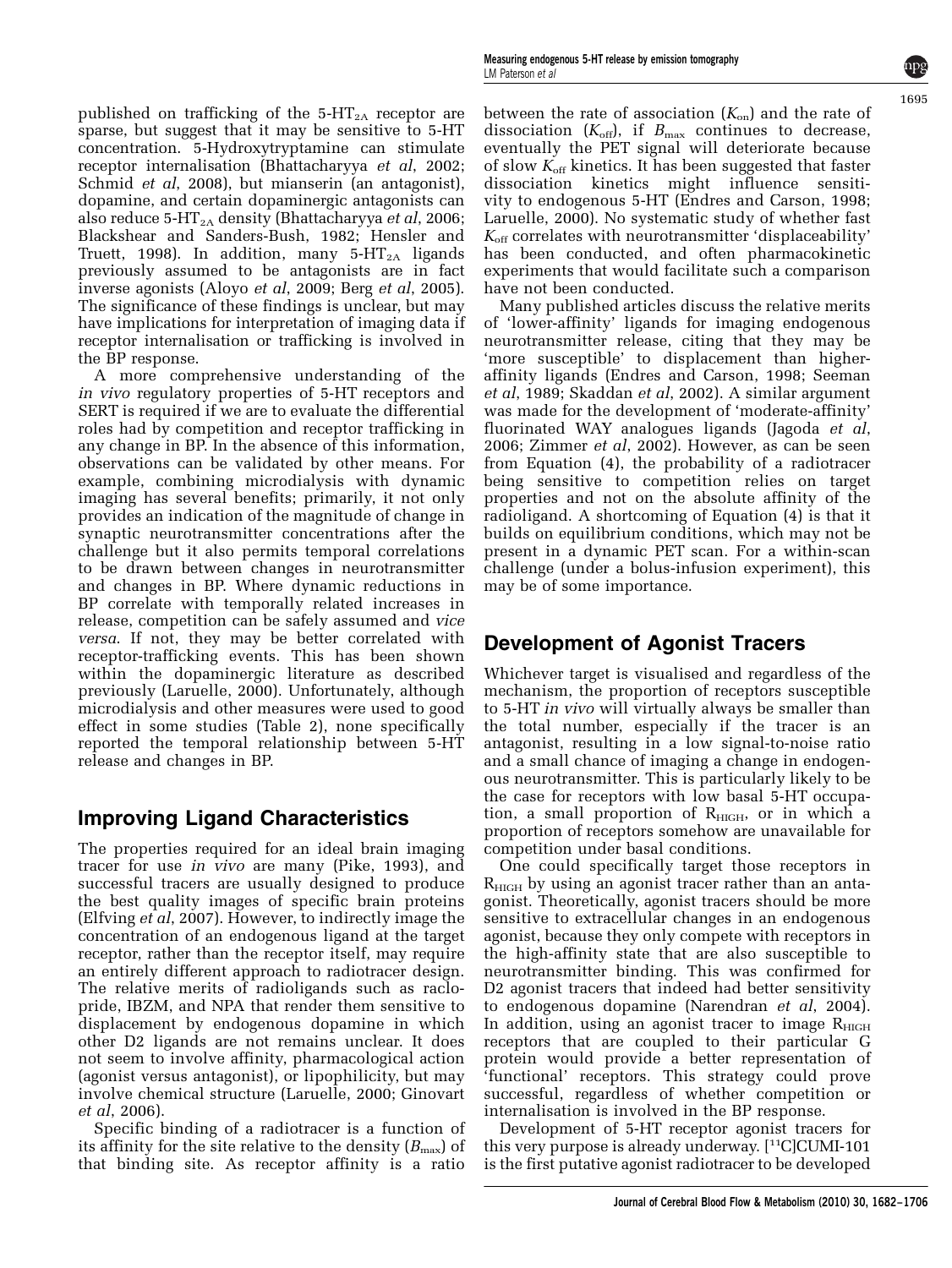for the  $5-\text{HT}_{1\text{A}}$  receptor and has adequate PET characteristics in both baboons and humans [\(Kumar](#page-21-0) et al[, 2008;](#page-21-0) Milak et al[, 2008](#page-22-0) $a, c$ ). Indications of its possible sensitivity to changes in endogenous 5-HT in baboons were recently presented, reporting significant reductions in BP after intravenous citalopram ([Table](#page-6-0) [2](#page-6-0), Milak et al[, 2008](#page-22-0)b). However, displacement was also observed in brain areas with low  $5HT_{1A}$  receptor density, i.e., in areas of supposed nonspecific binding only, which questions whether this is a true 5-HT displacement.

Another group has developed  $5-HT_{1A}$  agonist ligand  $[$ <sup>18</sup>F]F15599 ([Lemoine](#page-21-0) *et al*, 2009). It is yet to prove its utility as a PET tracer in human subjects but produces good images in the rat and cat brains, and reliable in vivo data confirm that it behaves as a full agonist. The group plans to produce higher-affinity analogues to achieve higher contrast images. Similar programmes are ongoing for the development of agonist tracers for the  $5-HT_{2A}$  receptor, in which a promising candidate, [11C]Cimbi-5 has been tested in the pig brain [\(Ettrup](#page-20-0) *et al*, 2009*ab*). It remains to be seen whether these agonist analogues are susceptible to 5-HT displacement in vivo.

# Development of Tracers for Novel **Targets**

Tracer development programmes have been ongoing to produce PET or SPECT tracers for  $5-HT_{1B}$  and  $5-\text{HT}_6$  receptors ([Table 1](#page-5-0)). Both targets possess adequate  $B_{\text{max}}$  in the brain and several *in vivo* tracers have emerged.

## $5-HT_{1B}$  Tracers

Although the majority of  $5-HT_{1B}$  ligands share pharmacology with the  $5-HT_{1D}$  receptor, it is now generally accepted that in the human brain, because the majority of receptors are  $5-HT_{1B}$ , any overlapping binding to  $5-HT_{1D}$  is considered negligible. The  $5-\text{HT}_{1B}$  receptors may represent a good target for PET tracer development generally; it displays a high  $B_{\text{max}}$  and has been successfully mapped by autoradiography in the human brain, providing a comparator for binding densities and localisation [\(Varnas](#page-24-0) *et al*[, 2001\)](#page-24-0). The 5-HT<sub>1B</sub> receptors have a relatively high affinity for 5-HT ( $\sim$ 1 nmol/L, [Millan](#page-22-0) et al, [2002\)](#page-22-0), and studies have suggested that up to 50% of receptors are in the high-affinity state [\(Granas](#page-20-0) et al, [2001;](#page-20-0) [Millan](#page-22-0) et al, 2002) pointing to the potential for  $\sim$  50% reductions in binding. In addition, studies in the rat whole brain tissue suggest that it is likely that the majority of receptors are G protein coupled because of the similarity between agonist- and antagonist-labelled receptor densities ([Audinot](#page-19-0) et al[, 1997](#page-19-0); [Bruinvels](#page-19-0) et al, 1993; [Millan](#page-22-0) et al, 2002; Offord *et al*[, 1988\)](#page-22-0). The 5-HT<sub>1B</sub> receptors also share similarities with D2 receptors that might confer

sensitivity to the endogenous neurotransmitter; they are presynaptically located, coupled to inhibitory G proteins regulating 5-HT and other transmitter release ([Sari, 2004\)](#page-23-0). Importantly, many serotonergic challenge compounds do not appear to interfere with  $5-\text{HT}_{1B}$  receptors, pharmacologically (NIMH) Psychoactive Drug Screening Programme; [Millan](#page-22-0) et al[, 2001](#page-22-0)).

Two selective  $5-HT_{1B}$  PET ligands have shown particular promise in early studies [\(Table 2\)](#page-6-0). [ 11C]AZ10419369 was reported to be a selective  $5-HT_{1B}$  antagonist suitable for PET studies in both humans and nonhuman primates [\(Pierson](#page-22-0) *et al*, [2008;](#page-22-0) Varnas *et al*[, 2010\)](#page-24-0). In parallel,  $[^{11}C]$ -P943 (GSK-174722), another 5-HT<sub>1B</sub> antagonist, was also shown to be a suitable PET tracer in nonhuman primates, healthy volunteers, and patients [\(Gallezot](#page-20-0) et al[, 2010](#page-20-0); Hu et al[, 2010](#page-21-0); [Murrough](#page-22-0) et al, 2010; [Nabulsi](#page-22-0) et al, 2010). Subsequently, binding of [ 11C]AZ10419369 was shown to be reduced after intravenous fenfluramine administration in cyno-molgus monkeys ([Finnema](#page-20-0) *et al*, 2010), while  $[$ <sup>11</sup>C<sup> $]$ </sup>-P943 binding was reduced after intravenous fenfluramine, citalopram, and amphetamine in baboons (Dr E Rabiner, personal communication), suggesting sensitivity to increases in endogenous 5-HT [\(Table](#page-6-0) [2](#page-6-0)). More recently,  $[$ <sup>11</sup>C $]$ AZ10419369 binding was similarly reduced in a bolus-infusion paradigm (Sjoerd Finnema, personal communication). The authors of these studies propose that a competition between tracer and 5-HT represents the most likely explanation for reductions in binding, although 5-  $HT_{1B}$  receptors are susceptible to 5-HT-induced internalisation ([Janoshazi](#page-21-0) et al, 2007). Both tracers could be susceptible to confounding effects of anaesthetics, challenge-induced rCBF changes, and/ or pharmacological interaction. In addition, the possibility of displaceable binding in the cerebellum needs to be addressed. Further studies are required to resolve these issues and to determine whether these tracers are sensitive to 5-HT manipulation in human subjects.

## Other Targets

Some preliminary data suggest that a  $5-HT_6$  PET tracer may be viable; evaluation of  $[$ <sup>11</sup>C $]$ GSK215083 in human subjects suggests specific binding in the caudate and putamen [\(Martarello](#page-21-0) et al, 2008; Parker et al[, 2008\)](#page-22-0), while  $[$ <sup>11</sup>C]GSK224558 shows similar characteristics in the porcine brain but with relatively slow kinetics [\(Huiban](#page-21-0) et al, 2006). No investigations into their susceptibility to 5-HT displacement have yet been conducted.

Development of tracers for the remaining 5-HT targets has so far been hampered by low  $B_{\text{max}}$  in the brain (5-HT<sub>1F</sub>, 5-HT<sub>3</sub>, 5-HT<sub>7</sub>, 5-HT<sub>2B</sub>, 5-HT<sub>2C</sub>), a lack of selective ligands  $(5-HT_{1D})$ , and/or insufficient pharmacological or functional data (5-ht<sub>1e</sub>, 5-ht<sub>5a</sub>,  $5$ -h $t_{5b}$ ).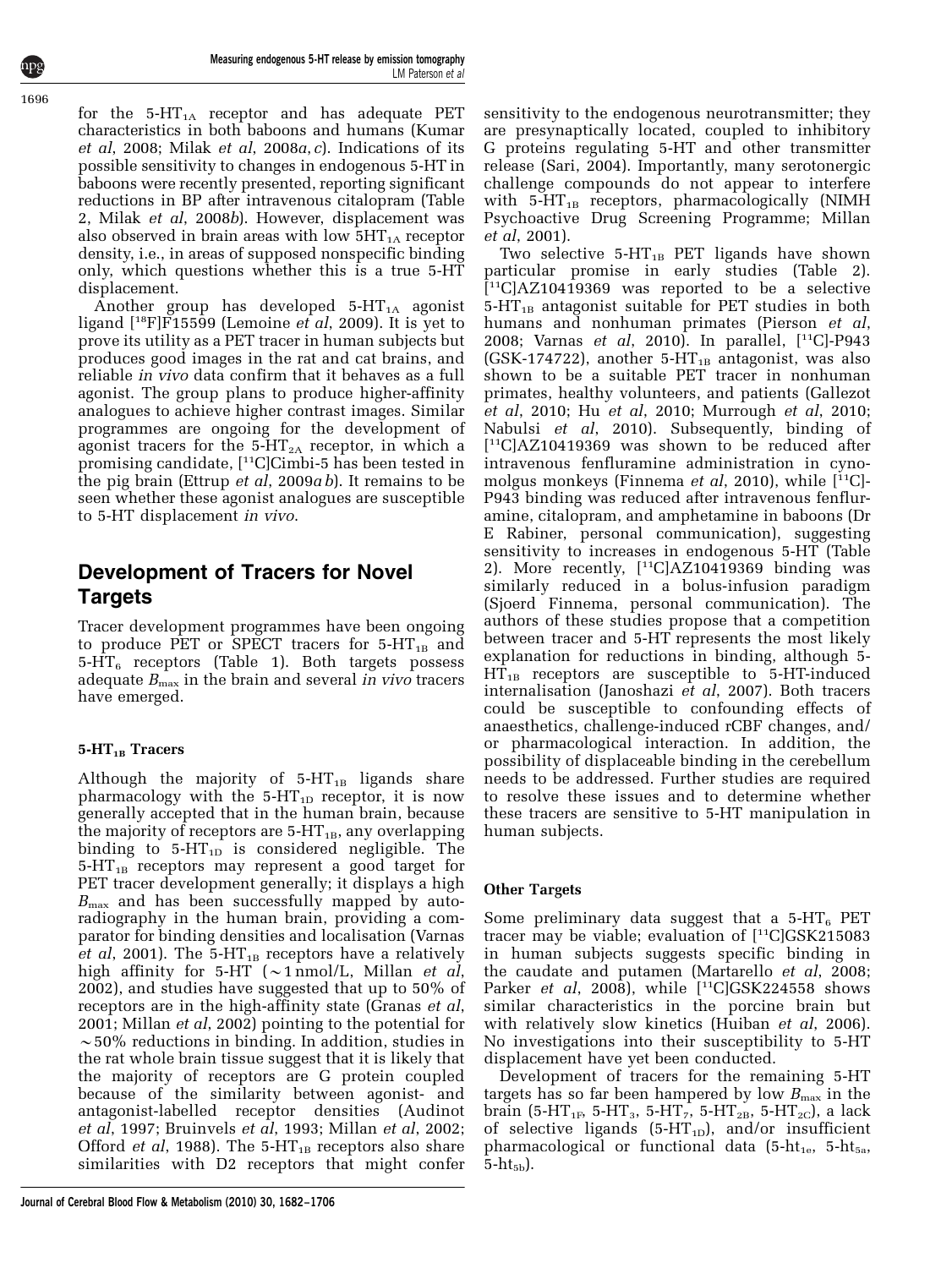It could be argued that targeting only one receptor is not necessary if the aim is to measure 5-HT displacement rather than receptor density. Nonselective ligands such as the D2/D3 agonist tracer  $[$ <sup>11</sup>C $]$ (+)PHNO (Willeit *et al*[, 2008](#page-24-0)) and M1/M2 muscarinic acetylcholinergic ligand [11C]3-PPB [\(Nishiyama](#page-22-0) et al, 2001; [Tsukada](#page-23-0) et al, 2004) seem to be able to show dopamine and acetylcholine release, respectively. Although multisite pharmacology may increase the chances of released 5-HT displacing the radiotracer, it may render the task of identifying a challenge paradigm without introducing confounding pharmacology very difficult.

# Nature of the Serotonergic Challenge

Choosing an appropriate serotonergic challenge that is properly validated is essential for determining the susceptibility of a radiotracer to endogenous 5-HT. The choice is primarily dictated by the radiotracer, e.g., a reuptake inhibitor cannot be used against a SERT tracer. Various serotonergic challenge studies have been undertaken herein. Most are not realistic for human use. Fenfluramine, despite being an efficient way to increase 5-HT in animals, cannot readily be administered to human subjects in high doses ([Connolly](#page-20-0) et al, 1997), although one study has now published preliminary findings using an oral dose to increase brain 5-HT ([Hasler](#page-20-0) et al, 2009). The SSRIs are a safe option and intravenous preparations of citalopram can be obtained for use in infusion paradigms ([Marner](#page-21-0) et al, 2010; [Pinborg](#page-22-0) et al, 2004). Unfortunately, the well-validated method of acute tryptophan depletion does not seem to produce sufficient changes in 5-HT to be visualised by currently available radiotracers ([Table 2\)](#page-6-0). Alternative options in humans are somewhat limited: 5-HTP and tryptophan could be used intravenously ([Charig](#page-20-0) et al, [1986; den Boer and Westenberg, 1990](#page-20-0)) or further 5-HT elevation might be achieved safely by introducing augmenting agents to SSRIs, such as pindolol [\(Pinborg](#page-22-0) et al, 2004), ketanserin [\(Cremers](#page-20-0) et al, 2004; [Udo de Haes](#page-24-0) et al, 2005), or risperidone ([Huang](#page-21-0) et al, [2006\)](#page-21-0), with antiemetic administration at higher doses to avoid nausea and caution over possible drug interactions and serotonin syndrome.

# Validation of the Serotonergic **Challenge**

Surrogate serotonergic markers and other physiologic parameters indicate whether changes in central 5-HT have actually occurred and are a necessary inclusion to validate findings and to aid in data interpretation, especially where an understanding of the basic biological underpinning of the response is lacking.

Simultaneous microdialysis is the most powerful tool but if it is not possible or practical, surrogate markers of neurotransmitter release, depletion, or receptor activation can serve to validate or disprove the model. Few of the studies mentioned in this review included parallel measures alongside imaging techniques to measure 5-HT ([Table 2](#page-6-0)). Good examples include those combining microdialysis and immunoelectron microscopy to help distinguish between internalisation and competition mechanisms (Riad et al[, 2004\)](#page-23-0), and the demonstration that regional reductions in [11C]DASB BP correlated with regional activity of the 5-HTP-converting enzyme, local increases in 5-HT production, and the magnitude of subsequent 5-HT elevation after 5-HTP challenge [\(Yamamoto](#page-24-0) et al, 2007). Markers such as immediate early gene expression in rats, or plasma prolactin, cortisol levels, and the subjective experience of hot flushes in humans were suggestive of serotonergic function despite the absence of a BP response [\(Hirani](#page-20-0) et al, 2003; [Pinborg](#page-22-0) et al, 2004).

# Experimental Considerations

Study design is of paramount importance when performing dynamic imaging studies, particularly when a challenge paradigm is involved. A brief glance at [Table 2](#page-6-0) shows a great deal of variance in species, challenge doses, routes of administration, dose timing relative to tracer, the interval between tracer injections, and tissue collection. One could argue that an ideal tracer would be sensitive enough to detect change regardless of these variables, but equivocal findings within the 5-HT literature could in part be explained by these inconsistencies. The timing of challenge administration in relation to radiotracer may be crucial herein; e.g., when timings of fenfluramine were designed to ensure maximal concentration of 5-HT at the point of tracer injection, significant reductions in BP were observed [\(Hume](#page-21-0) et al[, 2001;](#page-21-0) [Udo de Haes](#page-24-0) et al, 2005). [Table 3](#page-16-0) summarises the main limitations of current approaches to measuring endogenous neurotransmitters by PET, including those imposed by experimental design, pharmacological challenge, and receptor system, along with potential solutions for addressing these shortcomings. Some are encountered in PET and/or animal studies generally; therefore, further discussion is restricted to those most relevant to design or interpretation of human PET challenge studies.

## PET Protocol Design

The differences between PET protocols may affect whether potential changes in BP can be visualised. A tracer can be delivered either as two bolus injections, i.e., control and challenge (Logan et al[, 1991\)](#page-21-0) or as a single bolus plus infusion ([Endres](#page-20-0) et al, 1997). In general, the bolus plus infusion approach has the advantage that the challenge can be introduced at equilibrium, its effect on neurotransmitter release is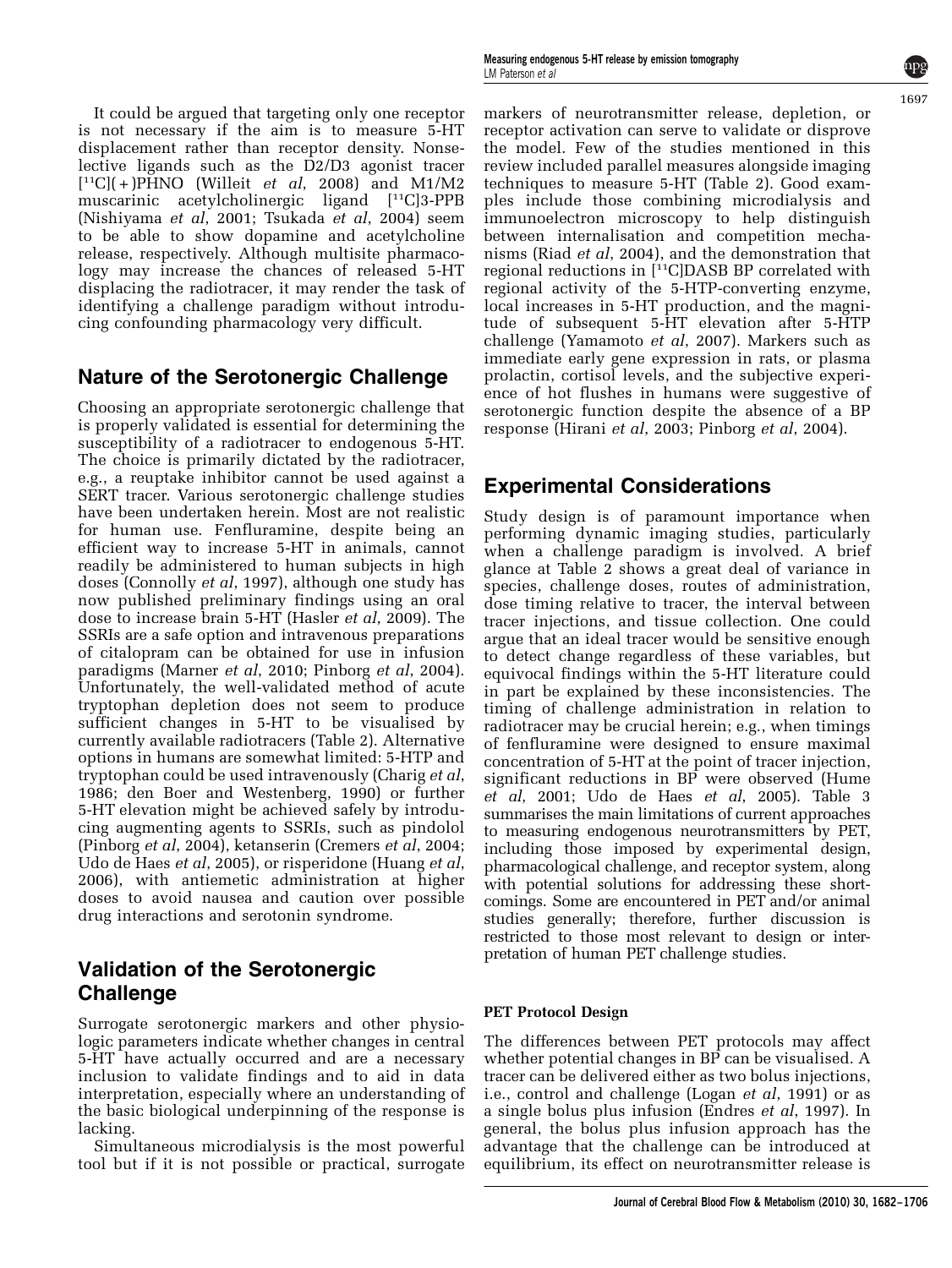## <span id="page-16-0"></span>Table 3 Limitations of current approaches, consequences, and possible solutions

| Limitation                                                   | Example                                                                                                                      | Consequence                                                                                                                                            | Solution?                                                                                                                                                    |
|--------------------------------------------------------------|------------------------------------------------------------------------------------------------------------------------------|--------------------------------------------------------------------------------------------------------------------------------------------------------|--------------------------------------------------------------------------------------------------------------------------------------------------------------|
| Experimental design<br>Lack of consistency                   | Challenge: timing, species, dose,<br>route, Tracer: timing relative to<br>challenge and/or tissue<br>collection              | Lack of replication or validation<br>of current findings. Difficulties<br>with data interpretation                                                     | Develop shared protocols,<br>standardise methodologies                                                                                                       |
| Lack of statistical<br>power                                 | Number of subjects is low,<br>test-retest variability is high,<br>and effect size is small                                   | Power is insufficient to detect<br>a significant change even if a<br>change is occurring                                                               | Take steps to minimize test-retest<br>and experimental variability,<br>undertake properly powered<br>studies, share facilities to increase<br>throughput     |
| Effect of<br>anaesthetics                                    | Certain anaesthetics interfere<br>with 5-HT system (Mukaida<br>et al, 2007; Seeman and Kapur,<br>2003; Tokugawa et al, 2007) | Possible confound. Complicates<br>extrapolation to humans and<br>between experimental designs<br>and species                                           | Systematic studies required to<br>optimise anaesthetic and discount<br>confounds (Elfving et al, 2003)                                                       |
| Nature of challenge<br>Multisite<br>pharmacology             | The challenge compound or<br>its metabolite has possible<br>affinity for the target receptor                                 | A direct effect on binding rather<br>than through 5-HT release/<br>depletion cannot be ruled out                                                       | Measure brain and/or plasma<br>concentration of compounds.<br>Perform relevant displacement                                                                  |
| rCBF changes                                                 | The challenge compound<br>induces blood flow changes                                                                         | Apparent change in BP after<br>challenge is actually confounding<br>effect of blood flow                                                               | studies<br>Control for, measure or simulate<br>rCBF changes and peripheral<br>clearance                                                                      |
| Toxicity in humans                                           | Challenge doses that increase<br>5-HT in animals may be too<br>toxic for use in humans                                       | Sufficient 5-HT elevation<br>unachievable to be measured<br>with current tracers                                                                       | Probes must become an order of<br>magnitude more sensitive;<br>investigate alternative targets or<br>agonist tracers                                         |
| Lack of challenges                                           | Many 5-HT releasers unavailable<br>for human use, regulatory<br>constraints                                                  | Less scope for the use of<br>optimal challenge                                                                                                         | New challenges required with fewer<br>safety concerns                                                                                                        |
| Species differences<br>In response to tracer<br>or challenge | Variation in regional brain<br>anatomy, receptor<br>pharmacology, tracer, and<br>challenge pharmacokinetics,<br>dose window  | Changes in BP in response to<br>challenge may be present in<br>one species but not in others;<br>could lead to inappropriate go:<br>no-go decisions    | Translational approach required for<br>tracer and challenge validation;<br>between <i>in vitro</i> and <i>in vivo</i> ,<br>preclinical and clinical findings |
| Knowledge gaps<br>Lack of surrogate<br>markers               | Current human markers of<br>central 5-HT activity are<br>variable and poorly validated                                       | Alterations in central 5-HT<br>function after a challenge<br>cannot be verified                                                                        | Alternative surrogate measures<br>should be sought and validated                                                                                             |
| Inappropriate<br>binding parameters                          | Binding parameters often<br>obtained under optimal rather<br>than physiologic binding<br>conditions                          | Temperature, intracellular,<br>extracellular, and vesicular<br>environment greatly affect binding<br>with implications for interpreting<br>BP response | Perform binding experiments under<br>conditions closely reflecting in vivo<br>environment                                                                    |
| Use of recombinant<br>systems                                | Receptor-trafficking<br>mechanisms, receptor regulation<br>by 5-HT, tracer affinity,<br>selectivity, and activity assays     | Data from cell lines/in vitro models<br>difficult to reliably extrapolate to<br>the native brain tissue, or in vivo<br>situation                       | Perform validation studies in native<br>tissue or in vivo systems wherever<br>possible                                                                       |
| Lack of tracer<br>pharmacology                               | Few tracers tested for affinity<br>against other receptors                                                                   | Binding at other receptors may<br>complicate the interpretation<br>of BP signal                                                                        | Routine screening of compounds<br>to determine binding profile<br>e.g., Cerep, NIMH                                                                          |
| Lack of receptor<br>pharmacology                             | Few receptors tested for<br>distribution and binding<br>density in the human brain                                           | PET distribution and signal<br>hard to interpret                                                                                                       | Postmortem brain studies required                                                                                                                            |
| Lack of receptor<br>physiology                               | In vivo data relating to receptor-<br>trafficking mechanisms or<br>regulation by 5-HT are sparse                             | Relative involvement of<br>competition and internalisation<br>mechanisms for change in BP<br>cannot be assessed                                        | In vivo models of receptor<br>trafficking required, e.g., Skinbjerg<br>et al, 2010                                                                           |
| Understanding of BP<br>response                              | Basic biological underpinning<br>of BP response to challenge<br>is not known                                                 | Flaws in both competition<br>and internalisation models;<br>inappropriate interpretation<br>of results                                                 | Combination of above studies to<br>dissect differential role had by<br>competition and internalization                                                       |

BP, binding potential; PET, positron emission tomography; rCBF, regional cerebral blood flow; 5-HT, 5-hydroxytryptamine.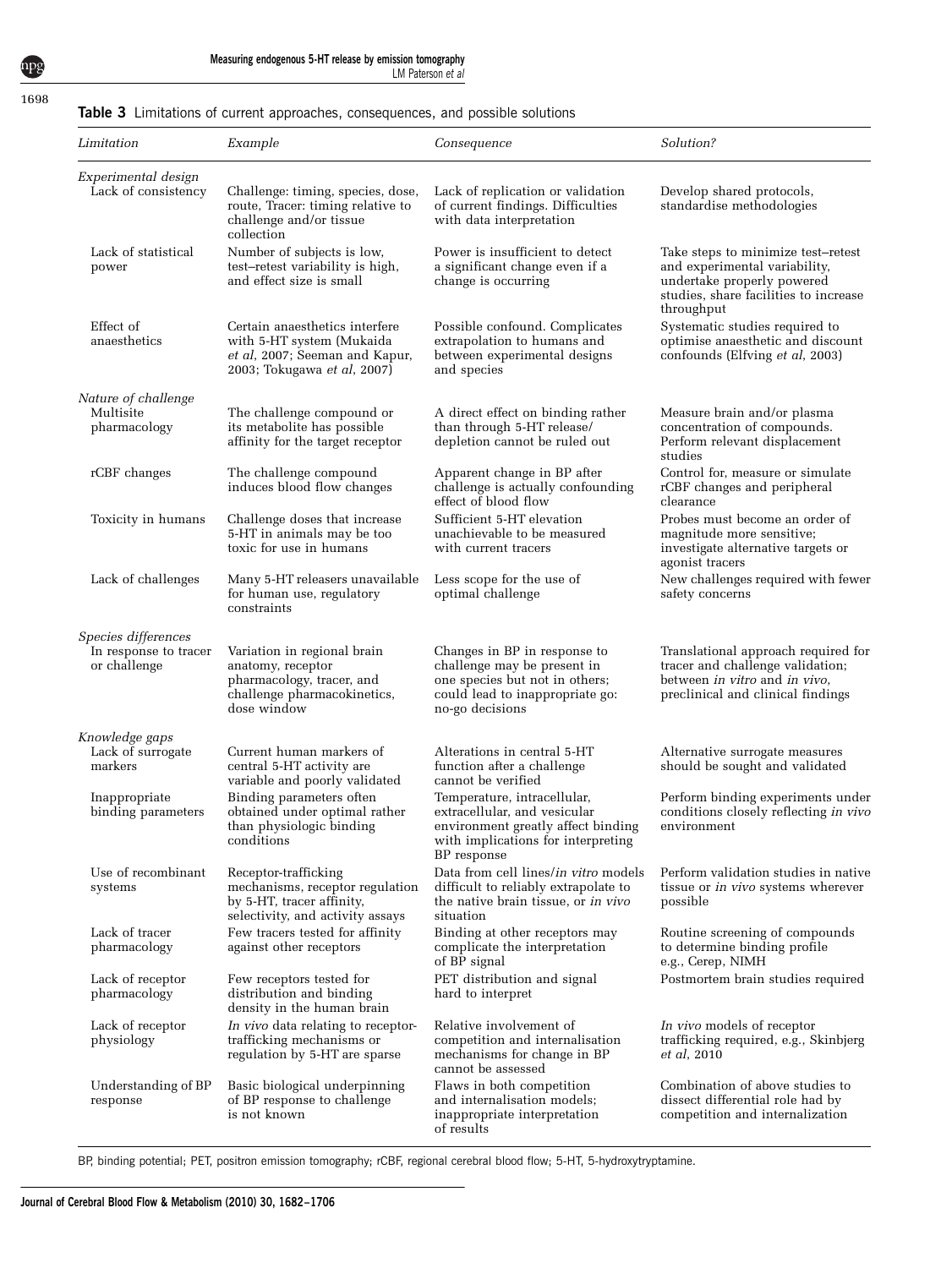determined in a single study, rCBF changes represent less of a problem, and so does test–retest variability.

## Species Differences

Species differences in response to radiotracer and challenge can occur for many reasons (see [Table 3\)](#page-16-0) and are a problem for translation of all PET data from animals to humans and vice versa. A good example is provided by recent evidence that dopamine could displace up to 80% of the D2 agonist  $[^{11}C](+)$ PHNO binding in the cat brain ([Ginovart](#page-20-0) et al, 2006), which threatened to undermine the widely reputed theoretical  $\sim$  40% maximal displacement [\(Narendran](#page-22-0) *et al*, [2004\)](#page-22-0). However, subsequent human studies have shown that this effect may be specific to cats ([Willeit](#page-24-0) et al[, 2008](#page-24-0)).

## Challenge Limitations

The addition of a pharmacological challenge to a PET protocol introduces many opportunities for variance and the possibility of confounding effects ([Table 3\)](#page-16-0). Mixed pharmacology of the compound or its metabolites may cause particular problems especially if high doses are required. For example, the potential for interaction of clomipramine with  $5-HT_{1A}$  and  $5-HT_{2A}$  $HT_{2A}$  receptors ([Hyttel, 1994\)](#page-21-0), norfenfluramine with  $5-HT<sub>2A</sub>$  receptors ([Rothman and Baumann, 2002\)](#page-23-0) and amphetamine, a proposed metabolite of tranylcypro-mine, with SERT ([Sherry](#page-23-0) et al, 2000; [Youdim](#page-24-0) et al, [1979\)](#page-24-0) could have implications for certain challenges. The assumption that a direct effect of the releasing agent on the target receptor is unlikely because of 'low affinity' cannot be relied upon, unless the actual brain concentration of these compounds and their metabolites is measured. Brain levels could be easily measured in animals and plasma levels in humans to aid in the interpretation of results.

Both pharmacological and physiologic challenges can affect rCBF with implications for tracer BP, especially where changes are not uniformly distributed across the brain (Jagoda et al[, 2006\)](#page-21-0). The susceptibility of a tracer to blood flow changes depends on  $K_1$ , i.e., its ability to cross the blood– brain barrier. If brain penetration is high, then changes in CBF will have a greater effect on BP than for lower brain penetrability. Higher-affinity ligands are more susceptible, especially where receptor density is high, allowing brain accumulation in a nonreversible manner. If no details of rCBF changes are provided, it is difficult to assess what their effects might be ([Holthoff](#page-21-0) et al, 1991; Logan et al[, 2007\)](#page-21-0).

## Statistical Power

The concept of statistical power is often overlooked in small studies and this increases the risk of both type I and type II errors ([Knudsen, 2009\)](#page-21-0). For an 80% chance (0.8 power) of detecting a 10% change in BP (similar to that observed for  $[11]$ C raclopride in response to amphetamine challenge) in which s.d. is also 10%, a study of paired design requires inclusion of 10 subjects (Student's paired  $\hat{t}$ -test, two-tailed). With the exception of some ex vivo and  $\beta$ -probe studies, in which smaller variance and larger responses permit smaller subject numbers, few of the PET studies cited achieved sufficient statistical power to reliably detect such a change in BP assuming these parameters. For  $[$ <sup>18</sup>F]MPPF, a realistic variance in BP is  $\sim$  20% in the human hippocampus [\(Praschak-Rieder](#page-22-0) et al, 2004), requiring  $n = 34$  subjects in a paired comparison to detect a 10% change. Where larger changes in BP are expected, subject numbers can be reduced accordingly, e.g.,  $n = 8$ (Sibon *et al*[, 2008\)](#page-23-0).  $[$ <sup>11</sup>C]DASB binding is generally associated with lower variability, thus with  $n = 14$ and a variance of 17% in the human thalamus [\(Praschak-Rieder](#page-22-0) et al, 2005), a study would have sufficient power to detect a realistic 14% change in BP, whereas  $n = 8$  and a variance of 28% [\(Talbot](#page-23-0) *et al*, [2005\)](#page-23-0) would require a 32% change in BP to reach significance. Test–retest variability must also be considered within any power calculation if separate scans on different days are to be performed.

This has important implications for human data. It is perhaps not surprising that significant changes were not reported in response to challenge studies in which relatively small changes in BP are expected and test–retest variability is high. Larger numbers of subjects would be required to detect changes of this magnitude. Therefore, we must develop better tracers, improve technology, and investigate novel 5- HT imaging targets to minimise this problem. We may also have to accept that larger and unavoidably more expensive studies are necessary to detect changes in BP in humans.

# Knowledge Gaps

Aside from experimental issues, the imaging community is suffering from significant gaps in basic biological understanding of the nature of the BP response: how it is manifested, how a change should be interpreted, and what is the functional significance. The pharmacological properties of tracers and the receptor target (such as pharmacokinetics,  $B_{\text{max}}$ , affinity, regulatory mechanisms, localisation) have important implications for in vivo dynamic imaging. It is apparent that a fundamental lack of basic pharmacology, particularly in vivo data, hinders the interpretation of existing data. Choosing a suitable target and developing sensitive ligands would be facilitated if these parameters were well characterised. Existing knowledge gaps are highlighted in [Table 3,](#page-16-0) alongside other limitations to current approaches. Particular problems arise from the majority of binding studies being conducted under 'optimal' experimental conditions rather than those most likely to reflect the in vivo environment of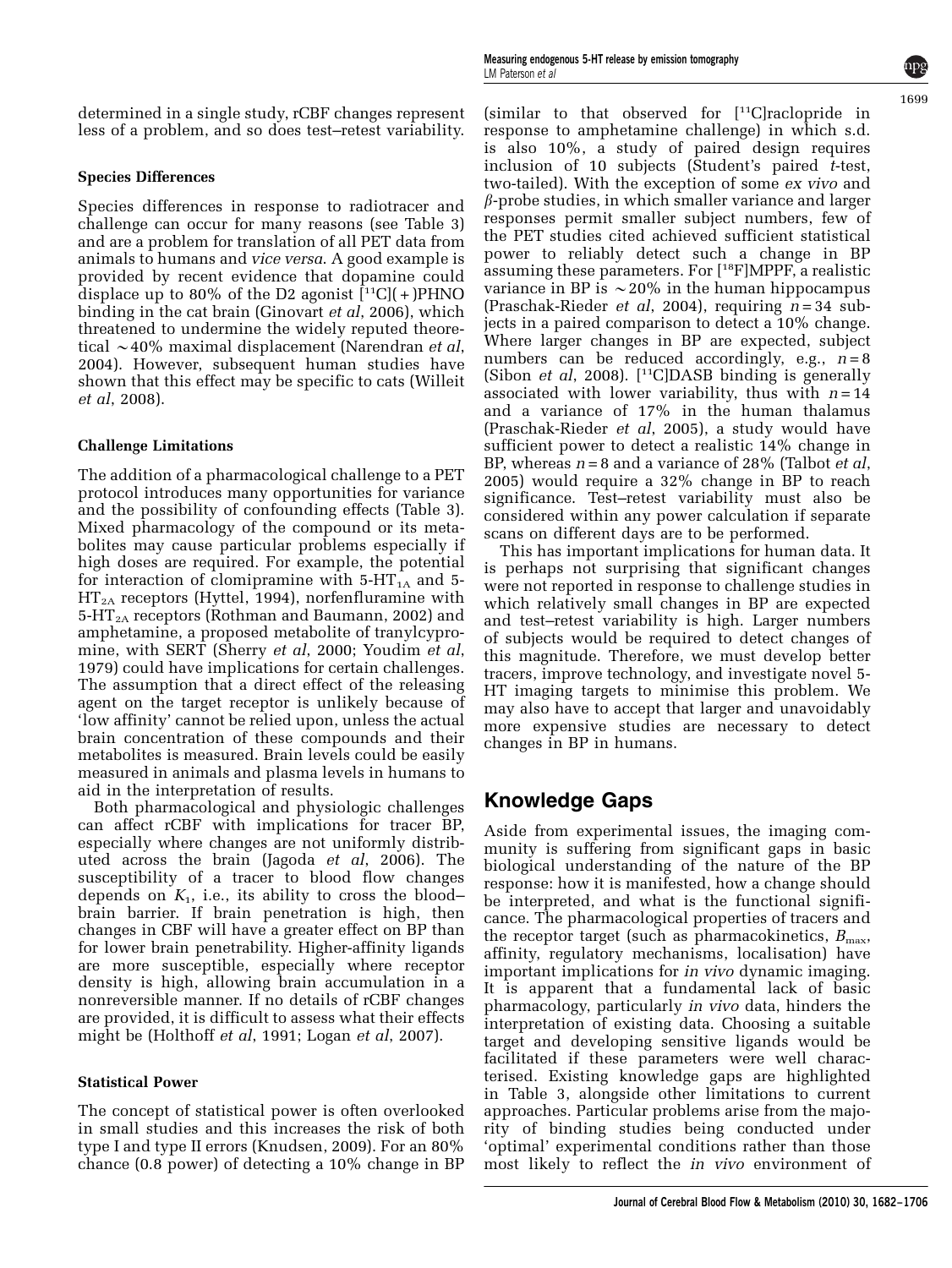different cellular compartments, the use of recombinant systems, and the lack of translation between in vitro and in vivo models, and between animals and humans. Often, useful binding parameters are not available; e.g., few PET tracers are tested against a battery of potential challenge compounds in the brain tissue or against other receptors. The absence of both agonist and antagonist in vivo tracers for most targets precludes an assessment of receptor availability to endogenous 5-HT and applicability of the ternary complex model. In vivo data relating to receptor-trafficking mechanisms and their regulation by 5-HT are also sparse; often such experiments are performed in recombinant systems (Allen et al[, 2008](#page-19-0); [Janoshazi](#page-21-0) *et al*, 2007). Given these gaps in understanding, it is essential to perform some basic studies to address these issues, in vivo wherever possible. Examples of how such issues might be investigated have emerged for the study of dopamine interaction at the D2 receptor (Guo et al[, 2010](#page-20-0); [Quelch](#page-22-0) et al, [2010;](#page-22-0) [Skinbjerg](#page-23-0) et al, 2010), raising important questions for the imaging community.

# Can Physiologic Changes in 5-HT Ever be Visualised by PET?

One of the ultimate aims of this methodology is to visualise changes in BP in response to physiologic challenges, so that small changes in neurotransmission can be measured, reflecting realistic perturbations. Microdialysis studies have shown that in excess of 15-fold increases in 5-HT are required to alter BP with currently available tracers. Increases of this magnitude are probably unachievable in human subjects. Physiologic changes in 5-HT are likely to be much smaller; therefore, if we are to visualise them, it is clear that either the tracers must become an order of magnitude more sensitive, or we need to investigate an alternative target, the pharmacology of which is more favourable to the competition and/or internalisation model. New data with the  $5-HT_{1B}$ ligands tend to suggest that smaller increases in 5-HT might be adequate to visualise significant reductions in tracer BP in the nonhuman primate brain. However, it remains to be seen whether these results can be translated into human subjects using equivalent (or less potent) serotonergic challenges. Similarly, agonist radiotracers seem to provide an opportunity for further development.

# Conclusions and Recommendations

In the past, we have relied heavily on serendipity: the hope that current radiotracers designed to measure receptor density would also prove satisfactory for measuring fluctuations in endogenous 5-HT. However, this has not proved effective. After a decade of unsuccessful testing, dedicated ligand development programmes are required to focus on

Journal of Cerebral Blood Flow & Metabolism (2010) 30, 1682–1706

producing ligands sensitive to endogenous neurotransmitters. This will have to involve a high level of translational science within a multidisciplinary setting. Collaborative efforts such as the METPETS consortium (Measuring Endogenous Transmitters using PET and SPECT) hope to facilitate this process.

Good experimental design could go some way in improving the chances of imaging changes in endogenous 5-HT. Development of shared protocols, standardisation of methodologies, and shared use of facilities could significantly increase statistical power and throughput and improve outcome. In particular, we would recommend that future studies obtain test– retest data, so that properly powered challenge studies can be conducted to enable sensible interpretation of any (in)significant change in BP alongside the level of within- and between-subject variability. Wherever possible, future animal imaging studies should be combined with simultaneous microdialysis, so that changes in 5-HT can be specifically correlated with those of BP and in particular to elucidate the temporal relationship between the two. We may have already reached the maximum potency of a pharmacological serotonergic challenge that can be safely used in humans; the incidence of 5-HT-related side effects may limit the dose; therefore, smaller changes in 5-HT can be expected, requiring larger numbers of subjects to achieve sufficient power to detect a change in BP. The issue of validation of such challenges in human subjects remains unresolved; new surrogate markers of 5-HT are required.

Even if all these experimental improvements are introduced, only a better understanding of the pharmacology of the BP response will allow sensible data interpretation. Significant gaps in our knowledge remain to be addressed. Therefore, measures outlined above should be pursued in parallel with basic characterisation of the target, tracer, and challenge using a multidisciplinary approach. It may be that we have to revisit our interpretation of findings from PET studies in light of future advances in our understanding of BP.

The evidence from the 5-HT literature strongly suggests that imaging endogenous 5-HT may be more difficult than dopamine. There may be pharmacological reasons why the 5-HT<sub>1A</sub>, 5-HT<sub>2A</sub>, and 5-HT<sub>4</sub> receptors and SERT are not ideal targets: it seems likely that basal receptor occupancy is low compared with dopamine, pointing to the need for good agonist tracers to reduce the ratio of sites available to 5-HT relative to the tracer and thus improve signal. Such tracer development programmes are now underway. The  $5-HT_{1B}$  receptors may be an alternative target for PET tracer development. We eagerly anticipate future publications in the hope that these tracers will pave the way for a deeper understanding of serotonergic neurotransmission.

There are many lessons to be learned from the studies published so far in the 5-HT field and these can be extended to the study of any receptor system. It seems certain that optimisation of the target, tracer,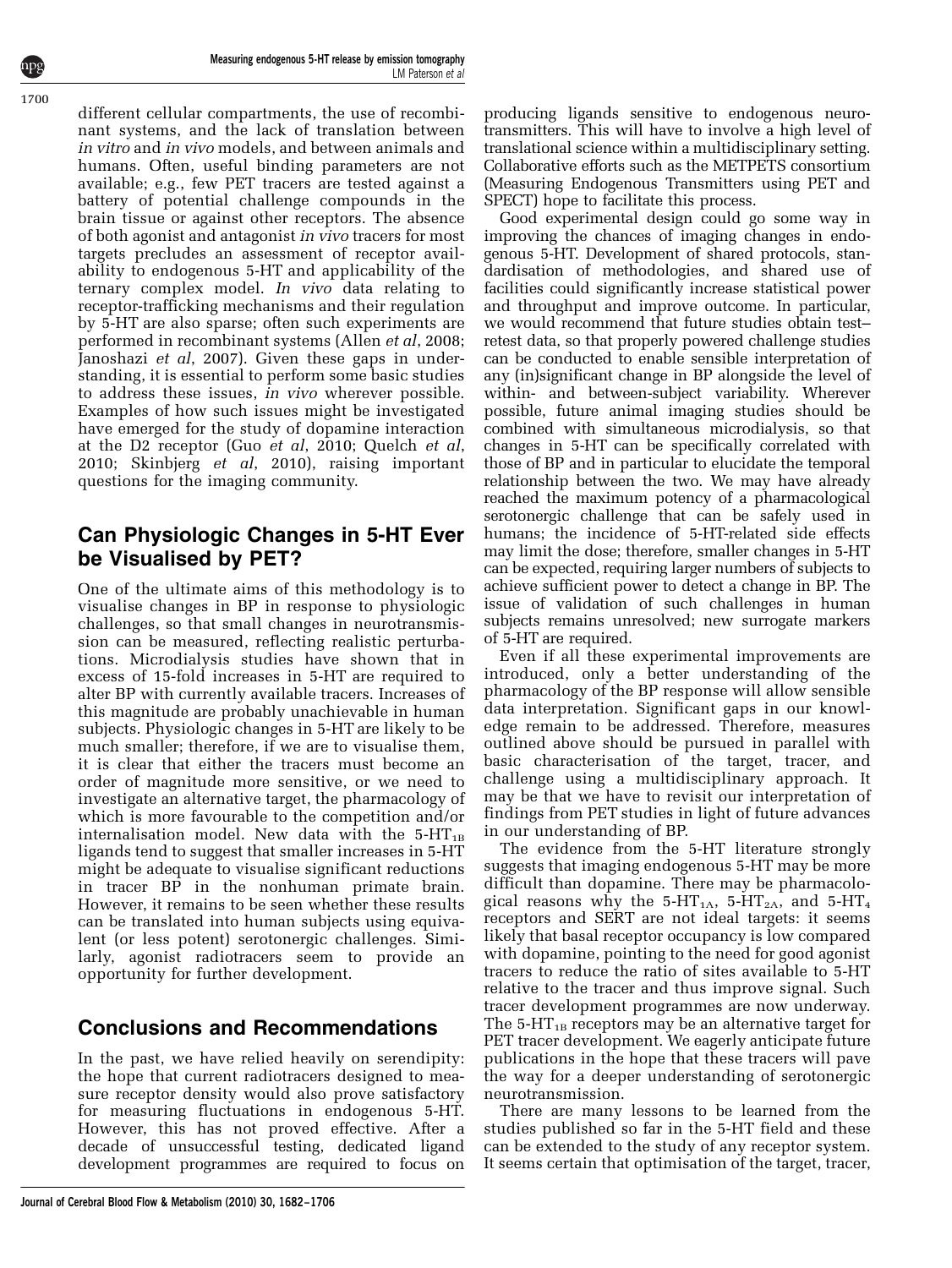<span id="page-19-0"></span>technology, experimental protocols, and challenge paradigm to answer the specific question of imaging endogenous neurotransmitters will provide the best chance for successful imaging in future.

## Acknowledgements

We acknowledge the METPETS (Measuring Endogenous Neurotransmitters by PET and SPECT) consortium members for sharing their recent research, much of which has been presented herein, and their thoughtful insight and helpful discussion. The METPETS consortium is an integrated, collaborative network of European neuroscientists who have come together with the specific aim of developing tracers to image neurotransmitter release in the human brain. See [http://](http://www.p1vital.com/consortium_metpets.html) [www.p1vital.com/consortium\\_metpets.html.](http://www.p1vital.com/consortium_metpets.html) METPETS members include the following: David J Nutt, Robin J Tyacke, and Louise M Paterson (Imperial College London), Gitte M Knudsen (Copenhagen University Hospital), Fokko Bosker (University of Groningen), Adriaan Lammertsma (VU University Amsterdam), Ilan Rabiner, Roger Gunn, and Marc Laruelle (GlaxoSmith-Kline), Christer Halldin (Karolinska Institutet), Rupert Lanzenberger (Medical University of Vienna), Peter Talbot (University of Manchester), Franciszek Saczewski (Medical University of Gdansk), Jarmo Hietela (Turku University), Gerry Dawson (P1vital). We also acknowledge the Danish Council for Strategic Research, the Medical Research Council, H Lundbeck A/S and the EuroBioFund for providing the financial support that enabled this review to be written.

# Conflict of interest

David J. Nutt has provided consultancy services to Pfizer, GSK, Novartis, Organon, Cypress, Lilly, Janssen, Lundbeck, BMS, Astra Zeneca, Servier, Hythiam, and Sepracor, has received honoraria from Wyeth, Reckitt-Benkiser, and Cephalon; and has received grants or clinical trials payments from MSD, GSK, Novartis, Servier, Janssen, Lundbeck, Pfizer, Wyeth, and Organon. Louise Paterson's salary was partially covered by H. Lundbeck A/S (unrestricted educational grant). Gitte M. Knudsen and Robin J Tyacke have no financial disclosures.

# References

- Abi-Dargham A (2004) Do we still believe in the dopamine hypothesis? New data bring new evidence. Int J Neuropsychopharmacol 7(Suppl 1):S1–5
- Abi-Dargham A, Rodenhiser J, Printz D, Zea-Ponce Y, Gil R, Kegeles LS, Weiss R, Cooper TB, Mann JJ, Van Heertum RL, Gorman JM, Laruelle M (2000) Increased baseline occupancy of D2 receptors by dopamine in schizophrenia. Proc Natl Acad Sci USA 97:8104–9
- Aghajanian GK, Marek GJ (2000) Serotonin model of schizophrenia: emerging role of glutamate mechanisms. Brain Res Brain Res Rev 31:302–12
- Allen JA, Yadav PN, Roth BL (2008) Insights into the regulation of 5-HT2A serotonin receptors by scaffolding proteins and kinases. Neuropharmacology 55:961–8
- Aloyo VJ, Berg KA, Spampinato U, Clarke WP, Harvey JA (2009) Current status of inverse agonism at serotonin2A (5-HT2A) and 5-HT2C receptors. Pharmacol Ther 121:160–73
- Audinot V, Lochon S, Newman-Tancredi A, Lavielle G, Millan MJ (1997) Binding profile of the novel 5-HT1B/ 1D receptor antagonist, [3H]GR 125,743, in guinea-pig brain: a comparison with [3H]5-carboxamidotryptamine. Eur J Pharmacol 327:247–56
- Aznavour N, Rbah L, Riad M, Reilhac A, Costes N, Descarries L, Zimmer L (2006) A PET imaging study of 5-HT(1A) receptors in cat brain after acute and chronic fluoxetine treatment. Neuroimage 33:834–42
- Aznavour N, Zimmer L (2007) [18F]MPPF as a tool for the in vivo imaging of 5-HT1A receptors in animal and human brain. Neuropharmacology 52:695–707
- Barnes NM, Sharp T (1999) A review of central 5-HT receptors and their function. Neuropharmacology 38:1083
- Berg KA, Harvey JA, Spampinato U, Clarke WP (2005) Physiological relevance of constitutive activity of 5-HT2A and 5-HT2C receptors. Trends Pharmacol Sci 26:625–30
- Bernard V, Decossas M, Liste I, Bloch B (2006) Intraneuronal trafficking of G-protein-coupled receptors in vivo. Trends Neurosci 29:140–7
- Bhattacharyya S, Puri S, Miledi R, Panicker MM (2002) Internalization and recycling of 5-HT2A receptors activated by serotonin and protein kinase C-mediated mechanisms. Proc Natl Acad Sci USA 99:14470–5
- Bhattacharyya S, Raote I, Bhattacharya A, Miledi R, Panicker MM (2006) Activation, internalization, and recycling of the serotonin 2A receptor by dopamine. Proc Natl Acad Sci USA 103:15248-53
- Blackshear MA, Sanders-Bush E (1982) Serotonin receptor sensitivity after acute and chronic treatment with mianserin. J Pharmacol Exp Ther 221:303–8
- Blakely RD, Ramamoorthy S, Schroeter S, Qian Y, Apparsundaram S, Galli A, DeFelice LJ (1998) Regulated phosphorylation and trafficking of antidepressantsensitive serotonin transporter proteins. Biol Psychiatry 44:169–78
- Bonaventure P, Hall H, Gommeren W, Cras P, Langlois X, Jurzak M, Leysen JE (2000) Mapping of serotonin 5-HT(4) receptor mRNA and ligand binding sites in the post-mortem human brain. Synapse 36:35–46
- Branchek T, Adham N, Macchi M, Kao HT, Hartig PR (1990) [3H]-DOB(4-bromo-2,5-dimethoxyphenylisopropylamine) and [3H] ketanserin label two affinity states of the cloned human 5-hydroxytryptamine2 receptor. Mol Pharmacol 38:604–9
- Brooks DJ (2006) Dopaminergic action beyond its effects on motor function: imaging studies. J Neurol 253(Suppl 4): IV8–15
- Bruinvels AT, Palacios JM, Hoyer D (1993) Autoradiographic characterisation and localisation of 5-HT1D compared to 5-HT1B binding sites in rat brain. Naunyn Schmiedebergs Arch Pharmacol 347:569–82
- Burnet PW, Eastwood SL, Harrison PJ (1997) [3H]WAY-100635 for 5-HT1A receptor autoradiography in human brain: a comparison with [3H]8-OH-DPAT and demonstration of increased binding in the frontal cortex in schizophrenia. Neurochem Int 30:565–74
- Carpenter LL, Anderson GM, Pelton GH, Gudin JA, Kirwin PD, Price LH, Heninger GR, McDougle CJ (1998) Tryptophan depletion during continuous CSF sampling in healthy human subjects. Neuropsychopharmacology 19:26–35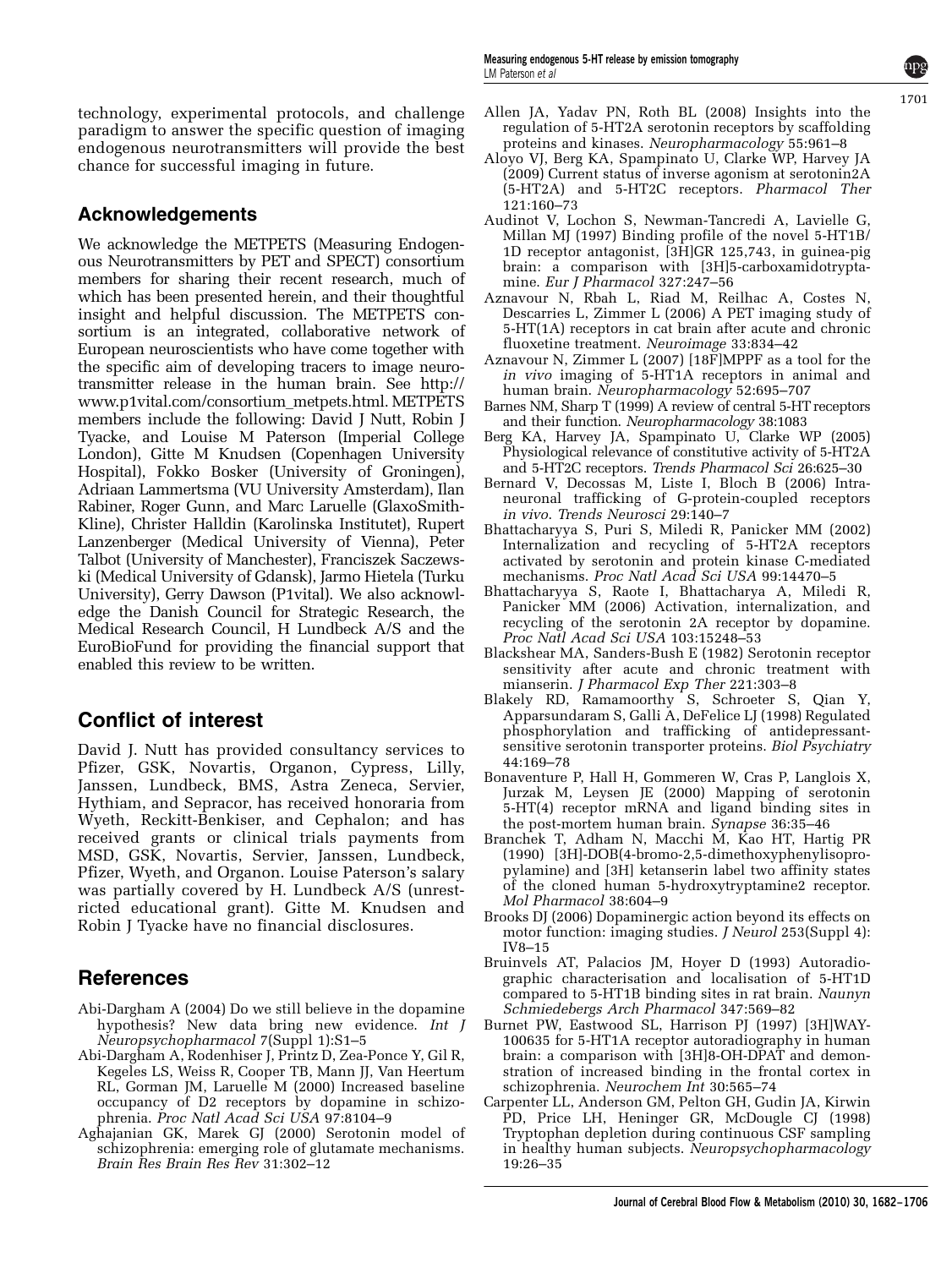- <span id="page-20-0"></span>Carson RE, Channing MA, Vuong B, Watabe H, Herscovitch P, Eckelman MC (2001) Amphetamine-induced dopamine release: duration of action assessed with  $[11C]$ raclopride in anesthetised monkeys. In: Physiological Imaging of the Brain with PET. (Gjedde A HS, Knudsen G, Paulson O, eds) San Diego, CA: Academic Press. pp 205–9
- Charig EM, Anderson IM, Sen JMR, Nutt DJ, Cowen PJ (1986) L-Tryptophan and prolactin release: evidence for interaction between 5-HT1 and 5-HT2 receptors. Hum Psychopharmacol 1:93–7
- Connolly HM, Crary JL, McGoon MD, Hensrud DD, Edwards BS, Edwards WD, Schaff HV (1997) Valvular heart disease associated with fenfluramine-phentermine. N Engl J Med 337:581–8
- Cornea-Hebert V, Watkins KC, Roth BL, Kroeze WK, Gaudreau P, Leclerc N, Descarries L (2002) Similar ultrastructural distribution of the 5-HT(2A) serotonin receptor and microtubule-associated protein MAP1A in cortical dendrites of adult rat. Neuroscience 113:23–35
- Cremers TI, Giorgetti M, Bosker FJ, Hogg S, Arnt J, Mork A, Honig G, Bogeso KP, Westerink BH, den Boer H, Wikstrom HV, Tecott LH (2004) Inactivation of 5-HT(2C) receptors potentiates consequences of serotonin reuptake blockade. Neuropsychopharmacology 29: 1782–9
- den Boer JA, Westenberg HG (1990) Behavioral, neuroendocrine, and biochemical effects of 5-hydroxytryptophan administration in panic disorder. Psychiatry Res 31:267–78
- Derry C, Benjamin C, Bladin P, le Bars D, Tochon-Danguy H, Berkovic SF, Zimmer L, Costes N, Mulligan R, Reutens D (2006) Increased serotonin receptor availability in human sleep: evidence from an [18F]MPPF PET study in narcolepsy. Neuroimage 30:341–8
- Egerton A, Mehta MA, Montgomery AJ, Lappin JM, Howes OD, Reeves SJ, Cunningham VJ, Grasby PM (2009) The dopaminergic basis of human behaviors: a review of molecular imaging studies. Neurosci Biobehav Rev 33:1109–32
- Elfving B, Bjornholm B, Knudsen GM (2003) Interference of anaesthetics with radioligand binding in neuroreceptor studies. Eur J Nucl Med Mol Imaging 30:912-5
- Elfving B, Madsen J, Knudsen GM (2007) Neuroimaging of the serotonin reuptake site requires high-affinity ligands. Synapse 61:882–8
- Endres CJ, Carson RE (1998) Assessment of dynamic neurotransmitter changes with bolus or infusion delivery of neuroreceptor ligands. J Cereb Blood Flow Metab 18:1196–210
- Endres CJ, Kolachana BS, Saunders RC, Su T, Weinberger D, Breier A, Eckelman WC, Carson RE (1997) Kinetic modeling of [11C]raclopride: combined PET-microdialysis studies. J Cereb Blood Flow Metab 17:932–42
- Ettrup A, Palner M, Gillings N, Nagren K, Keller S, Sibomana M, Rasmussen L, Madsen J, Begtrup M, Knudsen GM  $(2009a)$   $[$ <sup>11</sup>C $]$ -CIMBI5: a novel 5-HT2A agonist PET tracer. J Nucl Med 50(Suppl 2):490
- Ettrup A, Palner M, Gillings N, Nagren K, Rasmussen K, Keller S, Sibomana M, Begtrup M, Madsen J, Knudsen GM (2009b) [11C]-CIMBI5: a novel 5-HT2A agonist PET tracer. J Cereb Blood Flow Metab 29:S365
- Finnema SJ, Varrone A, Hwang TJ, Gulyas B, Halldin C, Farde L (2010) Fenfluramine induced serotonin release decreases [11C]AZ10419369 binding to 5-HT1B receptors in the primate brain. Synapse 64:573–7
- Fletcher S, Barnes NM (1996) Distribution and characterisation of the [3H](S)-zacopride labelled 5-HT3 receptor in pig forebrain. Brain Res 729:281–4
- Frankle WG, Cho RY, Narendran R, Mason NS, Vora S, Litschge M, Price JC, Lewis DA, Mathis CA (2009) Tiagabine increases [11C]flumazenil binding in cortical brain regions in healthy control subjects. Neuropsychopharmacology 34:624–33
- Gallezot JD, Nabulsi N, Neumeister A, Planeta-Wilson B, Williams WA, Singhal T, Kim S, Maguire RP, McCarthy T, Frost JJ, Huang Y, Ding YS, Carson RE (2010) Kinetic modeling of the serotonin 5-HT(1B) receptor radioligand  $[(11)C]P\overline{9}43$  in humans. *J Cereb Blood Flow Metab* 30:196–210
- Ginovart N, Galineau L, Willeit M, Mizrahi R, Bloomfield PM, Seeman P, Houle S, Kapur S, Wilson AA (2006) Binding characteristics and sensitivity to endogenous dopamine of  $[$ <sup>11</sup>C $]$ -(+)-PHNO, a new agonist radiotracer for imaging the high-affinity state of D2 receptors in vivo using positron emission tomography. J Neurochem 97: 1089–103
- Ginovart N, Wilson AA, Meyer JH, Hussey D, Houle S (2003)  $[11C]$ -DASB, a tool for *in vivo* measurement of SSRI-induced occupancy of the serotonin transporter: PET characterization and evaluation in cats. Synapse 47:123–33
- Giovacchini G, Lang L, Ma Y, Herscovitch P, Eckelman WC, Carson RE (2005) Differential effects of paroxetine on raphe and cortical 5-HT1A binding: a PET study in monkeys. Neuroimage 28:238–48
- Gozlan H, Thibault S, Laporte AM, Lima L, Hamon M (1995) The selective 5-HT1A antagonist radioligand [3H]WAY 100635 labels both G-protein-coupled and free 5-HT1A receptors in rat brain membranes. Eur J Pharmacol 288:173–86
- Granas C, Nordquist J, Mohell N, Larhammar D (2001) Sitedirected mutagenesis of the 5-HT1B receptor increases the affinity of 5-HT for the agonist low-affinity conformation and reduces the intrinsic activity of 5-HT. Eur J Pharmacol 421:69–76
- Gray JA, Roth BL (2001) Paradoxical trafficking and regulation of 5-HT(2A) receptors by agonists and antagonists. Brain Res Bull 56:441–51
- Guo N, Guo W, Kralikova M, Jiang M, Schieren I, Narendran R, Slifstein M, Abi-Dargham A, Laruelle M, Javitch JA, Rayport S (2010) Impact of D2 receptor internalization on binding affinity of neuroimaging radiotracers. Neuropsychopharmacology 35:806–17
- Hasler F, Kuznetsova OF, Krasikova RN, Cservenyak T, Quednow BB, Vollenweider FX, Ametamey SM, Westera G (2009) GMP-compliant radiosynthesis of [18F]altanserin and human plasma metabolite studies. Appl Radiat Isot 67:598–601
- Hensler JG, Truett KA (1998) Effect of chronic serotonin-2 receptor agonist or antagonist administration on serotonin-1A receptor sensitivity. Neuropsychopharmacology 19:354–64
- Hirani E, Opacka-Juffry J, Gunn R, Khan I, Sharp T, Hume S (2000) Pindolol occupancy of 5-HT(1A) receptors measured in vivo using small animal positron emission tomography with carbon-11 labeled WAY 100635. Synapse 36:330–41
- Hirani E, Sharp T, Sprakes M, Grasby P, Hume S (2003) Fenfluramine evokes 5-HT2A receptor-mediated responses but does not displace [11C]MDL 100907: small animal PET and gene expression studies. Synapse 50:251–60
- Hirst WD, Minton JA, Bromidge SM, Moss SF, Latter AJ, Riley G, Routledge C, Middlemiss DN, Price GW (2000) Characterization of [(125)I]-SB-258585 binding to human recombinant and native 5-HT(6) receptors in rat, pig and human brain tissue. Br J Pharmacol 130:1597–605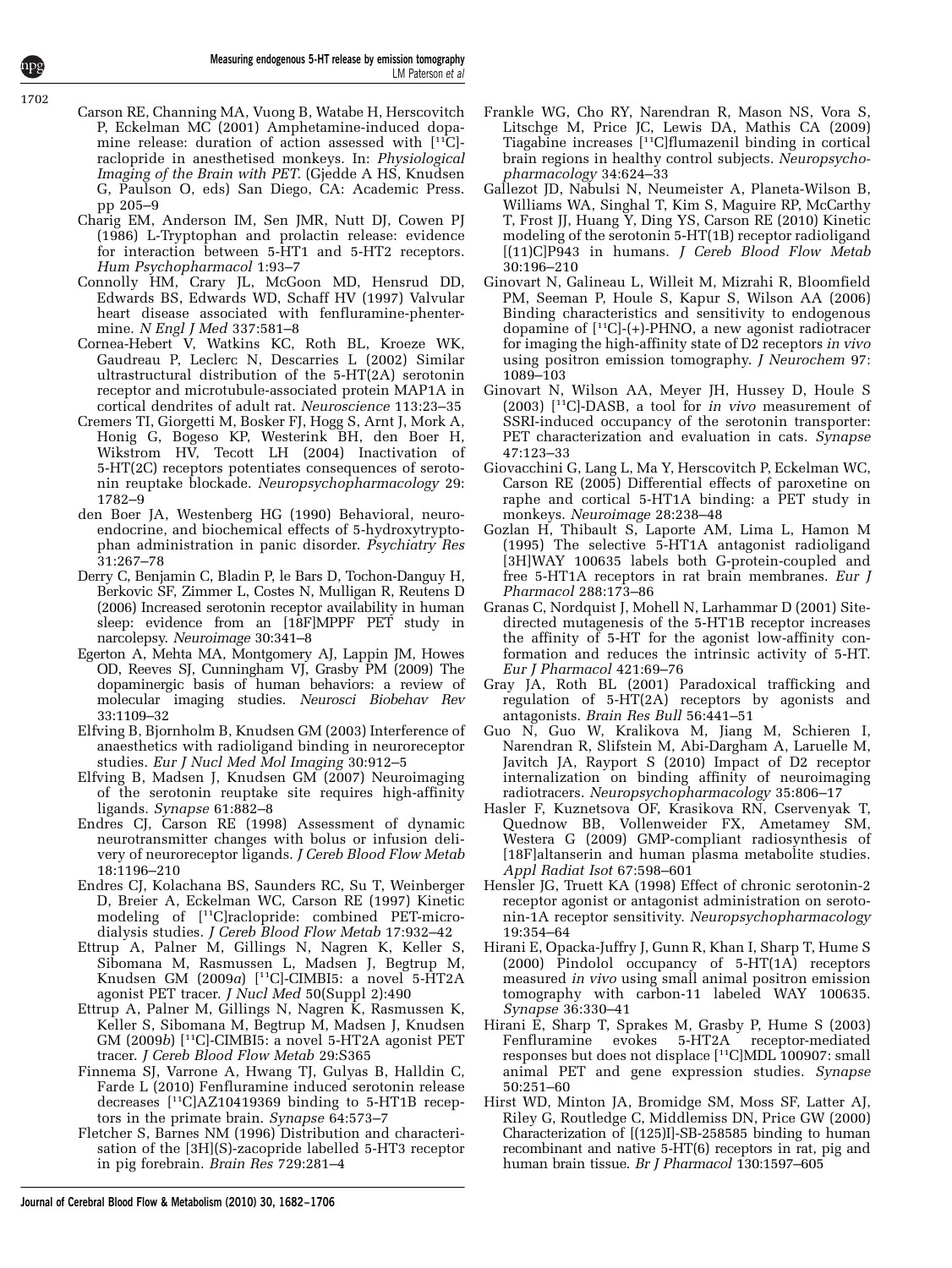- <span id="page-21-0"></span>Holthoff VA, Koeppe RA, Frey KA, Paradise AH, Kuhl DE (1991) Differentiation of radioligand delivery and binding in the brain: validation of a two-compartment model for [11C]flumazenil. J Cereb Blood Flow Metab 11:745–52
- Hu J, Henry S, Gallezot JD, Ropchan J, Neumaier JF, Potenza MN, Sinha R, Krystal JH, Huang Y, Ding YS, Carson RE, Neumeister A (2010) Serotonin 1B receptor imaging in alcohol dependence. Biol Psychiatry 67: 800–3
- Huang M, Ichiwaka J, Li Z, Dai J, Meltzer HY (2006) Augmentation by citalopram of risperidone-induced monoamine release in rat prefrontal cortex. Psychopharmacology (Berl) 185:274–81
- Huiban M, Passchier J, Martarello L, Cunningham VJ, Jakobsen S, Gee AD  $(2006)$  [<sup>11</sup>C]GSK224558 as a potential PET ligand for the delineation of 5-HT6 receptors. Neuroimage 31:T12–43
- Hume S, Hirani E, Opacka-Juffry J, Myers R, Townsend C, Pike V, Grasby P (2001) Effect of 5-HT on binding of  $[(11)C]$  WAY 100635 to 5-HT $[IA]$  receptors in rat brain, assessed using in vivo microdialysis nd PET after fenfluramine. Synapse 41:150–9
- Hyttel J (1994) Pharmacological characterization of selective serotonin reuptake inhibitors (SSRIs). Int Clin Psychopharmacol 9(Suppl 1):19–26
- Innis RB, Cunningham VJ, Delforge J, Fujita M, Gjedde A, Gunn RN, Holden J, Houle S, Huang SC, Ichise M, Iida H, Ito H, Kimura Y, Koeppe RA, Knudsen GM, Knuuti J, Lammertsma AA, Laruelle M, Logan J, Maguire RP, Mintun MA, Morris ED, Parsey R, Price JC, Slifstein M, Sossi V, Suhara T, Votaw JR, Wong DF, Carson RE (2007) Consensus nomenclature for in vivo imaging of reversibly binding radioligands. *J Cereb Blood Flow Metab* 27:1533–9
- Jagoda EM, Lang L, Tokugawa J, Simmons A, Ma Y, Contoreggi C, Kiesewetter D, Eckelman WC (2006) Development of 5-HT1A receptor radioligands to determine receptor density and changes in endogenous 5-HT. Synapse 59:330–41#
- Janoshazi A, Deraet M, Callebert J, Setola V, Guenther S, Saubamea B, Manivet P, Launay JM, Maroteaux L (2007) Modified receptor internalization upon coexpression of 5-HT1B receptor and 5-HT2B receptors. Mol Pharmacol 71:1463–74
- Kalbitzer J, Svarer C, Frokjaer VG, Erritzoe D, Baare WF, Madsen J, Hasselbalch SG, Knudsen GM (2009) A probabilistic approach to delineating functional brain regions. J Nucl Med Technol 37:91-5
- Khawaja X, Evans N, Reilly Y, Ennis C, Minchin MC (1995) Characterisation of the binding of [3H]WAY-100635, a novel 5-hydroxytryptamine1A receptor antagonist, to rat brain. J Neurochem 64:2716–26
- Knudsen GM (2009) Testing for radioligand sensitivity to endogenous neurotransmitter release. Eur J Nucl Med Mol Imaging 36:472–4
- Koenig JA, Edwardson JM (1997) Endocytosis and recycling of G protein-coupled receptors. Trends Pharmacol Sci 18:276–87
- Kristiansen H, Elfving B, Plenge P, Pinborg LH, Gillings N, Knudsen GM (2005) Binding characteristics of the 5-HT2A receptor antagonists altanserin and MDL 100907. Synapse 58:249–57
- Kumar JS, Mann JJ (2007) PET tracers for 5-HT(1A) receptors and uses thereof. Drug Discov Today 12: 748–56
- Kumar JS, Milak MS, Prabhakaran J, Majo VJ, Simpson NR, Jurewicz A, Savenkoval L, Mann JJ, Parsey RV (2008) [ 11C]CUMI-101, an agonist radiotracer for imaging the

5-HT1A receptor in vivo in human with positron emission tomography. J Nucl Med 49(Suppl 1):79P

- Larisch R, Klimke A, Hamacher K, Henning U, Estalji S, Hohlfeld T, Vosberg H, Tosch M, Gaebel W, Coenen HH, Muller-Gartner HW (2003) Influence of synaptic serotonin level on [18F]altanserin binding to 5HT2 receptors in man. Behav Brain Res 139:21–9
- Laruelle M (2000) Imaging synaptic neurotransmission with *in vivo* binding competition techniques: a critical review. J Cereb Blood Flow Metab 20:423–51
- Laruelle M, Iyer RN, al-Tikriti MS, Zea-Ponce Y, Malison R, Zoghbi SS, Baldwin RM, Kung HF, Charney DS, Hoffer PB, Innis RB, Bradberry CW (1997) Microdialysis and SPECT measurements of amphetamine-induced dopamine release in nonhuman primates. Synapse 25:1–14
- Lemoine L, Verdurand M, Vacher B, Blanc E, Le Bars D, Newman-Tancredi A, Zimmer L (2009) [(18)F]F15599, a novel 5-HT(1A) receptor agonist, as a radioligand for PET neuroimaging. Eur J Nucl Med Mol Imaging 37:594–605
- Leonhardt S, Gorospe E, Hoffman BJ, Teitler M (1992) Molecular pharmacological differences in the interaction of serotonin with 5-hydroxytryptamine1C and 5-hydroxytryptamine2 receptors. Mol Pharmacol 42: 328–35
- Logan J, Alexoff D, Kriplani A (2007) Simplifications in analyzing positron emission tomography data: effects on outcome measures. Nucl Med Biol 34:743–56
- Logan J, Dewey SL, Wolf AP, Fowler JS, Brodie JD, Angrist B, Volkow ND, Gatley SJ (1991) Effects of endogenous dopamine on measures of [18F]N-methylspiroperidol binding in the basal ganglia: comparison of simulations and experimental results from PET studies in baboons. Synapse 9:195–207
- Lopez-Gimenez JF, Villazon M, Brea J, Loza MI, Palacios JM, Mengod G, Vilaro MT (2001) Multiple conformations of native and recombinant human 5-hydroxytryptamine(2a) receptors are labeled by agonists and discriminated by antagonists. Mol Pharmacol 60:690–9
- Lundquist P, Roman M, Syvanen S, Hartvig P, Blomquist G, Hammarlund-Udenaes M, Langstrom B (2007) Effect on [ 11C]DASB binding after tranylcypromine-induced increase in serotonin concentration: positron emission tomography studies in monkeys and rats. Synapse 61:440–9
- Lundquist P, Wilking H, Hoglund AU, Sandell J, Bergstrom M, Hartvig P, Langstrom B (2005) Potential of [<sup>11</sup>C]DASB for measuring endogenous serotonin with PET: binding studies. Nucl Med Biol 32:129–36
- Maeda J, Suhara T, Ogawa M, Okauchi T, Kawabe K, Zhang MR, Semba J, Suzuki K (2001) In vivo binding properties of [carbonyl-11C]WAY-100635: effect of endogenous serotonin. Synapse 40:122–9
- Mannoury la Cour C, El Mestikawy S, Hanoun N, Hamon M, Lanfumey L (2006) Regional differences in the coupling of 5-hydroxytryptamine-1A receptors to G proteins in the rat brain. Mol Pharmacol 70:1013–21
- Marner L, Gillings N, Comley RA, Baare WF, Rabiner EA, Wilson AA, Houle S, Hasselbalch SG, Svarer C, Gunn RN, Laruelle M, Knudsen GM (2009) Kinetic modeling of 11C-SB207145 binding to 5-HT4 receptors in the human brain in vivo. J Nucl Med 50:900–8
- Marner L, Gillings N, Madsen K, Erritzoe D, Baare WF, Svarer C, Hasselbalch SG, Knudsen GM (2010) Brain imaging of serotonin 4 receptors in humans with [ 11C]SB207145-PET. Neuroimage 50:855–61
- Martarello L, Parker C, Cunningham VJ, Searle GE, Rabiner EA, Gee AD, Davy M, Laruelle M (2008) First evaluation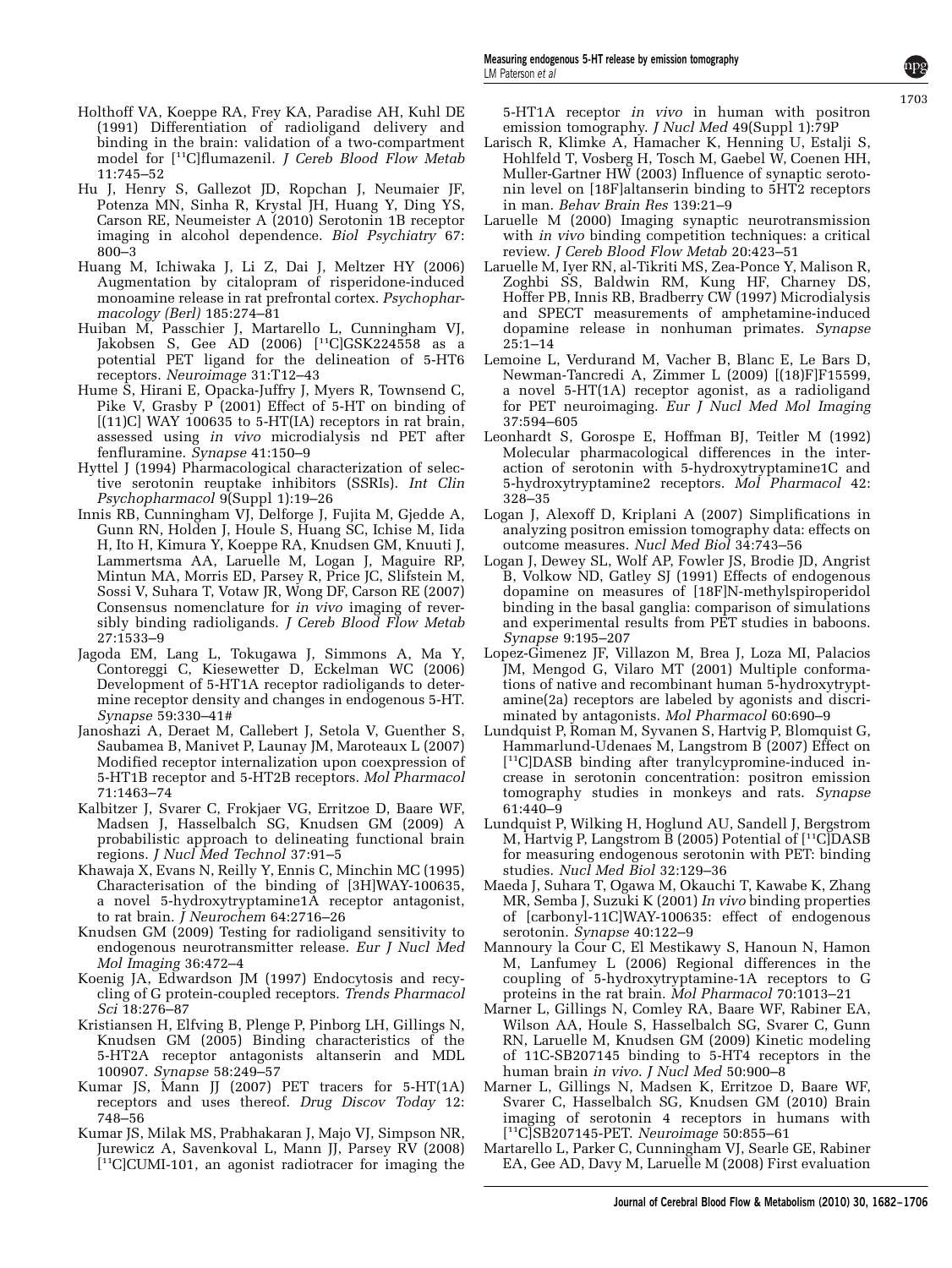<span id="page-22-0"></span>in humans of [11C]GSK215083 as a probe to image the 5-HT6 receptors. J Nucl Med 49(Suppl 1):79P

- Matusch A, Hurlemann R, Rota Kops E, Winz OH, Elmenhorst D, Herzog H, Zilles K, Bauer A (2007) Acute S-ketamine application does not alter cerebral [18F]altanserin binding: a pilot PET study in humans. J Neural Transm 114:1433–42
- McCarron JA, Pike VW, Halldin C, Sandell J, Sovago J, Gulyas B, Cselenyi Z, Wikstrom HV, Marchais-Oberwinkler S, Nowicki B, Dolle F, Farde L (2004) The pyridinyl-6 position of WAY-100635 as a site for radiofluorination–effect on 5-HT1A receptor radioligand behavior in vivo. Mol Imaging Biol 6:17–26
- Meyer JH, Cho R, Kennedy S, Kapur S (1999) The effects of single dose nefazodone and paroxetine upon 5-HT2A binding potential in humans using [18F]-setoperone PET. Psychopharmacology (Berl) 144:279–81
- Milak MS, Kumar JSD, Prabhakaran J, Majo VJ, Mann JJ, Parsey RV (2008a)  $[$ <sup>11</sup>C]CUMI-101, an agonist 5-HT1A PET tracer in human: preliminary test-retest data. Neuroimage 41(Suppl 2):T96
- Milak MS, Kumar JSD, Severance AJ, Ogden RT, Prabhakaran J, Majo VJ, Mann JJ, Parsey RV (2008b) Altered binding in baboons of [11C]CUMI-101, a 5-HT1A agonist PET tracer, in response to intravenous citalopram. Neuroimage 41(Suppl 2):T162
- Milak MS, Ogden RT, Vinocur DN, Van Heertum RL, Cooper TB, Mann JJ, Parsey RV (2005) Effects of tryptophan depletion on the binding of [11C]-DASB to the serotonin transporter in baboons: response to acute serotonin deficiency. Biol Psychiatry 57:102–6
- Milak MS, Severance AJ, Ogden RT, Prabhakaran J, Kumar JS, Majo VJ, Mann JJ, Parsey RV (2008c) Modeling considerations for 11C-CUMI-101, an agonist radiotracer for imaging serotonin 1A receptor in vivo with PET. J Nucl Med 49:587–96
- Millan MJ, Gobert A, Lejeune F, Newman-Tancredi A, Rivet JM, Auclair A, Peglion JL (2001) S33005, a novel ligand at both serotonin and norepinephrine transporters: I. Receptor binding, electrophysiological, and neurochemical profile in comparison with venlafaxine, reboxetine, citalopram, and clomipramine. J Pharmacol Exp Ther 298:565–80
- Millan MJ, Newman-Tancredi A, Lochon S, Touzard M, Aubry S, Audinot V (2002) Specific labelling of serotonin 5-HT(1B) receptors in rat frontal cortex with the novel, phenylpiperazine derivative, [3H]GR125,743. A pharmacological characterization. Pharmacol Biochem Behav 71:589–98
- Miller KJ, Teitler M (1992) Quantitative autoradiography of 5-CT-sensitive (5-HT1D) and 5-CT-insensitive (5-HT1E) serotonin receptors in human brain. Neurosci Lett 136:223–6
- Mukaida K, Shichino T, Koyanagi S, Himukashi S, Fukuda K (2007) Activity of the serotonergic system during isoflurane anesthesia. Anesth Analg 104:836–9
- Murrough JW, Henry S, Hu J, Gallezot JD, Planeta-Wilson B, Neumaier JF, Neumeister A (2010) Reduced ventral striatal/ventral pallidal serotonin(1B) receptor binding potential in major depressive disorder. Psychopharmacol (in press)
- Nabulsi N, Huang Y, Weinzimmer D, Ropchan J, Frost JJ, McCarthy T, Carson RE, Ding YS (2010) High-resolution imaging of brain 5-HT 1B receptors in the rhesus monkey using [<sup>11</sup>C]P943. Nucl Med Biol 37:205–14
- Narendran R, Hwang DR, Slifstein M, Talbot PS, Erritzoe D, Huang Y, Cooper TB, Martinez D, Kegeles LS, Abi-Dargham A, Laruelle M (2004) In vivo vulnerability to competition by endogenous dopamine: comparison of

the D2 receptor agonist radiotracer  $(-)$ -N- $[^{11}C]$ propylnorapomorphine ([11C]NPA) with the D2 receptor antagonist radiotracer [11C]-raclopride. Synapse 52: 188–208

- Narendran R, Martinez D (2008) Cocaine abuse and sensitization of striatal dopamine transmission: a critical review of the preclinical and clinical imaging literature. Synapse 62:851–69
- Nenonene EK, Radja F, Carli M, Grondin L, Reader TA (1994) Heterogeneity of cortical and hippocampal 5-HT1A receptors: a reappraisal of homogenate binding with 8-[3H]hydroxydipropylaminotetralin. *J Neuro*chem 62:1822–34
- Nishiyama S, Tsukada H, Sato K, Kakiuchi T, Ohba H, Harada N, Takahashi K (2001) Evaluation of PET ligands (+)N-[(11)C]ethyl-3-piperidyl benzilate and (+)N-[(11)C]propyl-3-piperidyl benzilate for muscarinic cholinergic receptors: a PET study with microdialysis in comparison with (+)N-[(11)C]methyl-3-piperidyl benzilate in the conscious monkey brain. Synapse 40: 159–69
- Offord SJ, Ordway GA, Frazer A (1988) Application of [125I]iodocyanopindolol to measure 5-hydroxytryptamine1B receptors in the brain of the rat. J Pharmacol Exp Ther 244:144–53
- Parker CA, Cunningham VJ, Martarello L, Rabiner EA, Searle GE, Gee AD, Davy M, Johnson CN, Ahmed M, Gunn RN, Laruelle M (2008) Evaluation of the novel 5-HT6 receptor radioligand, [<sup>11</sup>C]GSK215083 in human. Neuroimage 41(Suppl 2):T20
- Passchier J, van Waarde A, Pieterman RM, Elsinga PH, Pruim J, Hendrikse HN, Willemsen AT, Vaalburg W (2000) In vivo delineation of 5-HT1A receptors in human brain with [18F]MPPF. J Nucl Med 41:1830–5
- Pierson ME, Andersson J, Nyberg S, McCarthy DJ, Finnema SJ, Varnas K, Takano A, Karlsson P, Gulyas B, Medd AM, Lee CM, Powell ME, Heys JR, Potts W, Seneca N, Mrzljak L, Farde L, Halldin C (2008) [11C]AZ10419369: a selective 5-HT1B receptor radioligand suitable for positron emission tomography (PET). Characterization in the primate brain. Neuroimage 41:1075–85
- Pike VW (1993) Positron-emitting radioligands for studies in vivo—probes for human psychopharmacology. J Psychopharmacol 7:139–58
- Pinborg LH, Adams KH, Yndgaard S, Hasselbalch SG, Holm S, Kristiansen H, Paulson OB, Knudsen GM (2004) [18F]altanserin binding to human 5HT2A receptors is unaltered after citalopram and pindolol challenge. J Cereb Blood Flow Metab 24:1037–45
- Portas CM, Bjorvatn B, Fagerland S, Gronli J, Mundal V, Sorensen E, Ursin R (1998) On-line detection of extracellular levels of serotonin in dorsal raphe nucleus and frontal cortex over the sleep/wake cycle in the freely moving rat. Neuroscience 83:807–14
- Praschak-Rieder N, Hussey D, Wilson AA, Carella A, Lee M, Dunn E, Willeit M, Bagby RM, Houle S, Meyer JH (2004) Tryptophan depletion and serotonin loss in selective serotonin reuptake inhibitor-treated depression: an [(18)F] MPPF positron emission tomography study. Biol Psychiatry 56:587–91
- Praschak-Rieder N, Wilson AA, Hussey D, Carella A, Wei C, Ginovart N, Schwarz MJ, Zach J, Houle S, Meyer JH (2005) Effects of tryptophan depletion on the serotonin transporter in healthy humans. Biol Psychiatry 58: 825–30
- Quelch DR, Withey SL, Nutt DJ, Parker CA, Tyacke RJ (2010) Species comparison of the binding properties for three D2/D3-DAR radioligands widely used in PET imaging. J Psychopharmacol 24(suppl)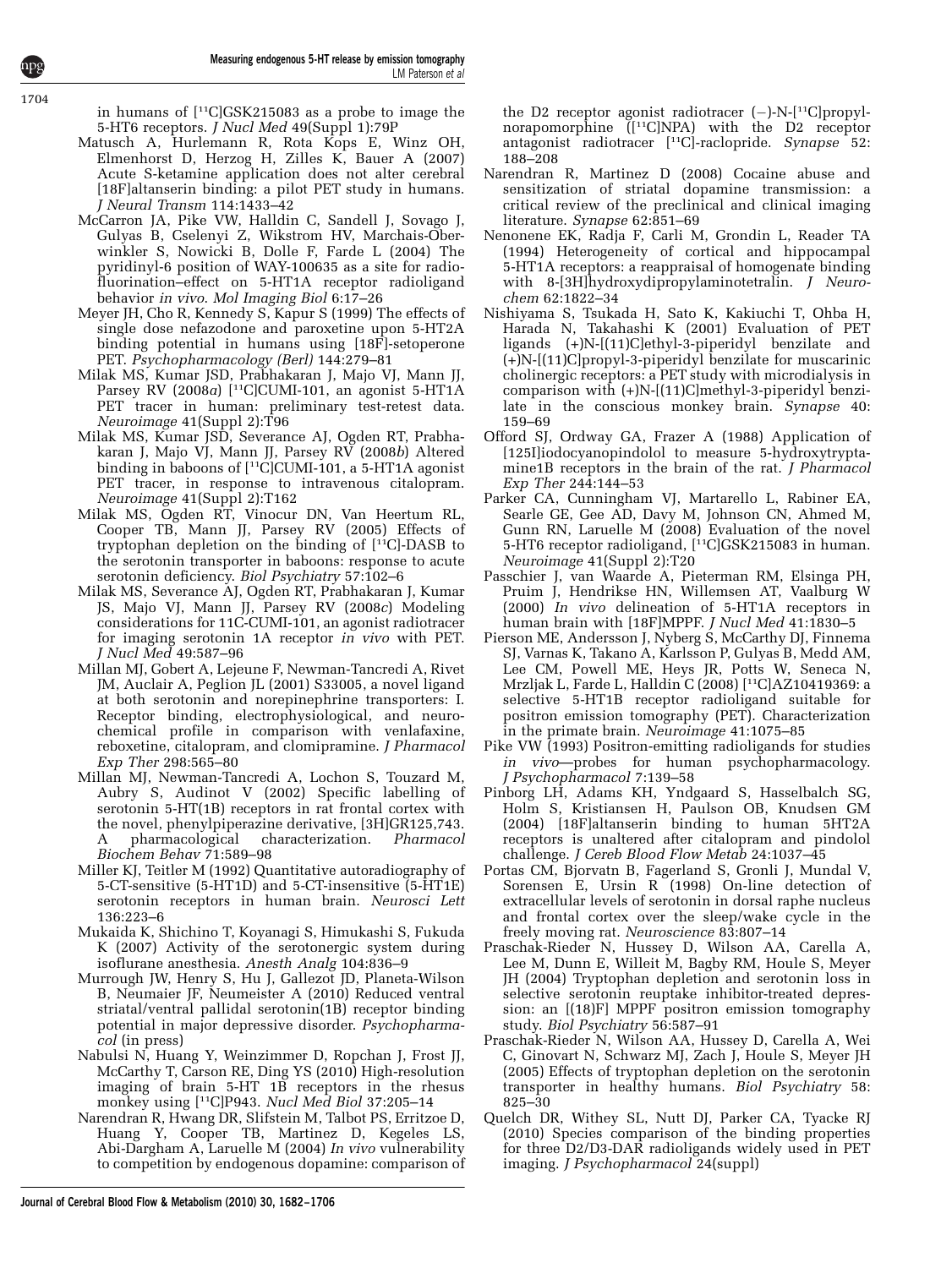1705

- <span id="page-23-0"></span>Ramamoorthy S, Blakely RD (1999) Phosphorylation and sequestration of serotonin transporters differentially modulated by psychostimulants. Science 285:763-6
- Ramamoorthy S, Giovanetti E, Qian Y, Blakely RD (1998) Phosphorylation and regulation of antidepressant-sensitive serotonin transporters. J Biol Chem 273:2458–66
- Rbah L, Leviel V, Zimmer L (2003) Displacement of the PET ligand 18F-MPPF by the electrically evoked serotonin release in the rat hippocampus. Synapse 49:239–45
- Riad M, Watkins KC, Doucet E, Hamon M, Descarries L (2001) Agonist-induced internalization of serotonin-1a receptors in the dorsal raphe nucleus (autoreceptors) but not hippocampus (heteroreceptors). J Neurosci 21:8378–86
- Riad M, Zimmer L, Rbah L, Watkins KC, Hamon M, Descarries L (2004) Acute treatment with the antidepressant fluoxetine internalizes 5-HT1A autoreceptors and reduces the in vivo binding of the PET radioligand [18F]MPPF in the nucleus raphe dorsalis of rat. J Neurosci 24:5420–6
- Rice OV, Gatley SJ, Shen J, Huemmer CL, Rogoz R, DeJesus OT, Volkow ND, Gifford AN (2001) Effects of endogenous neurotransmitters on the in vivo binding of dopamine and 5-HT radiotracers in mice. Neuropsychopharmacology 25:679–89
- Rosel P, Arranz B, San L, Vallejo J, Crespo JM, Urretavizcaya M, Navarro MA (2000) Altered 5-HT(2A) binding sites and second messenger inositol trisphosphate (IP(3)) levels in hippocampus but not in frontal cortex from depressed suicide victims. Psychiatry Res 99: 173–81
- Rosel P, Arranz B, Vallejo J, Oros M, Menchon JM, Alvarez P, Navarro MA (1997) High affinity [3H]imipramine and [3H]paroxetine binding sites in suicide brains. J Neural Transm 104:921–9
- Rothman RB, Baumann MH (2002) Serotonin releasing agents. Neurochemical, therapeutic and adverse effects. Pharmacol Biochem Behav 71:825–36
- Ruiz J, Gabilondo AM, Meana JJ, Garcia-Sevilla JA (1992) Increased [3H] raclopride binding sites in postmortem brains from schizophrenic violent suicide victims. Psychopharmacology (Berl) 109:410–4
- Sandell J, Halldin C, Pike V, Chou Y, Varnas K, Hall H, Marchais S, Nowicki B, Wikstrom H, Swahn C, Farde L (2001) New halogenated [11C]WAY analogues, [<sup>11</sup>C]6FPWAY and [<sup>11</sup>C]6BPWAY-radiosynthesis and assessment as radioligands for the study of 5-HT1A receptors in living monkey. Nucl Med Biol 28:177–85
- Sari Y (2004) Serotonin1B receptors: from protein to physiological function and behavior. Neurosci Biobehav Rev 28:565–82
- Schmid CL, Raehal KM, Bohn LM (2008) Agonist-directed signaling of the serotonin 2A receptor depends on betaarrestin-2 interactions in vivo. Proc Natl Acad Sci USA 105:1079–84
- Scott DJ, Stohler CS, Koeppe RA, Zubieta JK (2007) Timecourse of change in  $[11C]$ carfentanil and  $[11C]$ raclopride binding potential after a nonpharmacological challenge. Synapse 61:707–14
- Seeman P, Guan HC, Niznik HB (1989) Endogenous dopamine lowers the dopamine D2 receptor density as measured by [3H]raclopride: implications for positron

emission tomography of the human brain. Synapse 3:96–7

- Seeman P, Kapur S (2003) Anesthetics inhibit high-affinity states of dopamine D2 and other G-linked receptors. Synapse 50:35–40
- Sherry RL, Rauw G, McKenna KF, Paetsch PR, Coutts RT, Baker GB (2000) Failure to detect amphetamine or 1-amino-3-phenylpropane in humans or rats receiving the MAO inhibitor tranylcypromine. *J Affect Disord* 61:23–9
- Sibley DR, De Lean A, Creese I (1982) Anterior pituitary dopamine receptors. Demonstration of interconvertible high and low affinity states of the D-2 dopamine receptor. J Biol Chem 257:6351–61
- Sibon I, Benkelfat C, Gravel P, Aznavour N, Costes N, Mzengeza S, Booij L, Baker G, Soucy JP, Zimmer L, Descarries L (2008) Decreased [(18)F]MPPF binding potential in the dorsal raphe nucleus after a single oral dose of fluoxetine: a positron-emission tomography study in healthy volunteers. Biol Psychiatry 63:1135–40
- Skaddan MB, Jewett DM, Sherman PS, Kilbourn MR (2002) (R)-N-[11C]methyl-3-pyrrolidyl benzilate, a high-affinity reversible radioligand for PET studies of the muscarinic acetylcholine receptor. Synapse 45:31–7
- Skinbjerg M, Liow JS, Seneca N, Hong J, Lu S, Thorsell A, Heilig M, Pike VW, Halldin C, Sibley DR, Innis RB (2010) D2 dopamine receptor internalization prolongs the decrease of radioligand binding after amphetamine: a PET study in a receptor internalization-deficient mouse model. Neuroimage 50:1402–7
- Sleight AJ, Stam NJ, Mutel V, Vanderheyden PM (1996) Radiolabelling of the human 5-HT2A receptor with an agonist, a partial agonist and an antagonist: effects on apparent agonist affinities. Biochem Pharmacol 51:71–6
- Staley JK, Van Dyck CH, Tan PZ, Al Tikriti M, Ramsby Q, Klump H, Ng C, Garg P, Soufer R, Baldwin RM, Innis RB (2001) Comparison of [(18)F]altanserin and [(18)F]deuteroaltanserin for PET imaging of serotonin(2A) receptors in baboon brain: pharmacological studies. Nucl Med Biol 28:271–9
- Stanley M, Virgilio J, Gershon S (1982) Tritiated imipramine binding sites are decreased in the frontal cortex of suicides. Science 216:1337–9
- Talbot PS, Frankle WG, Hwang DR, Huang Y, Suckow RF, Slifstein M, Abi-Dargham A, Laruelle M (2005) Effects of reduced endogenous 5-HT on the in vivo binding of the serotonin transporter radioligand 11C-DASB in healthy humans. Synapse 55:164-75
- Taly A, Corringer PJ, Guedin D, Lestage P, Changeux JP (2009) Nicotinic receptors: allosteric transitions and therapeutic targets in the nervous system. Nat Rev Drug Discov 8:733–50
- Thomas DR, Atkinson PJ, Hastie PG, Roberts JC, Middlemiss DN, Price GW (2002) [3H]-SB-269970 radiolabels 5-HT7 receptors in rodent, pig and primate brain tissues. Neuropharmacology 42:74–81
- Tokugawa J, Ravasi L, Nakayama T, Lang L, Schmidt KC, Seidel J, Green MV, Sokoloff L, Eckelman WC (2007) Distribution of the 5-HT(1A) receptor antagonist [(18)F]FPWAY in blood and brain of the rat with and without isoflurane anesthesia. Eur J Nucl Med Mol Imaging 34:259–66
- Torres GE, Gainetdinov RR, Caron MG (2003) Plasma membrane monoamine transporters: structure, regulation and function. Nat Rev Neurosci 4:13–25
- Tricklebank M, Middlemiss D (2004) Hot topic: subtypes of the 5HT receptor. Curr Drug Targets CNS Neurol Disord 3:1–90
- Tsukada H, Nishiyama S, Fukumoto D, Ohba H, Sato K, Kakiuchi T (2004) Effects of acute acetylcholinesterase